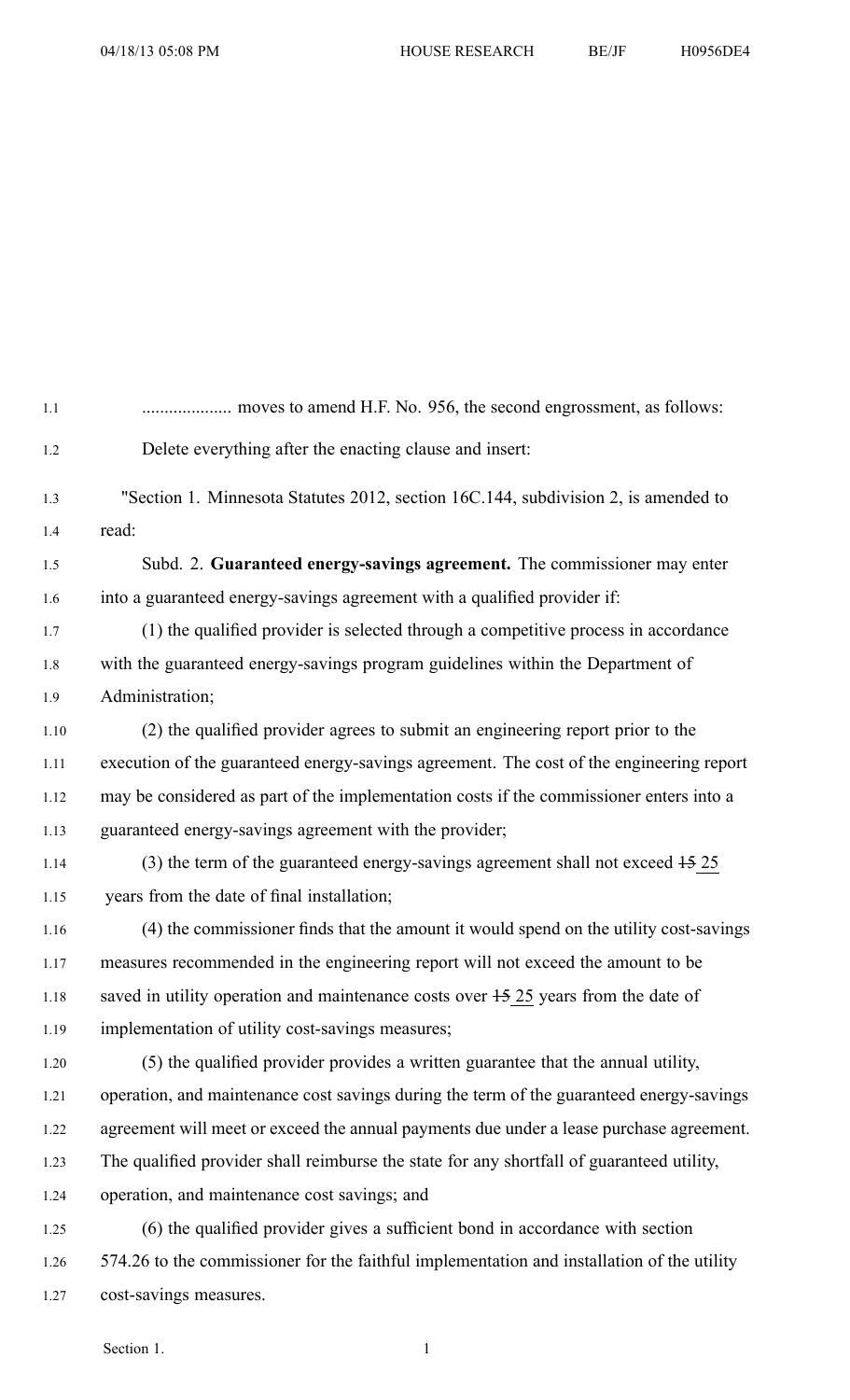| 2.1  | Sec. 2. Minnesota Statutes 2012, section 116C.779, subdivision 3, is amended to read:          |
|------|------------------------------------------------------------------------------------------------|
| 2.2  | Subd. 3. Initiative for Renewable Energy and the Environment. (a)                              |
| 2.3  | Notwithstanding subdivision 1, paragraph (g), beginning July 1, 2009, and each July            |
| 2.4  | 1 through 2014, \$5,000,000 must be allocated from the renewable development                   |
| 2.5  | account to fund a grant to the Board of Regents of the University of Minnesota for the         |
| 2.6  | Initiative for Renewable Energy and the Environment for the purposes described in              |
| 2.7  | paragraph (b). The Initiative for Renewable Energy and the Environment must set aside          |
| 2.8  | at least 15 percent of the funds received annually under the grant for qualified projects      |
| 2.9  | conducted at a rural campus or experiment station. Any set-aside funds not awarded to a        |
| 2.10 | rural campus or experiment station at the end of the fiscal year revert back to the Initiative |
| 2.11 | for Renewable Energy and the Environment for its exclusive use. This subdivision does          |
| 2.12 | not create an obligation to contribute funds to the account.                                   |
| 2.13 | (b) Activities funded under this grant may include, but are not limited to:                    |
| 2.14 | (1) environmentally sound production of energy from a renewable energy source,                 |
| 2.15 | including biomass and agricultural crops;                                                      |
| 2.16 | (2) environmentally sound production of hydrogen from biomass and any other                    |
| 2.17 | renewable energy source for energy storage and energy utilization;                             |
| 2.18 | (3) development of energy conservation and efficient energy utilization technologies;          |
| 2.19 | (4) energy storage technologies; and                                                           |
| 2.20 | (5) analysis of policy options to facilitate adoption of technologies that use or              |
| 2.21 | produce low-carbon renewable energy.                                                           |
| 2.22 | (c) For the purposes of this subdivision:                                                      |
| 2.23 | (1) "biomass" means plant and animal material, agricultural and forest residues,               |
| 2.24 | mixed municipal solid waste, and sludge from wastewater treatment; and                         |
| 2.25 | (2) "renewable energy source" means hydro, wind, solar, biomass, and geothermal                |
| 2.26 | energy, and microorganisms used as an energy source.                                           |
| 2.27 | (d) Beginning January 15 of 2010, and each year thereafter, the director of the                |
| 2.28 | Initiative for Renewable Energy and the Environment at the University of Minnesota shall       |
| 2.29 | submit a report to the chair and ranking minority members of the senate and house of           |
| 2.30 | representatives committees with primary jurisdiction over energy finance describing the        |
| 2.31 | activities conducted during the previous year funded under this subdivision.                   |
|      |                                                                                                |
| 2.32 | Sec. 3. Minnesota Statutes 2012, section 216B.02, subdivision 4, is amended to read:           |
| 2.33 | Subd. 4. Public utility. "Public utility" means persons, corporations, or other legal          |

2.34 entities, their lessees, trustees, and receivers, now or hereafter operating, maintaining, 2.35 or controlling in this state equipment or facilities for furnishing at retail natural,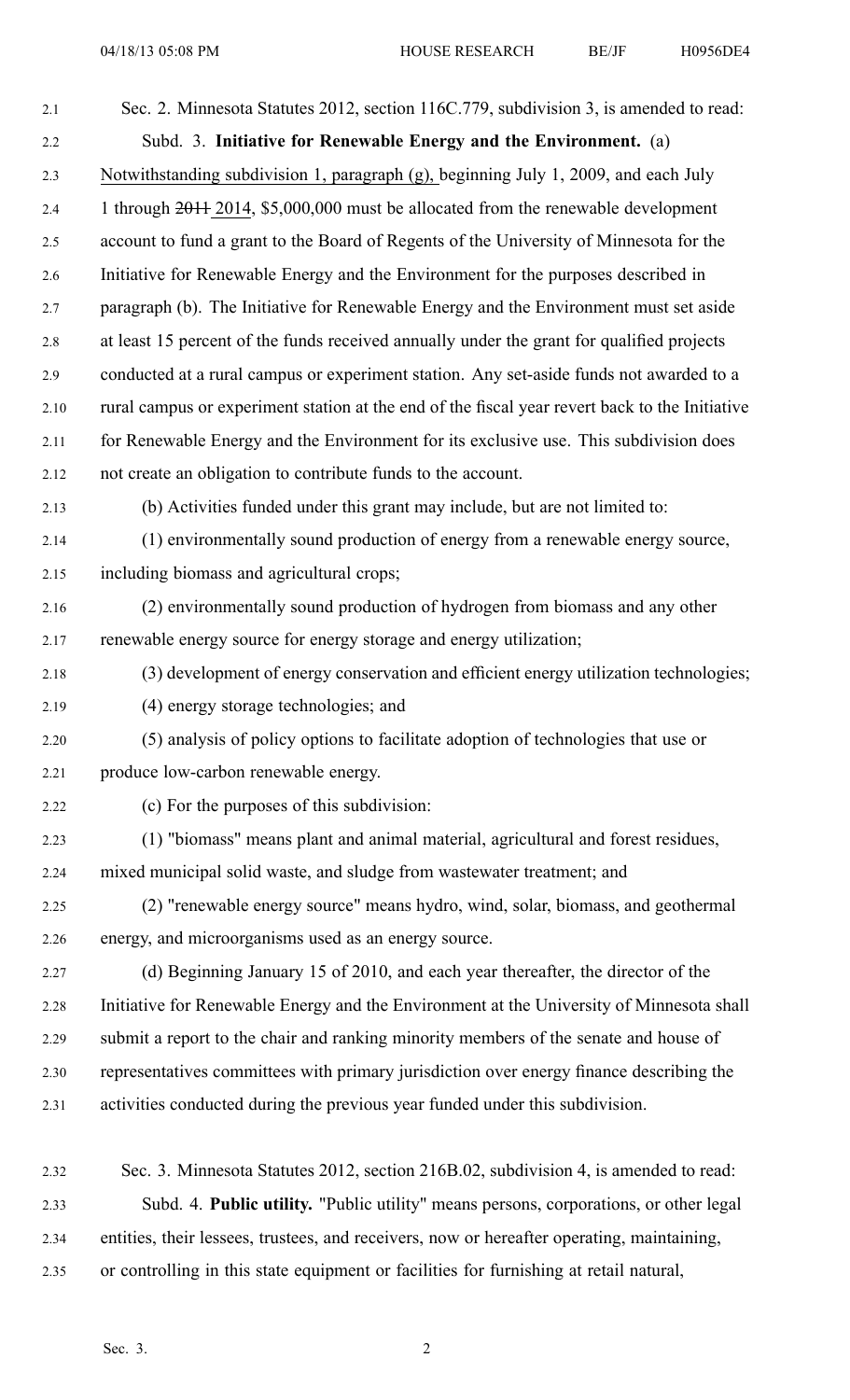3.1 manufactured, or mixed gas or electric service to or for the public or engaged in the 3.2 production and retail sale thereof but does not include (1) <sup>a</sup> municipality or <sup>a</sup> cooperative 3.3 electric association, organized under the provisions of chapter 308A, producing or 3.4 furnishing natural, manufactured, or mixed gas or electric service; (2) <sup>a</sup> retail seller of 3.5 compressed natural gas used as <sup>a</sup> vehicular fuel which purchases the gas from <sup>a</sup> public 3.6 utility; or (3) <sup>a</sup> retail seller of electricity used to recharge <sup>a</sup> battery that powers an electric 3.7 vehicle, as defined in section 169.011, subdivision 26a, and that is not otherwise <sup>a</sup> public 3.8 utility under this chapter. Except as otherwise provided, the provisions of this chapter shall 3.9 not be applicable to any sale of natural, manufactured, or mixed gas or electricity by <sup>a</sup> 3.10 public utility to another public utility for resale. In addition, the provisions of this chapter 3.11 shall not apply to <sup>a</sup> public utility whose total natural gas business consists of supplying 3.12 natural, manufactured, or mixed gas to not more than 650 customers within <sup>a</sup> city pursuan<sup>t</sup> 3.13 to <sup>a</sup> franchise granted by the city, provided <sup>a</sup> resolution of the city council requesting 3.14 exemption from regulation is filed with the commission. The city council may rescind 3.15 the resolution requesting exemption at any time, and, upon the filing of the rescinding 3.16 resolution with the commission, the provisions of this chapter shall apply to the public 3.17 utility. No person shall be deemed to be <sup>a</sup> public utility if it furnishes its services only to 3.18 tenants or cooperative or condominium owners in buildings owned, leased, or operated 3.19 by such person. No person shall be deemed to be <sup>a</sup> public utility if it furnishes service 3.20 to occupants of <sup>a</sup> manufactured home or trailer park owned, leased, or operated by such 3.21 person. No person shall be deemed to be <sup>a</sup> public utility if it produces or furnishes service 3.22 to less than 25 persons. No person shall be deemed to be <sup>a</sup> public utility solely as <sup>a</sup> result 3.23 of the person furnishing consumers with electricity or heat generated from wind or solar 3.24 generating equipment located on the consumer's property, provided the equipment is 3.25 owned or operated by an entity other than the consumer.

3.26 Sec. 4. Minnesota Statutes 2012, section 216B.03, is amended to read:

3.27 **216B.03 REASONABLE RATE.**

3.28 Every rate made, demanded, or received by any public utility, or by any two or 3.29 more public utilities jointly, shall be just and reasonable. Rates shall not be unreasonably 3.30 preferential, unreasonably prejudicial, or discriminatory, but shall be sufficient, equitable, 3.31 and consistent in application to <sup>a</sup> class of consumers. To the maximum reasonable extent, 3.32 the commission shall set rates to encourage energy conservation and renewable energy use 3.33 and to further the goals of sections 216B.164, 216B.241, and 216C.05, and 216C.412. Any 3.34 doubt as to reasonableness should be resolved in favor of the consumer. For rate-making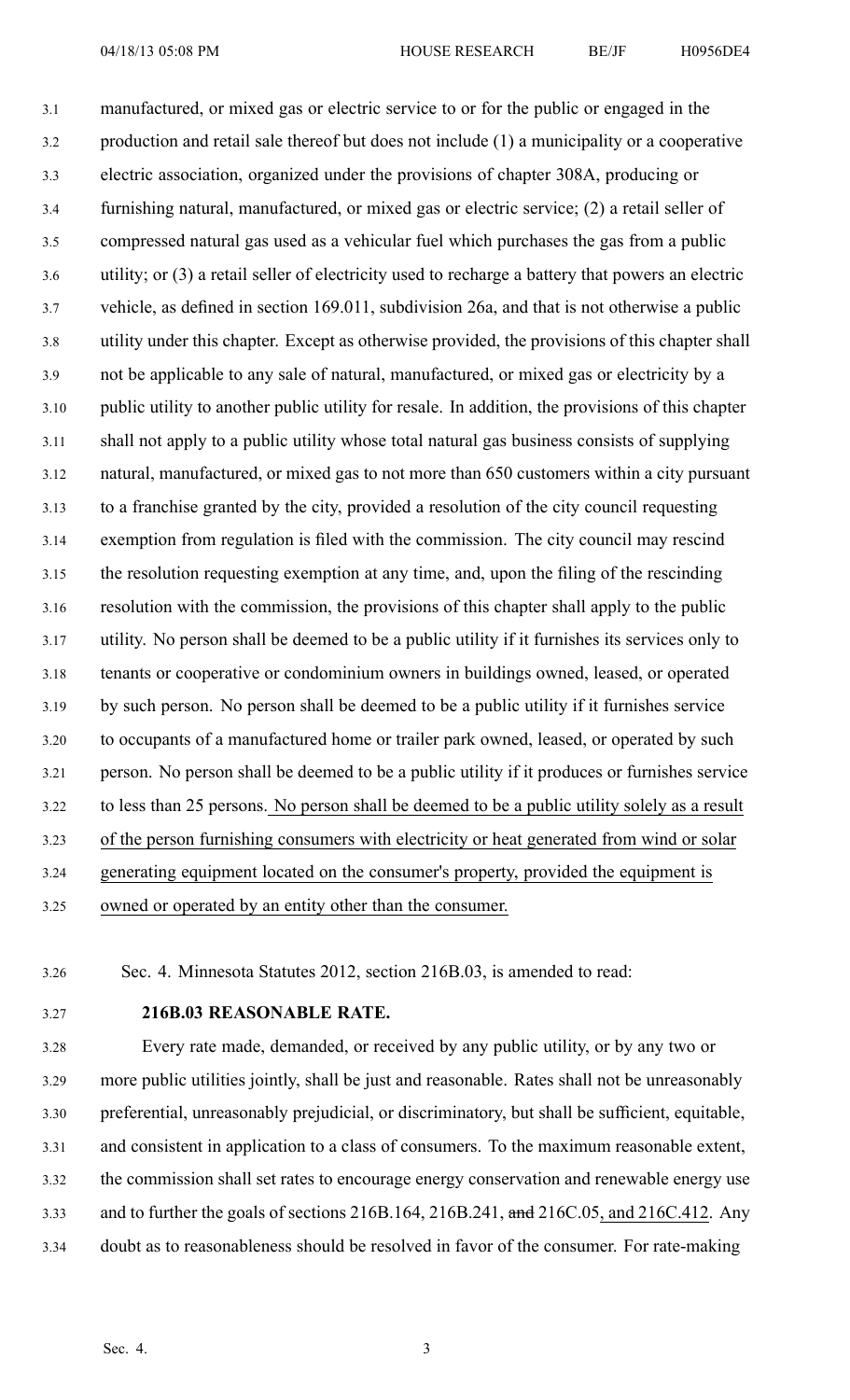4.1 purposes <sup>a</sup> public utility may treat two or more municipalities served by it as <sup>a</sup> single class

4.2 wherever the populations are comparable in size or the conditions of service are similar.

4.3 Sec. 5. Minnesota Statutes 2012, section 216B.16, is amended by adding <sup>a</sup> subdivision 4.4 to read:

4.5 Subd. 6e. **Solar energy production incentive.** (a) Except as otherwise provided in 4.6 this subdivision, all assessments authorized by section 216C.412 incurred in connection 4.7 with the solar energy production incentive shall be recognized and included by the 4.8 commission in the determination of just and reasonable rates as if the expenses were 4.9 directly made or incurred by the utility in furnishing utility service.

- 4.10 (b) The commission shall not include expenses for the solar energy production 4.11 incentive in determining just and reasonable electric ratesfor retail electric service provided
- 4.12 to customers receiving the low-income electric rate discount authorized by subdivision 14.
- 4.13 Sec. 6. Minnesota Statutes 2012, section 216B.16, subdivision 7b, is amended to read: 4.14 Subd. 7b. **Transmission cost adjustment.** (a) Notwithstanding any other provision 4.15 of this chapter, the commission may approve <sup>a</sup> tariff mechanism for the automatic annual 4.16 adjustment of charges for the Minnesota jurisdictional costs net of associated revenues of: 4.17 (i) new transmission facilities that have been separately filed and reviewed and 4.18 approved by the commission under section 216B.243 or are certified as <sup>a</sup> priority project 4.19 or deemed to be a priority transmission project under section 216B.2425; and
- 4.20 (ii) new transmission facilities approved by the regulatory commission of the state 4.21 in which the new transmission facilities are to be constructed, to the extent approval 4.22 is required by the laws of that state, and determined by the Midwest Independent 4.23 Transmission System Operator to benefit the utility or integrated transmission system; and
- 4.24 (iii) charges incurred by <sup>a</sup> utility under <sup>a</sup> federally approved tariff that accrue 4.25 from other transmission owners' regionally planned transmission projects that have been 4.26 determined by the Midwest Independent Transmission System Operator to benefit the 4.27 utility, as provided for under a federally approved tariff or integrated transmission system.
- 4.28 (b) Upon filing by <sup>a</sup> public utility or utilities providing transmission service, the 4.29 commission may approve, reject, or modify, after notice and comment, <sup>a</sup> tariff that:
- 4.30 (1) allows the utility to recover on <sup>a</sup> timely basis the costs net of revenues of 4.31 facilities approved under section 216B.243 or certified or deemed to be certified under 4.32 section 216B.2425 or exemp<sup>t</sup> from the requirements of section 216B.243;
- 4.33 (2) allows the utility to recover charges incurred by a utility under a federally 4.34 approved tariff that accrue from other transmission owners' regionally planned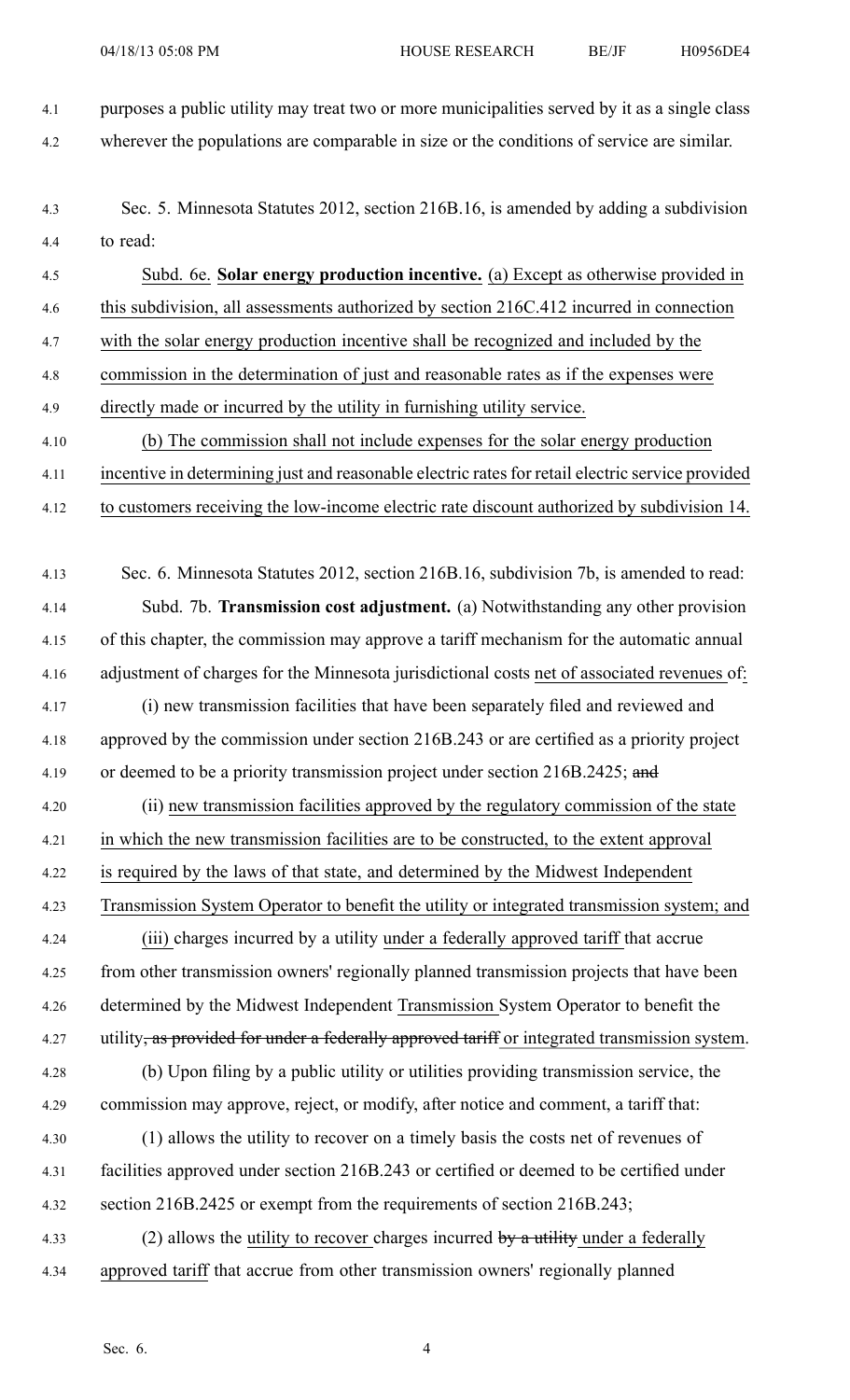| 5.1  | transmission projects that have been determined by the Midwest Independent Transmission           |
|------|---------------------------------------------------------------------------------------------------|
| 5.2  | System Operator to benefit the utility, as provided for under a federally approved tariff         |
| 5.3  | or integrated transmission system. These charges must be reduced or offset by revenues            |
| 5.4  | received by the utility and by amounts the utility charges to other regional transmission         |
| 5.5  | owners, to the extent those revenues and charges have not been otherwise offset;                  |
| 5.6  | (3) allows the utility to recover on a timely basis the costs net of associated revenues          |
| 5.7  | of facilities approved by the regulatory commission of the state in which the new                 |
| 5.8  | transmission facilities are to be constructed and determined by the Midwest Independent           |
| 5.9  | Transmission System Operator to benefit the utility or integrated transmission system;            |
| 5.10 | (4) allows a return on investment at the level approved in the utility's last general             |
| 5.11 | rate case, unless a different return is found to be consistent with the public interest;          |
| 5.12 | $(4)$ (5) provides a current return on construction work in progress, provided that               |
| 5.13 | recovery from Minnesota retail customers for the allowance for funds used during                  |
| 5.14 | construction is not sought through any other mechanism;                                           |
| 5.15 | $(5)$ (6) allows for recovery of other expenses if shown to promote a least-cost project          |
| 5.16 | option or is otherwise in the public interest;                                                    |
| 5.17 | $(6)$ (7) allocates project costs appropriately between wholesale and retail customers;           |
| 5.18 | $(7)$ (8) provides a mechanism for recovery above cost, if necessary to improve the               |
| 5.19 | overall economics of the project or projects or is otherwise in the public interest; and          |
| 5.20 | $(8)$ (9) terminates recovery once costs have been fully recovered or have otherwise              |
| 5.21 | been reflected in the utility's general rates.                                                    |
| 5.22 | (c) A public utility may file annual rate adjustments to be applied to customer bills             |
| 5.23 | paid under the tariff approved in paragraph (b). In its filing, the public utility shall provide: |
| 5.24 | (1) a description of and context for the facilities included for recovery;                        |
| 5.25 | (2) a schedule for implementation of applicable projects;                                         |
| 5.26 | (3) the utility's costs for these projects;                                                       |
| 5.27 | (4) a description of the utility's efforts to ensure the lowest costs to rate payers for          |
| 5.28 | the project; and                                                                                  |
| 5.29 | (5) calculations to establish that the rate adjustment is consistent with the terms               |
| 5.30 | of the tariff established in paragraph (b).                                                       |
| 5.31 | (d) Upon receiving a filing for a rate adjustment pursuant to the tariff established in           |
| 5.32 | paragraph (b), the commission shall approve the annual rate adjustments provided that,            |
| 5.33 | after notice and comment, the costs included for recovery through the tariff were or are          |
| 5.34 | expected to be prudently incurred and achieve transmission system improvements at the             |
| 5.35 | lowest feasible and prudent cost to ratepayers.                                                   |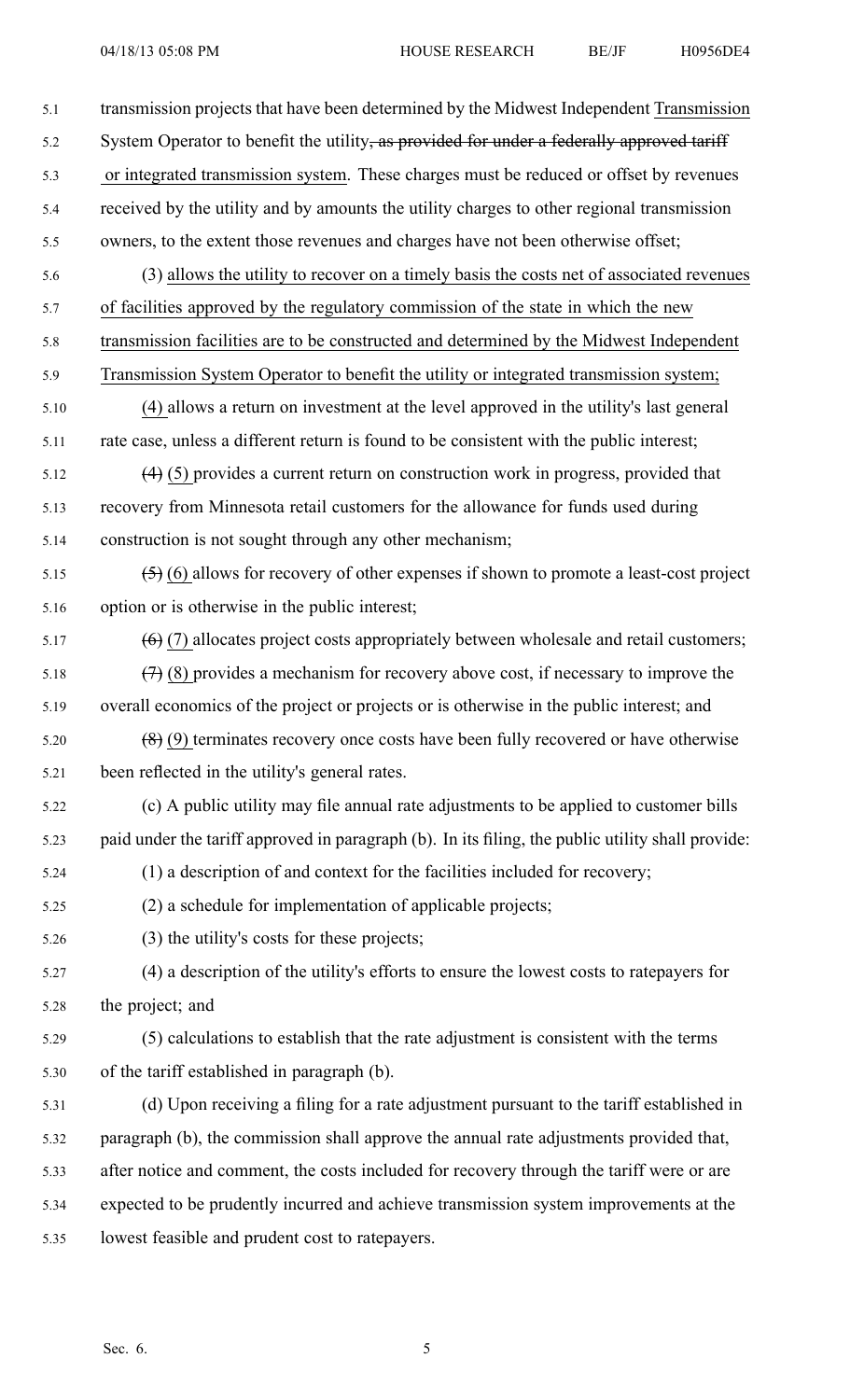| 6.1  | Sec. 7. Minnesota Statutes 2012, section 216B.1635, is amended to read:                        |
|------|------------------------------------------------------------------------------------------------|
| 6.2  | 216B.1635 RECOVERY OF GAS UTILITY INFRASTRUCTURE COSTS.                                        |
| 6.3  | Subdivision 1. <b>Definitions.</b> (a) "Gas utility" means a public utility as defined in      |
| 6.4  | section 216B.02, subdivision 4, that furnishes natural gas service to retail customers.        |
| 6.5  | (b) "Gas utility infrastructure costs" or "GUIC" means costs incurred in gas utility           |
| 6.6  | projects that:                                                                                 |
| 6.7  | (1) do not serve to increase revenues by directly connecting the infrastructure                |
| 6.8  | replacement to new customers;                                                                  |
| 6.9  | (2) are in service but were not included in the gas utility's rate base in its most            |
| 6.10 | recent general rate case; and, or are planned to be in service during the period covered       |
| 6.11 | by the report submitted under subdivision 2, but in no case longer than the one-year           |
| 6.12 | forecast period in the report; and                                                             |
| 6.13 | (3) replace or modify existing infrastructure if the replacement or modification does          |
| 6.14 | not constitute a betterment, unless the betterment is required by a political subdivision,     |
| 6.15 | as evidenced by specific documentation from the government entity requiring the                |
| 6.16 | replacement or modification of infrastructure do not constitute a betterment, unless the       |
| 6.17 | betterment is based on requirements by a political subdivision or a federal or state agency,   |
| 6.18 | as evidenced by specific documentation, an order, or other similar requirement from the        |
| 6.19 | government entity requiring the replacement or modification of infrastructure.                 |
| 6.20 | (c) "Gas utility projects" means relocation and:                                               |
| 6.21 | (1) replacement of natural gas facilities located in the public right-of-way required          |
| 6.22 | by the construction or improvement of a highway, road, street, public building, or other       |
| 6.23 | public work by or on behalf of the United States, the state of Minnesota, or a political       |
| 6.24 | subdivision:; and                                                                              |
| 6.25 | (2) replacement or modification of existing natural gas facilities, including surveys,         |
| 6.26 | assessments, reassessment, and other work necessary to determine the need for replacement      |
| 6.27 | or modification of existing infrastructure that is required by a federal or state agency.      |
| 6.28 | Subd. 2. Gas infrastructure filing. $(a)$ The commission may approve a gas utility's           |
| 6.29 | petition for a rate schedule A public utility submitting a petition to recover GUIC gas        |
| 6.30 | infrastructure costs under this section. A gas utility may must submit to the commission,      |
| 6.31 | the department, and interested parties a gas infrastructure project plan report and a petition |
| 6.32 | the commission to recover a rate of return, income taxes on the rate of return, incremental    |
| 6.33 | property taxes, plus incremental depreciation expense associated with GUIC for rate            |
| 6.34 | recovery of only incremental costs associated with projects under subdivision 1, paragraph     |
| 6.35 | (c). The report and petition must be made at least 150 days in advance of implementation       |
| 6.36 | of the rate schedule, provided that the rate schedule will not be implemented until the        |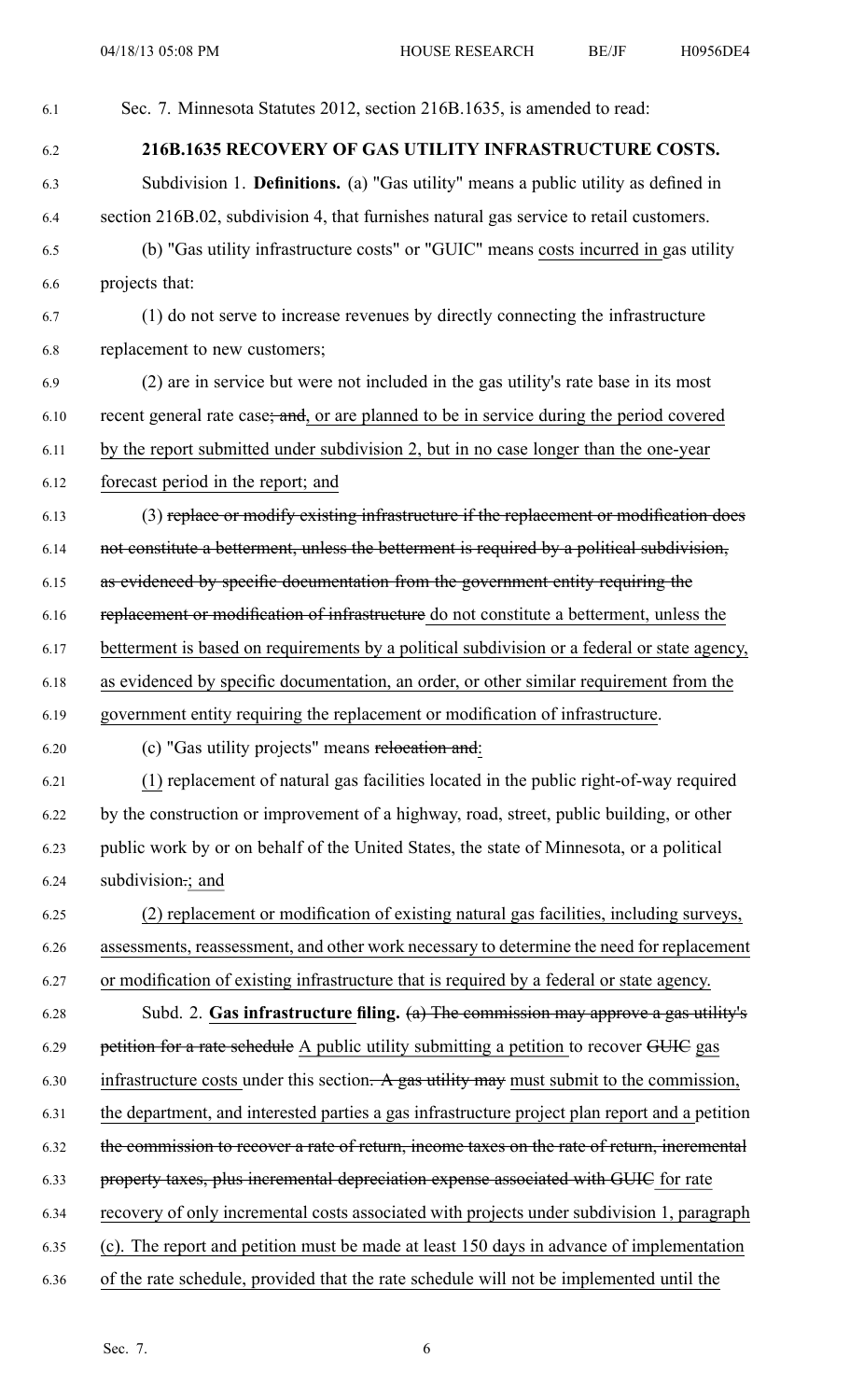| 7.1  | petition is approved by the commission pursuant to subdivision 5. The report must be         |
|------|----------------------------------------------------------------------------------------------|
| 7.2  | for a forecast period of one year.                                                           |
| 7.3  | (b) The filing is subject to the following:                                                  |
| 7.4  | $(1)$ A gas utility may submit a filing under this section no more than once per year.       |
| 7.5  | $(2)$ A gas utility must file sufficient information to satisfy the commission regarding     |
| 7.6  | the proposed GUIC or be subject to denial by the commission. The information includes,       |
| 7.7  | but is not limited to:                                                                       |
| 7.8  | (i) the government entity ordering the gas utility project and the purpose for which         |
| 7.9  | the project is undertaken;                                                                   |
| 7.10 | (ii) the location, description, and costs associated with the project;                       |
| 7.11 | (iii) a description of the costs, and salvage value, if any, associated with the existing    |
| 7.12 | infrastructure replaced or modified as a result of the project;                              |
| 7.13 | (iv) the proposed rate design and an explanation of why the proposed rate design             |
| 7.14 | is in the public interest;                                                                   |
| 7.15 | (v) the magnitude and timing of any known future gas utility projects that the utility       |
| 7.16 | may seek to recover under this section;                                                      |
| 7.17 | (vi) the magnitude of GUIC in relation to the gas utility's base revenue as approved         |
| 7.18 | by the commission in the gas utility's most recent general rate case, exclusive of gas       |
| 7.19 | purchase costs and transportation charges;                                                   |
| 7.20 | (vii) the magnitude of GUIC in relation to the gas utility's capital expenditures since      |
| 7.21 | its most recent general rate case;                                                           |
| 7.22 | (viii) the amount of time since the utility last filed a general rate case and the utility's |
| 7.23 | reasons for seeking recovery outside of a general rate case; and                             |
| 7.24 | (ix) documentation supporting the calculation of the GUIC.                                   |
| 7.25 | Subd. 3. Gas infrastructure project plan report. The gas infrastructure project              |
| 7.26 | plan report required to be filed under subdivision 2 shall include all pertinent information |
| 7.27 | and supporting data on each proposed project including, but not limited to, project          |
| 7.28 | description and scope, estimated project costs, and the estimated project in-service date.   |
| 7.29 | Subd. 4. Cost recovery petition for utility's facilities. Notwithstanding any other          |
| 7.30 | provision of this chapter, the commission may approve a rate schedule for the automatic      |
| 7.31 | annual adjustment of charges for gas utility infrastructure costs net of revenues under      |
| 7.32 | this section, including a rate of return, income taxes on the rate of return, incremental    |
| 7.33 | property taxes, incremental depreciation expense, and any incremental operation and          |
| 7.34 | maintenance costs. A gas utility's petition for approval of a rate schedule to recover       |
| 7.35 | gas utility infrastructure costs outside of a general rate case under section 216B.16 is     |
| 7.36 | subject to the following:                                                                    |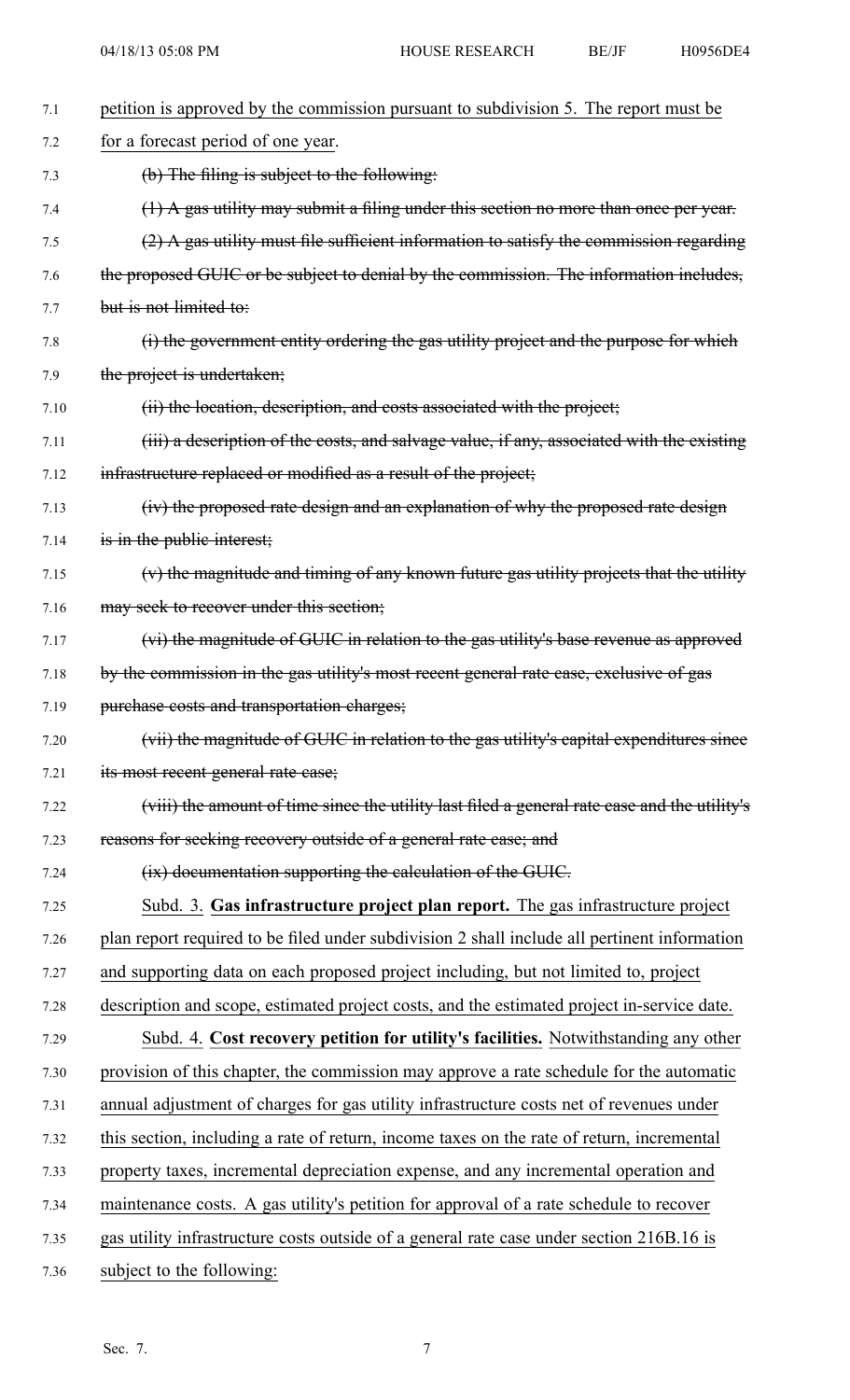| 8.1     | (1) a gas utility may submit a filing under this section no more than once per year; and        |
|---------|-------------------------------------------------------------------------------------------------|
| 8.2     | (2) a gas utility must file sufficient information to satisfy the commission regarding          |
| 8.3     | the proposed GUIC. The information includes, but is not limited to:                             |
| 8.4     | (i) the information required to be included in the gas infrastructure project plan              |
| 8.5     | report under subdivision 3;                                                                     |
| 8.6     | (ii) the government entity ordering or requiring the gas utility project and the                |
| 8.7     | purpose for which the project is undertaken;                                                    |
| $8.8\,$ | (iii) a description of the estimated costs and salvage value, if any, associated with the       |
| 8.9     | existing infrastructure replaced or modified as a result of the project;                        |
| 8.10    | (iv) a comparison of the utility's estimated costs included in the gas infrastructure           |
| 8.11    | project plan and the actual costs incurred, including a description of the utility's efforts to |
| 8.12    | ensure the costs of the facilities are reasonable and prudently incurred;                       |
| 8.13    | (v) calculations to establish that the rate adjustment is consistent with the terms             |
| 8.14    | of the rate schedule, including the proposed rate design and an explanation of why the          |
| 8.15    | proposed rate design is in the public interest;                                                 |
| 8.16    | (vi) the magnitude and timing of any known future gas utility projects that the                 |
| 8.17    | utility may seek to recover under this section;                                                 |
| 8.18    | (vii) the magnitude of GUIC in relation to the gas utility's base revenue as approved           |
| 8.19    | by the commission in the gas utility's most recent general rate case, exclusive of gas          |
| 8.20    | purchase costs and transportation charges;                                                      |
| 8.21    | (viii) the magnitude of GUIC in relation to the gas utility's capital expenditures              |
| 8.22    | since its most recent general rate case; and                                                    |
| 8.23    | (ix) the amount of time since the utility last filed a general rate case and the utility's      |
| 8.24    | reasons for seeking recovery outside of a general rate case.                                    |
| 8.25    | Subd. 5. Commission action. Upon receiving a gas utility report and petition for                |
| 8.26    | cost recovery under subdivision 2, the commission may approve the annual GUIC rate              |
| 8.27    | adjustments provided that, after notice and comment, the commission determines that the         |
| 8.28    | costs included for recovery through the rate schedule are prudently incurred and achieve        |
| 8.29    | gas facility improvements at the lowest reasonable and prudent cost to ratepayers.              |
| 8.30    | Subd. 6. Rate of return. The return on investment for the rate adjustment shall be              |
| 8.31    | at the level approved by the commission in the public utility's most recently completed         |
| 8.32    | general rate case, unless the commission determines that a different rate of return is in       |
| 8.33    | the public interest.                                                                            |
| 8.34    | Subd. 3 7. Commission authority; rules. The commission may issue orders and                     |
| 8.35    | adopt rules necessary to implement and administer this section.                                 |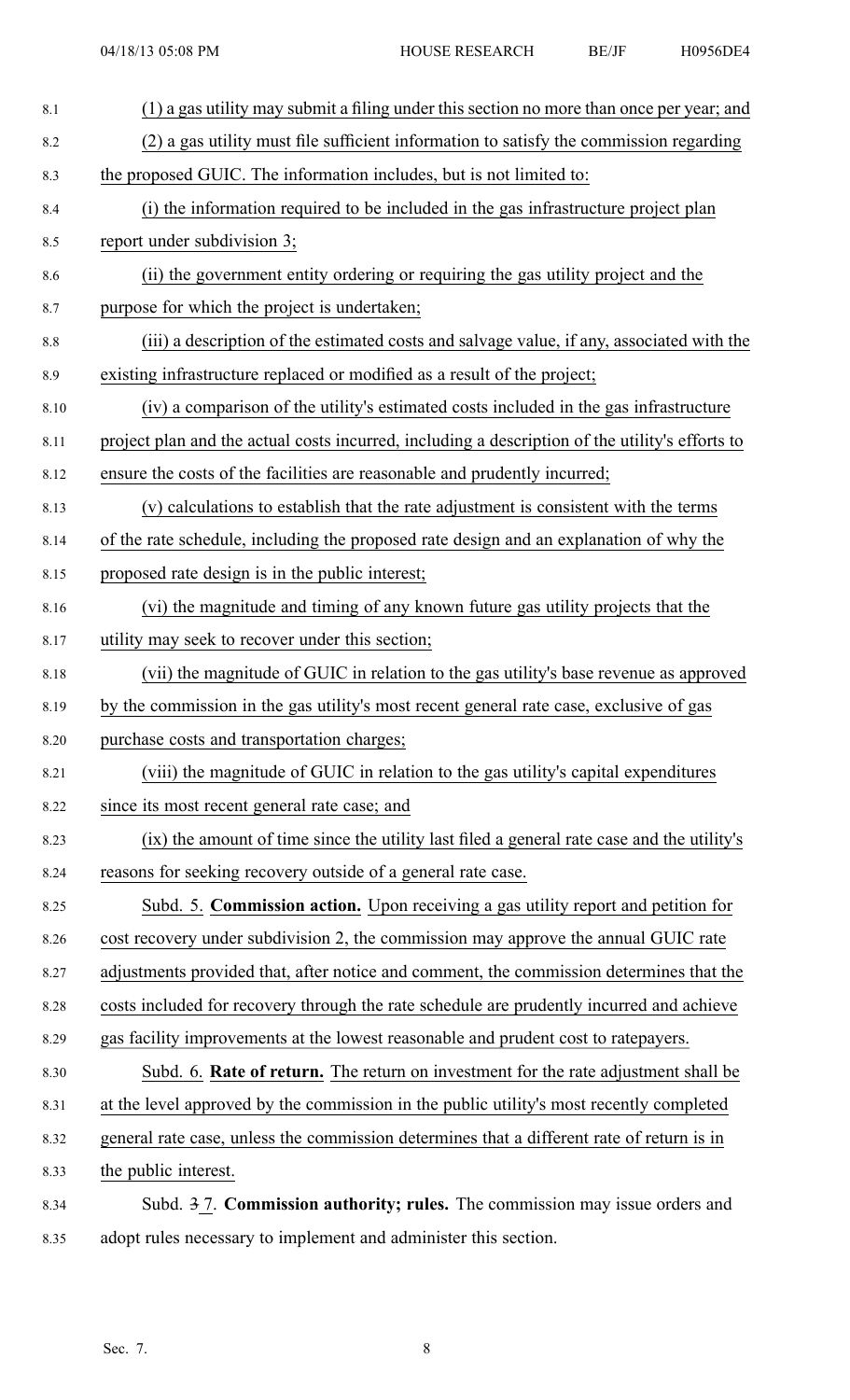| 9.1  | Sec. 8. Minnesota Statutes 2012, section 216B.164, is amended by adding a                 |
|------|-------------------------------------------------------------------------------------------|
| 9.2  | subdivision to read:                                                                      |
| 9.3  | Subd. 2a. Definitions. (a) For the purposes of this section, the following terms          |
| 9.4  | have the meanings given them:                                                             |
| 9.5  | (b) "Aggregated meter" means a meter located on the premises of a customer's              |
| 9.6  | owned or leased property that is contiguous with property containing the customer's       |
| 9.7  | designated meter.                                                                         |
| 9.8  | (c) "Capacity" means the number of megawatts alternating current (AC) at the point        |
| 9.9  | of interconnection between a solar photovoltaic device and a utility's electric system.   |
| 9.10 | (d) "Cogeneration" means a combined process whereby electrical and useful thermal         |
| 9.11 | energy are produced simultaneously.                                                       |
| 9.12 | (e) "Contiguous property" means property owned or leased by the customer sharing          |
| 9.13 | a common border, without regard to interruptions in contiguity caused by easements,       |
| 9.14 | public thoroughfares, transportation rights-of-way, or utility rights-of-way.             |
| 9.15 | (f) "Customer" means the person who is named on the utility electric bill for the         |
| 9.16 | premises.                                                                                 |
| 9.17 | (g) "Designated meter" means a meter that is physically attached to the customer's        |
| 9.18 | facility that the customer-generator designates as the first meter to which net metered   |
| 9.19 | credits are to be applied as the primary meter for billing purposes when the customer is  |
| 9.20 | serviced by more than one meter.                                                          |
| 9.21 | (h) "Distributed generation" means a facility that:                                       |
| 9.22 | (1) has a capacity of ten megawatts or less;                                              |
| 9.23 | (2) is interconnected with a utility's distribution system, over which the commission     |
| 9.24 | has jurisdiction; and                                                                     |
| 9.25 | (3) generates electricity from natural gas, renewable fuel, or a similarly clean fuel,    |
| 9.26 | and may include waste heat, cogeneration, or fuel cell technology.                        |
| 9.27 | (i) "High-efficiency distributed generation" means a distributed energy facility          |
| 9.28 | that has a minimum efficiency of 40 percent, as calculated under section 272.0211,        |
| 9.29 | subdivision 1.                                                                            |
| 9.30 | (j) "Net metered facility" means an electric generation facility constructed for the      |
| 9.31 | purpose of offsetting energy use through the use of renewable energy or high-efficiency   |
| 9.32 | distributed generation sources.                                                           |
| 9.33 | (k) "Renewable energy" has the meaning given in section 216B.2411, subdivision 2.         |
| 9.34 | (1) "Standby charge" means a charge imposed by an electric utility upon a distributed     |
| 9.35 | generation facility for the recovery of fixed costs necessary to make electricity service |
| 9.36 | available to the distributed generation facility.                                         |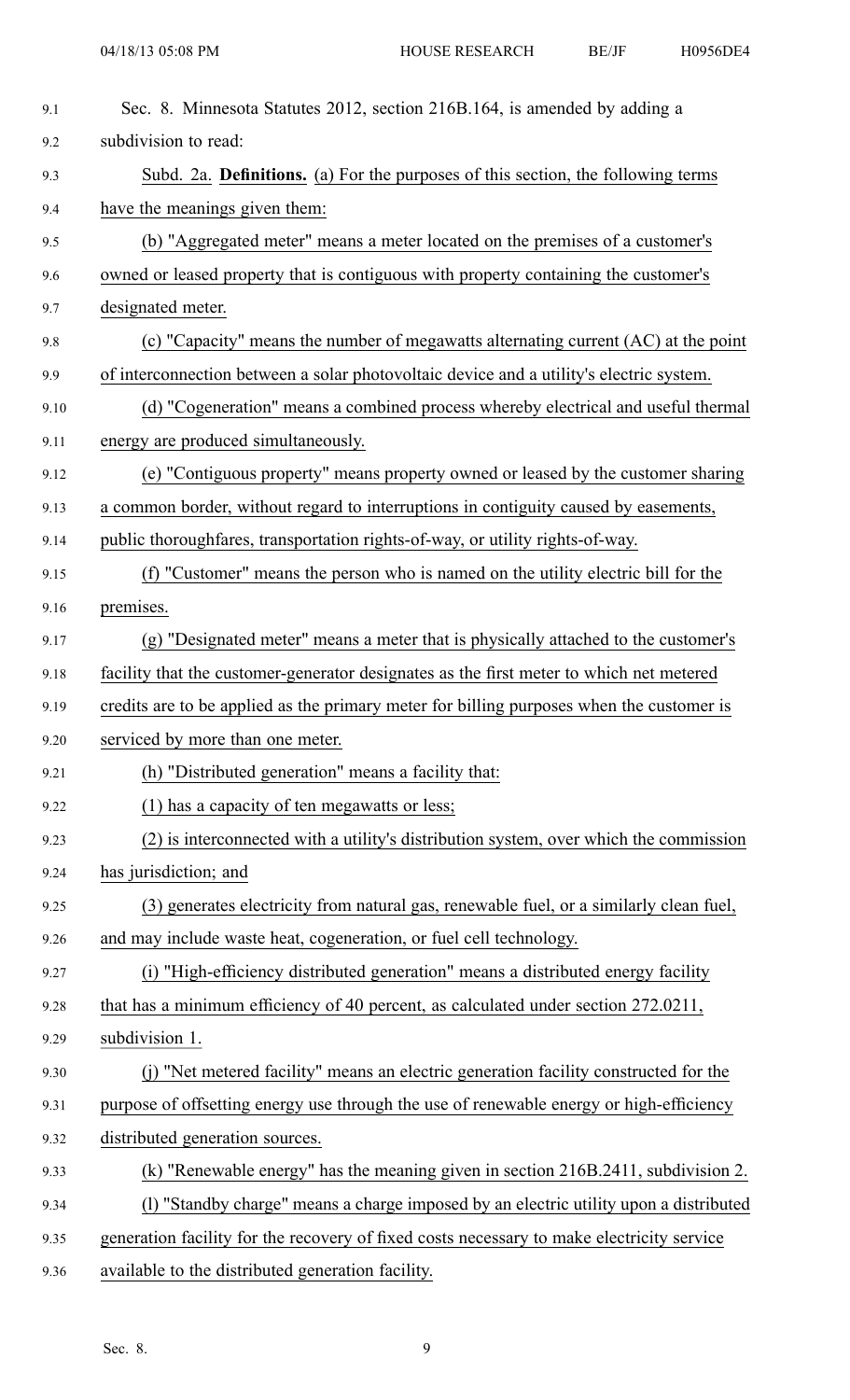10.1 Sec. 9. Minnesota Statutes 2012, section 216B.164, subdivision 3, is amended to read: 10.2 Subd. 3. **Purchases; small facilities.** (a) For <sup>a</sup> qualifying facility having less than 10.3 40-kilowatt capacity if interconnected with <sup>a</sup> cooperative association or municipal utility, 10.4 or less than <sup>a</sup> 1,000-kilowatt capacity if interconnected with <sup>a</sup> public utility, the customer 10.5 shall be billed for the net energy supplied by the utility according to the applicable 10.6 rate schedule for sales to that class of customer. In the case of net input into the utility 10.7 system by <sup>a</sup> qualifying facility having less than 40-kilowatt capacity if interconnected 10.8 with <sup>a</sup> cooperative association or municipal utility, or less than <sup>a</sup> 1,000-kilowatt capacity 10.9 if interconnected with <sup>a</sup> public utility, compensation to the customer shall be at <sup>a</sup> per 10.10 kilowatt-hour rate determined under paragraph (b) or (c).

10.11 (b) In setting rates, the commission shall consider the fixed distribution costs to the 10.12 utility not otherwise accounted for in the basic monthly charge and shall ensure that the 10.13 costs charged to the qualifying facility are not discriminatory in relation to the costs 10.14 charged to other customers of the utility. The commission shall set the rates for net 10.15 input into the utility system based on avoided costs as defined in the Code of Federal 10.16 Regulations, title 18, section 292.101, paragraph (b)(6), the factors listed in Code of 10.17 Federal Regulations, title 18, section 292.304, and all other relevant factors.

10.18 (c) Notwithstanding any provision in this chapter to the contrary, <sup>a</sup> qualifying facility 10.19 having less than 40-kilowatt capacity if interconnected with <sup>a</sup> cooperative association or 10.20 municipal utility, or less than <sup>a</sup> 1,000-kilowatt capacity if interconnected with <sup>a</sup> public 10.21 utility, may elect that the compensation for net input by the qualifying facility into the 10.22 utility system shall be at the average retail utility energy rate. "Average retail utility energy 10.23 rate" is defined as the average of the retail energy rates, exclusive of special rates based 10.24 on income, age, or energy conservation, according to the applicable rate schedule of the 10.25 utility for sales to that class of customer.

10.26 (d) If the qualifying facility is interconnected with <sup>a</sup> nongenerating utility which has 10.27 <sup>a</sup> sole source contract with <sup>a</sup> municipal power agency or <sup>a</sup> generation and transmission 10.28 utility, the nongenerating utility may elect to treat its purchase of any net input under this 10.29 subdivision as being made on behalf of its supplier and shall be reimbursed by its supplier 10.30 for any additional costs incurred in making the purchase. Qualifying facilities having less 10.31 than 40-kilowatt capacity if interconnected with <sup>a</sup> cooperative association or municipal 10.32 utility, or less than <sup>a</sup> 1,000-kilowatt capacity if interconnected with <sup>a</sup> public utility, may, at 10.33 the customer's option, elect to be governed by the provisions of subdivision 4.

10.34 Sec. 10. Minnesota Statutes 2012, section 216B.164, subdivision 4, is amended to read: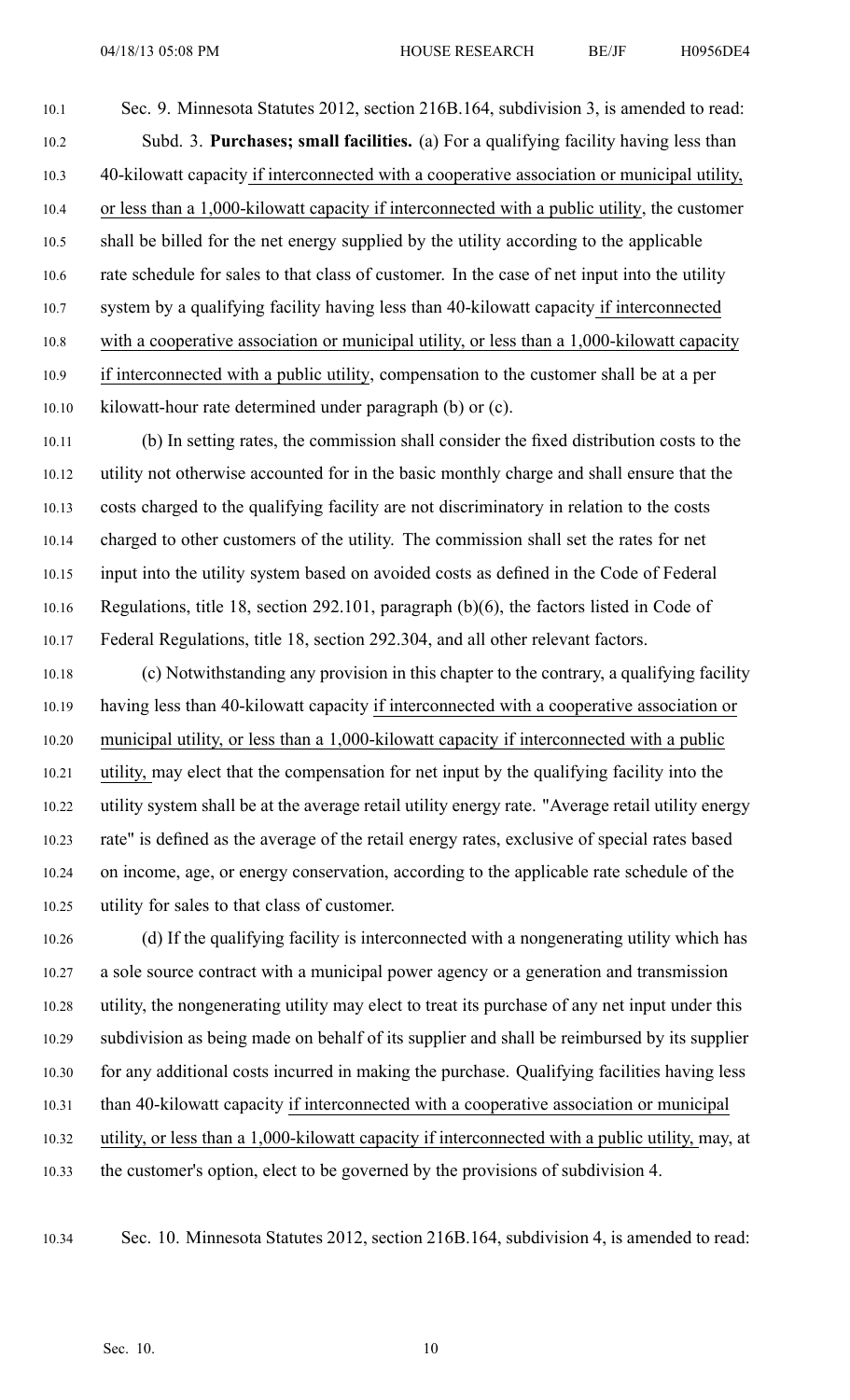11.1 Subd. 4. **Purchases; wheeling; costs.** (a) Except as otherwise provided in 11.2 paragraph (c), this subdivision shall apply to all qualifying facilities having 40-kilowatt 11.3 capacity or more if interconnected with <sup>a</sup> cooperative association or municipal utility, 11.4 and <sup>a</sup> 1,000-kilowatt capacity or more if interconnected with <sup>a</sup> public utility, as well as 11.5 qualifying facilities as defined in subdivision 3 and net metered facilities under subdivision 11.6 4a which elect to be governed by its provisions.

11.7 (b) The utility to which the qualifying facility is interconnected shall purchase all 11.8 energy and capacity made available by the qualifying facility. The qualifying facility shall 11.9 be paid the utility's full avoided capacity and energy costs as negotiated by the parties, as 11.10 set by the commission, or as determined through competitive bidding approved by the 11.11 commission. The full avoided capacity and energy costs to be paid <sup>a</sup> qualifying facility 11.12 that generates electric power by means of <sup>a</sup> renewable energy source are the utility's least 11.13 cost renewable energy facility or the bid of <sup>a</sup> competing supplier of <sup>a</sup> least cost renewable 11.14 energy facility, whichever is lower, unless the commission's resource plan order, under 11.15 section 216B.2422, subdivision 2, provides that the use of <sup>a</sup> renewable resource to meet 11.16 the identified capacity need is not in the public interest.

11.17 (c) For all qualifying facilities having 30-kilowatt capacity or more, the utility 11.18 shall, at the qualifying facility's or the utility's request, provide wheeling or exchange 11.19 agreements wherever practicable to sell the qualifying facility's output to any other 11.20 Minnesota utility having generation expansion anticipated or planned for the ensuing ten 11.21 years. The commission shall establish the methods and procedures to insure that excep<sup>t</sup> 11.22 for reasonable wheeling charges and line losses, the qualifying facility receives the full 11.23 avoided energy and capacity costs of the utility ultimately receiving the output. 11.24 (d) The commission shall set rates for electricity generated by renewable energy.

11.25 Sec. 11. Minnesota Statutes 2012, section 216B.164, is amended by adding <sup>a</sup> 11.26 subdivision to read:

11.27 Subd. 4a. **Net metered facility.** Notwithstanding any provision of this chapter to the 11.28 contrary, <sup>a</sup> customer with <sup>a</sup> net metered facility having less than 1,000-kilowatt capacity 11.29 may elect to be compensated for the customer's net input into the utility system in the form 11.30 of <sup>a</sup> kilowatt-hour credit on the customer's energy bill carried forward and applied to

11.31 subsequent energy bills. Any net input supplied by the customer into the utility system

11.32 that exceeds energy supplied to the customer by the utility during <sup>a</sup> 12-month period must

11.33 be compensated at the utility's avoided cost rate under subdivision 3, paragraph (b), or

- 11.34 subdivision 4, paragraph (b), as applicable. The customer may choose the month in which
- 11.35 the annual billing period begins.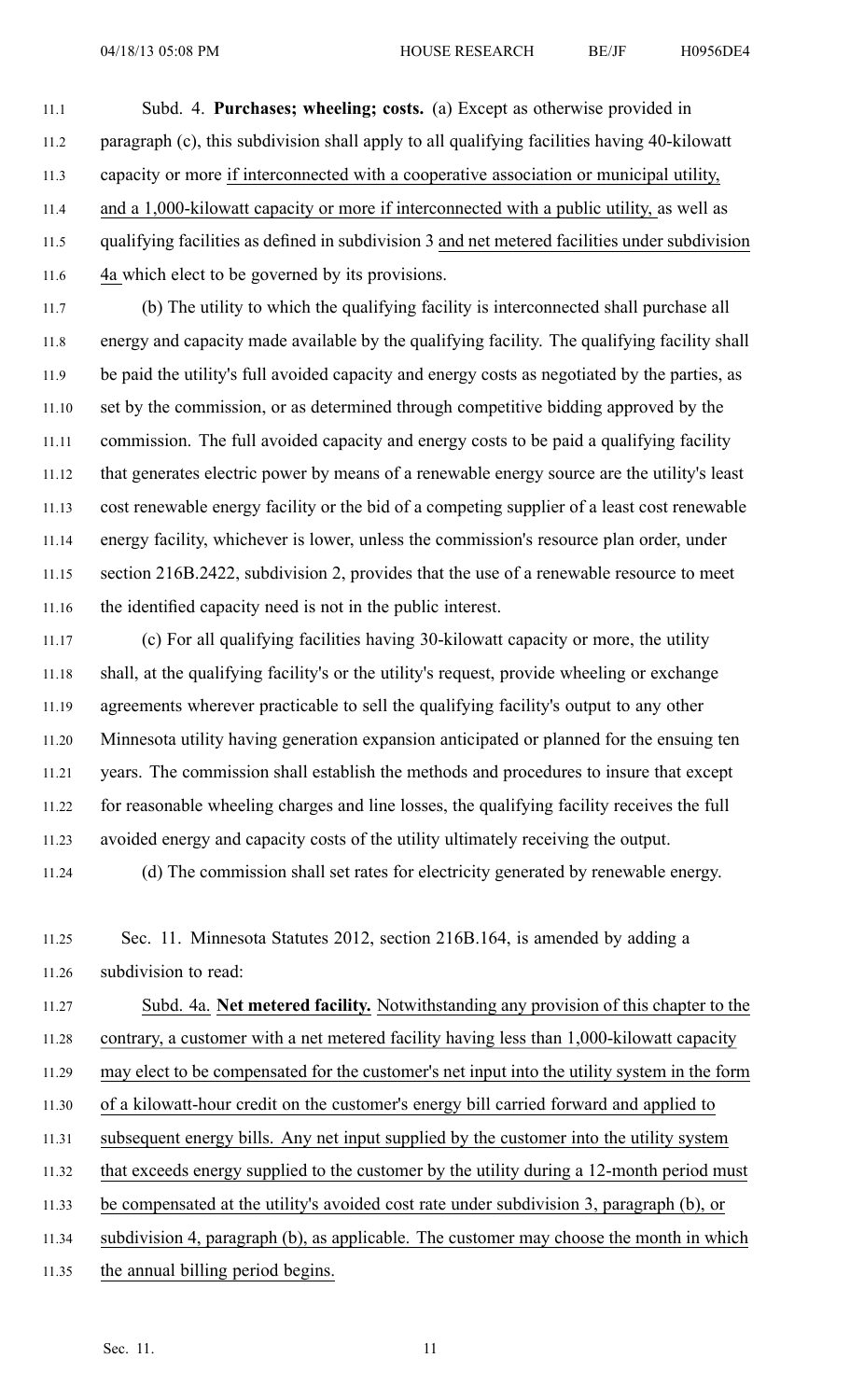| 12.1  | Sec. 12. Minnesota Statutes 2012, section 216B.164, is amended by adding a                    |
|-------|-----------------------------------------------------------------------------------------------|
| 12.2  | subdivision to read:                                                                          |
| 12.3  | Subd. 4b. Aggregation of meters. (a) For the purpose of measuring electricity                 |
| 12.4  | under subdivisions 3 and 4a, a utility must aggregate for billing purposes a customer's       |
| 12.5  | designated meter with one or more aggregated meters if a customer requests that it do so.     |
| 12.6  | Any aggregation of meters must be governed under this section.                                |
| 12.7  | (b) A customer must give at least 60 days' notice to the utility prior to a request that      |
| 12.8  | additional meters be included in meter aggregation. The specific meters must be identified    |
| 12.9  | at the time of the request. In the event that more than one meter is identified, the customer |
| 12.10 | must designate the rank order for the aggregated meters to which the net metered credits      |
| 12.11 | are to be applied. At least 60 days prior to the beginning of the next annual billing period, |
| 12.12 | a customer may amend the rank order of the aggregated meters, subject to the provisions       |
| 12.13 | of this subdivision.                                                                          |
| 12.14 | (c) The aggregation of meters applies only to charges that use kilowatt-hours as the          |
| 12.15 | billing determinant. All other charges applicable to each meter account must be billed to     |
| 12.16 | the customer.                                                                                 |
| 12.17 | (d) If the net metered facility supplies more electricity to the utility than the energy      |
| 12.18 | usage recorded by the customer's designated and aggregated meters during a monthly            |
| 12.19 | billing period, the utility must apply credits to the customer's next monthly bill for the    |
| 12.20 | excess kilowatt-hours. The utility must first apply the kilowatt-hour credit to the charges   |
| 12.21 | for the designated meter and then to the charges for the aggregated meters in the rank        |
| 12.22 | order specified by the customer.                                                              |
| 12.23 | (e) With the commission's prior approval, a utility may charge a customer requesting          |
| 12.24 | to aggregate meters a reasonable fee to cover the administrative costs incurred as a result   |
| 12.25 | of implementing the provisions of this subdivision, pursuant to a tariff approved by the      |
| 12.26 | commission for a public utility or by a governing body for a municipal electric utility or    |
| 12.27 | electric cooperative.                                                                         |
|       |                                                                                               |
| 12.28 | Sec. 13. Minnesota Statutes 2012, section 216B.164, is amended by adding a                    |
| 12.29 | subdivision to read:                                                                          |
| 12.30 | Subd. 4c. Limiting cumulative generation prohibited. The commission and any                   |
| 12.31 | other governing body regulating public utilities, municipal electric utilities, or electric   |
| 12.32 | cooperatives are prohibited from limiting the cumulative generation of net metered facilities |
| 12.33 | under subdivision 4a and qualifying facilities under subdivision 3 to less than five percent  |
| 12.34 | of a utility's or cooperative's average annual retail electricity sales as measured over the  |
| 12.35 | previous three calendar years. After the cumulative limit of five percent has been reached,   |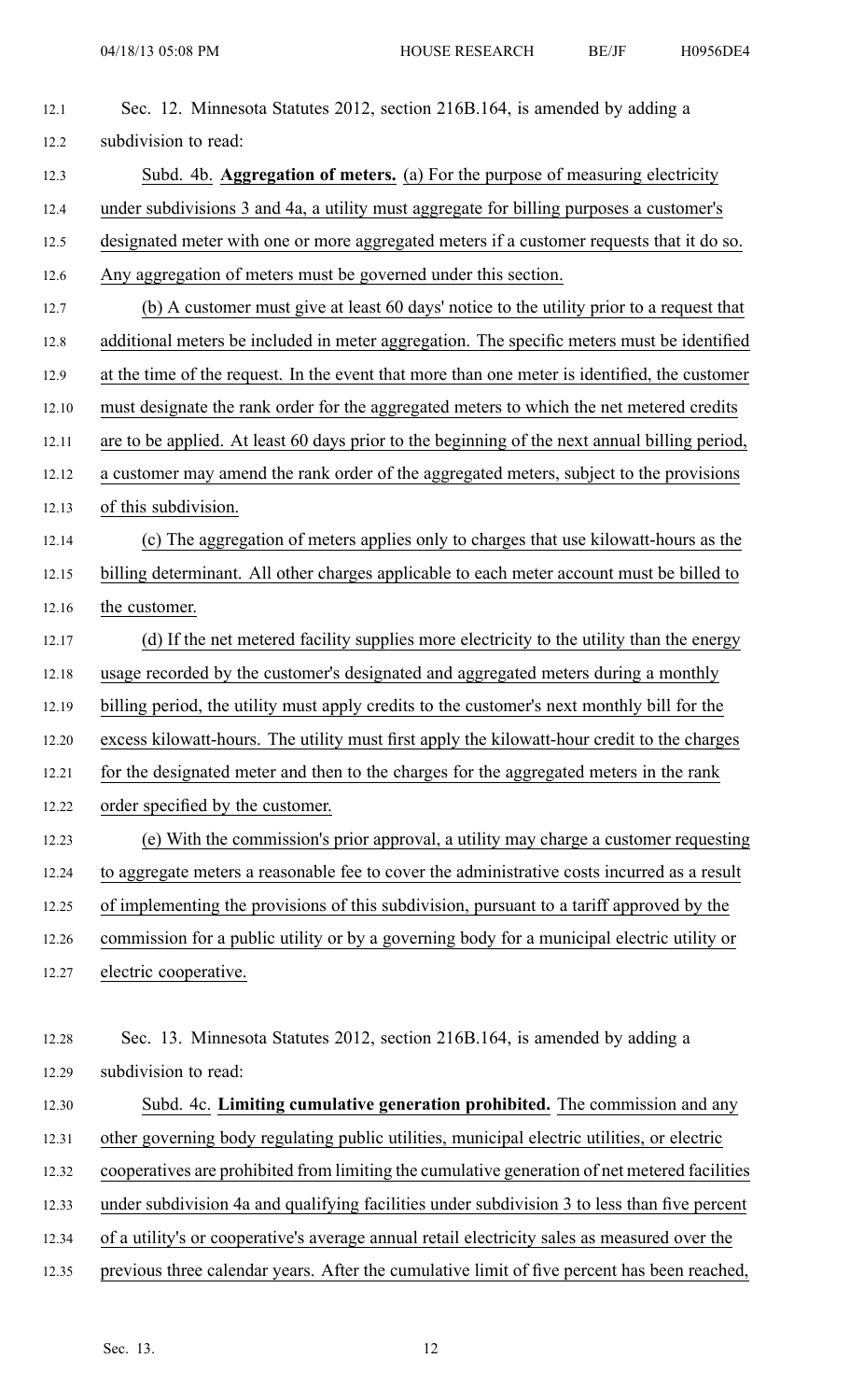| 13.1  | a public utility, municipal electric utility, or electric cooperative's obligation to offer net |
|-------|-------------------------------------------------------------------------------------------------|
| 13.2  | metering to additional customers may be limited by the commission or governing body if          |
| 13.3  | it determines doing so is in the public interest. The commission may limit additional net       |
| 13.4  | metering obligations under this subdivision only after providing notice and opportunity for     |
| 13.5  | public comment. The governing body of a municipal electric utility or electric cooperative      |
| 13.6  | may limit additional net metering obligations under this subdivision only after providing       |
| 13.7  | the affected municipal electric utility or electric cooperative's customers with notice         |
| 13.8  | and opportunity to comment. In determining whether to limit additional net metering             |
| 13.9  | obligations under this subdivision, the commission or governing body shall consider:            |
| 13.10 | (1) the environmental and other public policy benefits of net metered facilities;               |
| 13.11 | (2) the impact of net metered facilities on electricity rates for customers without             |
| 13.12 | net metered systems;                                                                            |
| 13.13 | (3) the effects of net metering on the reliability of the electric system;                      |
| 13.14 | (4) technical advances or technical concerns; and                                               |
| 13.15 | (5) other statutory obligations imposed on the commission or on a utility.                      |
| 13.16 | The commission or governing body may limit additional net metering obligations under            |
| 13.17 | clauses (2) to (4) only if it determines that additional net metering obligations would         |
| 13.18 | cause significant rate impact, require significant measures to address reliability, or raise    |
| 13.19 | significant technical issues.                                                                   |

13.20 Sec. 14. Minnesota Statutes 2012, section 216B.164, subdivision 6, is amended to read: 13.21 Subd. 6. **Rules and uniform contract.** (a) The commission shall promulgate rules 13.22 to implement the provisions of this section. The commission shall also establish <sup>a</sup> uniform 13.23 statewide form of contract for use between utilities and <sup>a</sup> qualifying facility having less 13.24 than 40-kilowatt 1,000-kilowatt capacity.

13.25 (b) The commission shall require the qualifying facility to provide the utility with 13.26 reasonable access to the premises and equipment of the qualifying facility if the particular 13.27 configuration of the qualifying facility precludes disconnection or testing of the qualifying 13.28 facility from the utility side of the interconnection with the utility remaining responsible 13.29 for its personnel.

13.30 (c) The uniform statewide form of contract shall be applied to all new and existing 13.31 interconnections established between <sup>a</sup> utility and <sup>a</sup> qualifying facility having less than 13.32 40-kilowatt 1,000-kilowatt capacity, except that existing contracts may remain in force 13.33 until written notice of election that the uniform statewide contract form applies is given 13.34 by either party to the other, with the notice being of the shortest time period permitted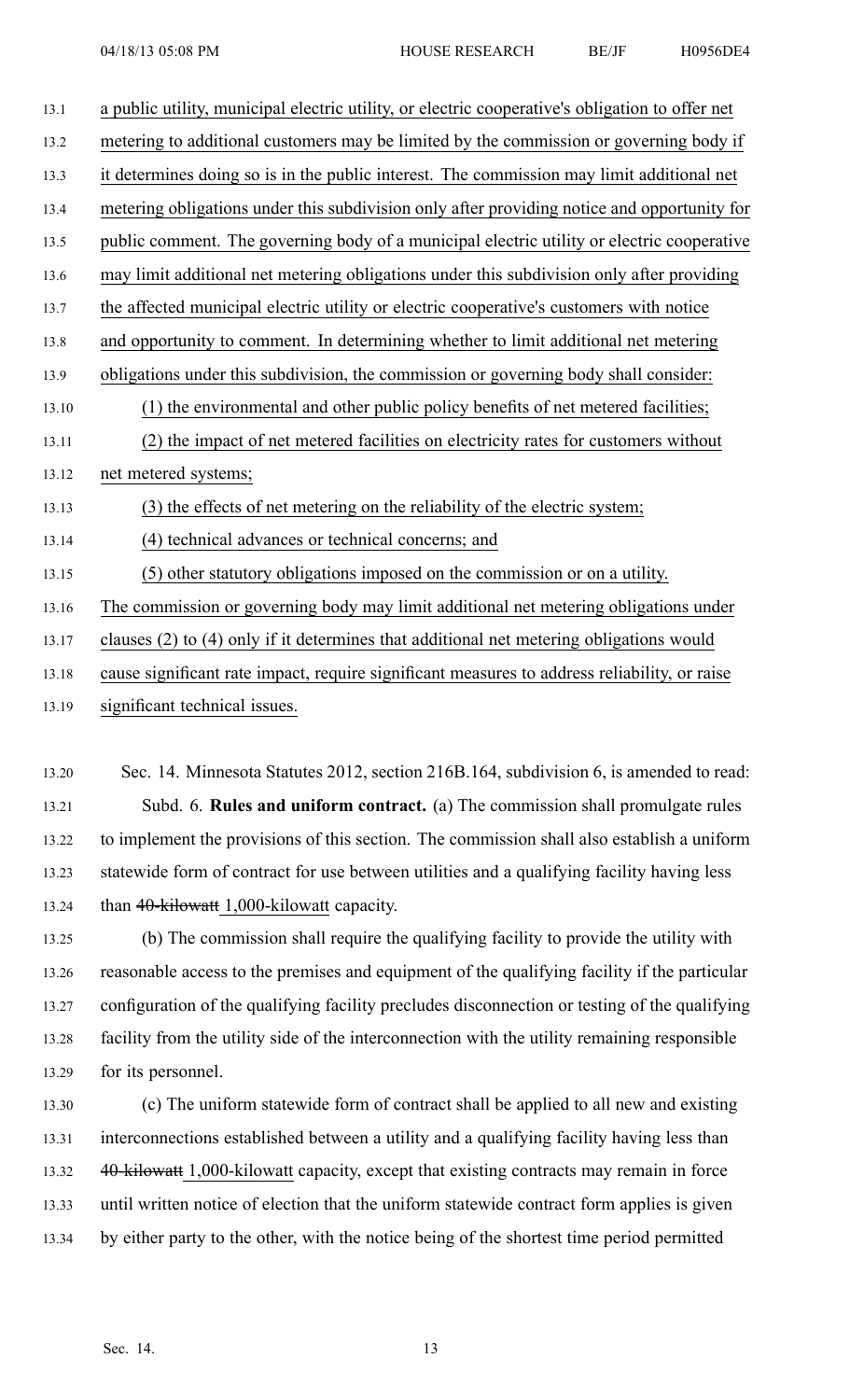- 14.1 under the existing contract for termination of the existing contract by either party, but 14.2 not less than ten nor longer than 30 days. 14.3 Sec. 15. Minnesota Statutes 2012, section 216B.164, is amended by adding <sup>a</sup> 14.4 subdivision to read: 14.5 Subd. 10. **Energy for public buildings.** (a) All the provisions of this section that 14.6 apply to <sup>a</sup> qualifying facility with <sup>a</sup> capacity of less than one megawatt shall apply to <sup>a</sup> 14.7 wind energy conversion system with a capacity of up to 3.5 megawatts or an energy 14.8 storage device storing energy generated by <sup>a</sup> wind energy conversion system that provides 14.9 energy to <sup>a</sup> public building. 14.10 (b) For the purposes of this subdivision: 14.11 (1) "energy storage device" means <sup>a</sup> device capable of storing up to 3.5 14.12 megawatt-hours of previously generated energy and releasing that energy for use at <sup>a</sup> 14.13 later time; and 14.14 (2) "public building" means <sup>a</sup> building or facility financed wholly or in par<sup>t</sup> with 14.15 public funds, including facilities financed by the Public Facilities Authority. 14.16 Sec. 16. **[216B.1641] VALUE OF SOLAR RATE.** 14.17 Subdivision 1. **Definition.** For the purposes of this section, "solar photovoltaic 14.18 device" has the meaning given in section 216C.06, subdivision 16, and must meet the 14.19 requirements of section 216C.25. 14.20 Subd. 2. **Applicability.** (a) Beginning January 1, 2014, this section shall apply to 14.21 public utilities selling electricity at retail in Minnesota, and to electric cooperatives and 14.22 municipal electric utilities selling electricity at retail in Minnesota that have elected to be 14.23 governed under section 216C.412. 14.24 (b) Notwithstanding section 216B.164, an owner of <sup>a</sup> solar photovoltaic device may, 14.25 with respec<sup>t</sup> to the purchase price credited by <sup>a</sup> utility to an owner of <sup>a</sup> solar photovoltaic 14.26 device, elect to be governed under this section or section 216B.164. All other provisions 14.27 of section 216B.164, excep<sup>t</sup> those in subdivision 3, subdivision 4, paragraphs (a) to (c), 14.28 and subdivision 4a, shall apply to an owner of <sup>a</sup> solar photovoltaic device electing to 14.29 be governed under this section. 14.30 (c) This section does not apply to <sup>a</sup> utility that owns <sup>a</sup> solar photovoltaic device. 14.31 (d) An owner of <sup>a</sup> solar photovoltaic device governed under the net metering 14.32 provisions of section 216B.164 prior to the effective date of the commission order issued 14.33 under subdivision 9 and who elects to be governed under this section with respec<sup>t</sup> to the
- 14.34 purchase price credited by <sup>a</sup> utility must provide written notice of that election to the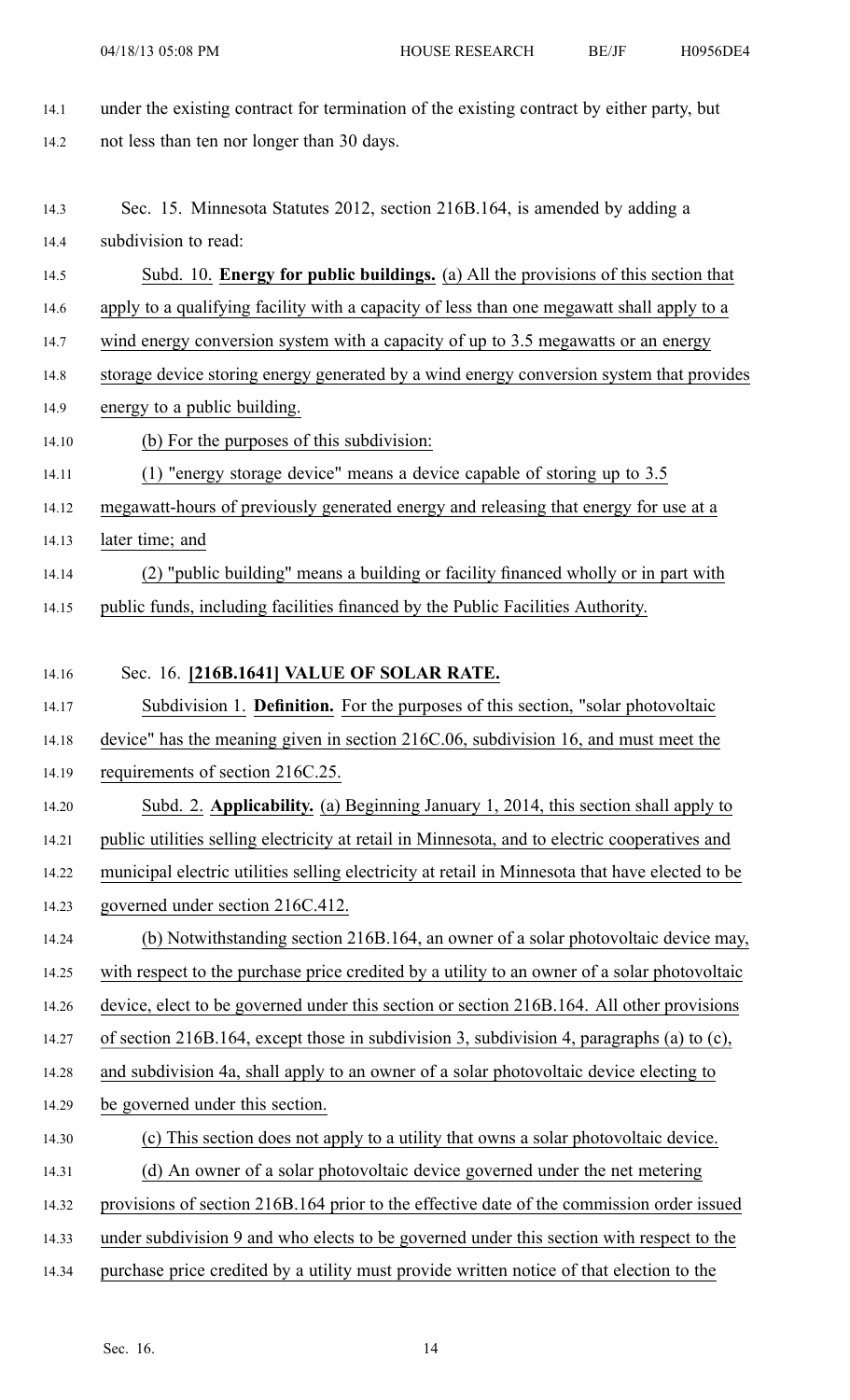| 15.1  | utility. The utility shall begin crediting the value of solar rate most recently approved by  |
|-------|-----------------------------------------------------------------------------------------------|
| 15.2  | the commission to the owner of the solar photovoltaic device on the first day of the first    |
| 15.3  | month that begins at least 30 days after receipt of the notice.                               |
| 15.4  | (e) This section does not apply to a solar photovoltaic device whose capacity                 |
| 15.5  | exceeds two megawatts.                                                                        |
| 15.6  | Subd. 3. Standby charge prohibited. A utility may not apply a standby charge to               |
| 15.7  | a solar photovoltaic device governed under this section.                                      |
| 15.8  | Subd. 4. Standard contract. The commission shall establish a statewide uniform                |
| 15.9  | form of contract that must be used by a purchasing utility and an owner of a solar            |
| 15.10 | photovoltaic device who elects to be governed under this section. The term of a contract      |
| 15.11 | entered into under this section must be no less than 20 years. The agreement must provide     |
| 15.12 | for credit of the value of solar rate as approved by the commission under this section,       |
| 15.13 | and must require the transfer of all renewable energy credits associated with the energy      |
| 15.14 | generated by the solar photovoltaic device to the purchasing utility.                         |
| 15.15 | Subd. 5. Credits. The utility interconnected to a solar photovoltaic device whose             |
| 15.16 | owner elects to be governed under this section shall purchase, throughout the term of the     |
| 15.17 | contract, all energy and capacity made available by the owner of the solar photovoltaic       |
| 15.18 | device. All credits must be made at the value of solar rate approved by the commission        |
| 15.19 | under this section.                                                                           |
| 15.20 | Subd. 6. Value of solar rate; guidance document. (a) By December 1, 2013, and                 |
| 15.21 | each December 1 thereafter through 2048, the Department of Commerce shall develop             |
| 15.22 | a value of solar guidance document that contains step-by-step procedures that a utility       |
| 15.23 | subject to this section must use to calculate the utility's value of solar rate. The guidance |
| 15.24 | document must specify a method a utility must use to calculate the value of all the           |
| 15.25 | components listed in paragraph (b), and may include formulas, discount rates, and other       |
| 15.26 | provisions governing how the value of solar rate must be calculated.                          |
| 15.27 | (b) The value of solar rate is expressed on a per kilowatt-hour basis, and consists of        |
| 15.28 | the following components:                                                                     |
| 15.29 | (1) line loss savings equal to the value of the average amount of electricity lost            |
| 15.30 | through transmission and distribution when electricity is generated by the utility's nonsolar |
| 15.31 | photovoltaic generators;                                                                      |
| 15.32 | (2) transmission and distribution capacity savings equal to the value of delaying             |
| 15.33 | the need for capital investment in a utility's transmission and distribution system by        |
| 15.34 | contracting to purchase energy from solar photovoltaic devices;                               |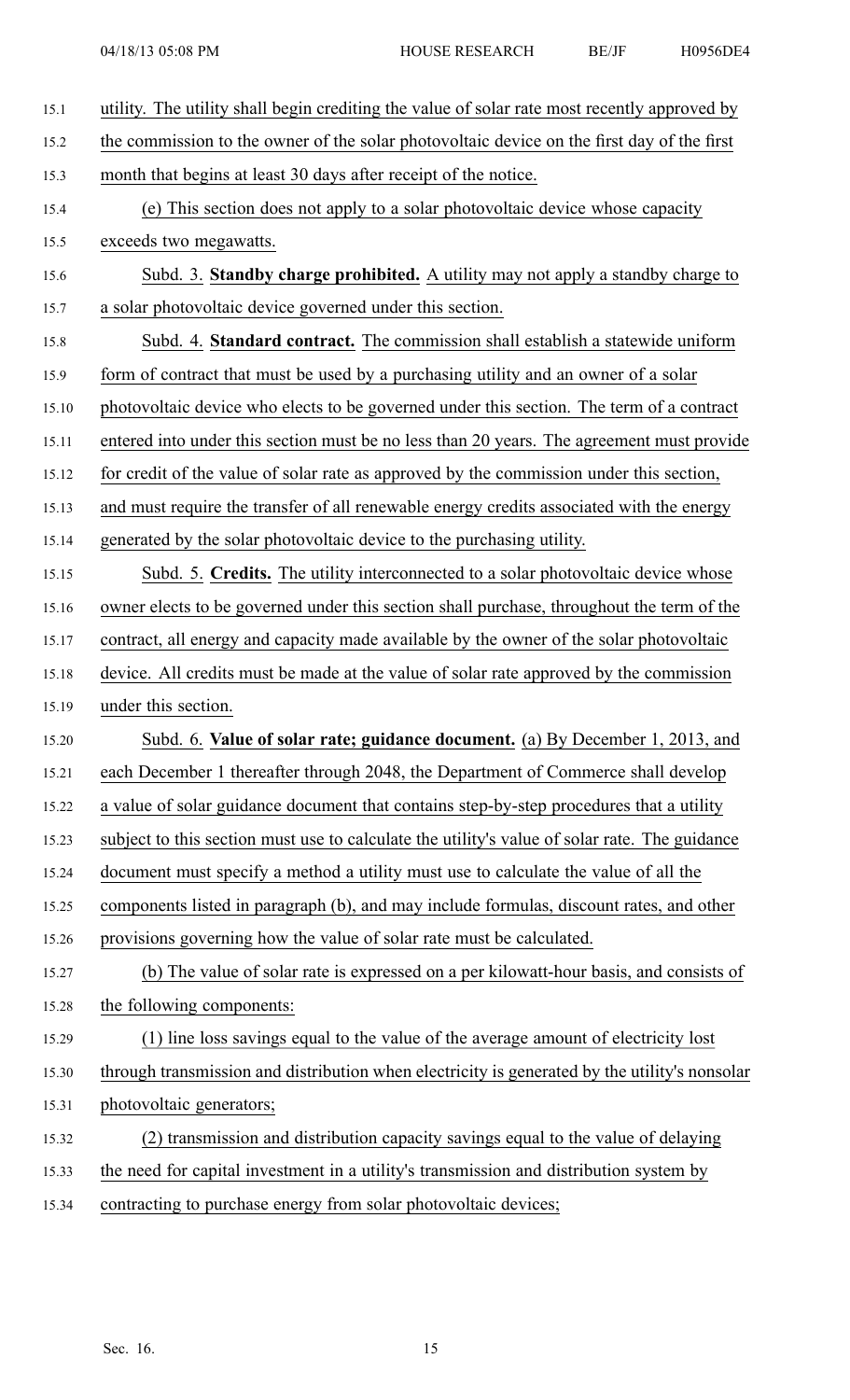| 16.1  | (3) energy savings equal to the reduction in a utility's wholesale energy purchases                |
|-------|----------------------------------------------------------------------------------------------------|
| 16.2  | and costs, based on the time of day the energy would have been generated, realized as a            |
| 16.3  | result of energy purchases from solar photovoltaic devices;                                        |
| 16.4  | (4) generation capacity savings equal to the value of the benefit of the capacity                  |
| 16.5  | added to the utility's system by solar photovoltaic devices;                                       |
| 16.6  | (5) fuel price hedge value equal to the value of eliminating price uncertainty                     |
| 16.7  | associated with the utility's purchases of fuel for electricity generation; and                    |
| 16.8  | (6) environmental benefits equal to the premium retail customers are willing to pay                |
| 16.9  | to consume energy produced from renewable resources.                                               |
| 16.10 | (c) The department may, based on known and measurable evidence of the economic                     |
| 16.11 | development benefits of solar electricity generation, including the net increase in local          |
| 16.12 | employment and taxes generated from the manufacture, assembly, installation, operation,            |
| 16.13 | and maintenance of solar photovoltaic devices, or other factors, incorporate additional            |
| 16.14 | amounts into the value of solar rate.                                                              |
| 16.15 | (d) The value of solar rate is equal to the present value of the future revenue streams            |
| 16.16 | of the value components calculated in paragraphs (b) and (c) over the useful life of a             |
| 16.17 | solar photovoltaic device.                                                                         |
| 16.18 | (e) Prior to preparing the value of solar guidance document, the Department of                     |
| 16.19 | Commerce shall obtain comments and recommendations from utilities, ratepayers, and                 |
| 16.20 | other interested parties regarding the content of the value of solar guidance document.            |
| 16.21 | (f) By January 1, 2015, and every January 1 thereafter through 2049, the                           |
| 16.22 | commissioner shall make a determination as to whether the value of solar guidance                  |
| 16.23 | document developed under subdivision 6 needs to be revised. In making that determination,          |
| 16.24 | the commissioner shall solicit comments and recommendations from interested parties in             |
| 16.25 | the same manner as required under paragraph (e). After considering the comments and                |
| 16.26 | recommendations, the commissioner may revise the value of solar guidance document.                 |
| 16.27 | Subd. 7. Utilities to offer tariff. By April 1, 2014, and each April 1 thereafter                  |
| 16.28 | through 2049, a utility subject to this section shall file with the commission a value of          |
| 16.29 | solar tariff based on its calculation of the utility's value of solar rate that is consistent with |
| 16.30 | the department's value of solar guidance document developed in subdivision 6. A utility            |
| 16.31 | must include in its filing its method of calculation for each component listed in subdivision      |
| 16.32 | 6, paragraph (b). A utility filing a value of solar rate that differs from the value of solar      |
| 16.33 | rate filed by the utility for the previous year shall submit to the commission the reasons         |
|       |                                                                                                    |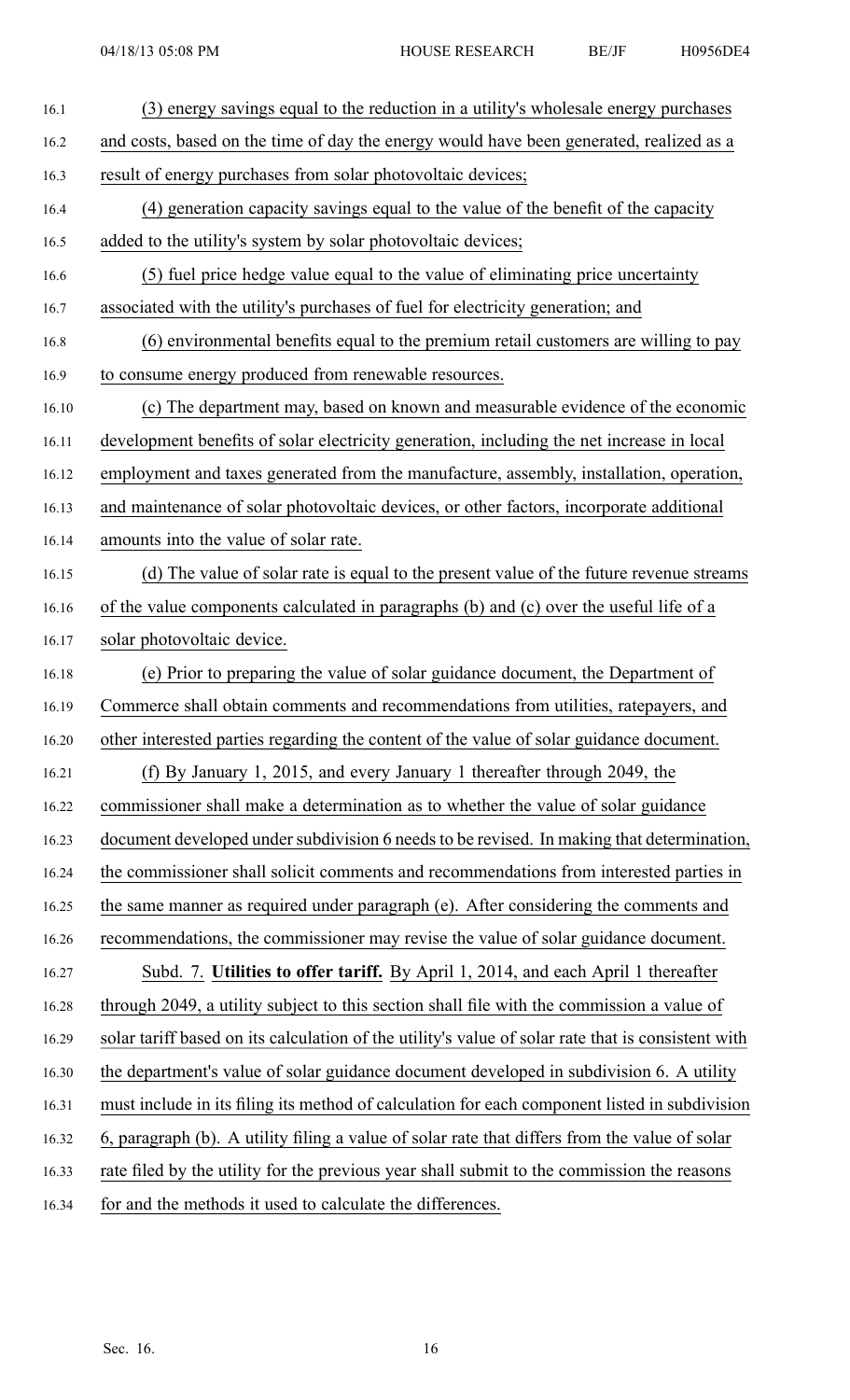| 17.1  | Subd. 8. Value of solar rate; billing. Notwithstanding section 216B.164, an owner                   |
|-------|-----------------------------------------------------------------------------------------------------|
| 17.2  | of a solar photovoltaic device who elects to receive the value of solar rate for electricity        |
| 17.3  | generated by the solar photovoltaic device that is sold to a utility must be:                       |
| 17.4  | (1) charged by the utility the applicable rate schedule for sales to that class of                  |
| 17.5  | customer for all electricity consumed by the customer;                                              |
| 17.6  | (2) credited the value of solar rate by the utility for all electricity generated by the            |
| 17.7  | solar photovoltaic device;                                                                          |
| 17.8  | (3) provided by the utility with a monthly bill that contains, in addition to the                   |
| 17.9  | amounts in clauses $(1)$ and $(2)$ , the net amount owed to the utility or net credit realized      |
| 17.10 | by the owner for that month and on a year-to-date basis. In the event that the customer             |
| 17.11 | has a positive balance after the 12-month cycle ending on the last day of February, that            |
| 17.12 | balance will be eliminated and the credit cycle will restart the following billing period           |
| 17.13 | beginning March 1; and                                                                              |
| 17.14 | (4) provided by the utility a meter that allows for the separate calculation of the                 |
| 17.15 | amount of electricity consumed and generated at the property.                                       |
| 17.16 | Subd. 9. Commission review; approval. (a) By July 1, 2014, and each July                            |
| 17.17 | 1 thereafter through 2049, the commission shall review the filing submitted under                   |
| 17.18 | subdivision 7 and any comments on the filing made by the department or other interested             |
| 17.19 | parties, and approve or modify each utility's value of solar tariff. The commission may,            |
| 17.20 | at its discretion, solicit additional comments, information, and recommendations from               |
| 17.21 | utilities, the department, and other interested parties.                                            |
| 17.22 | (b) By July 1, 2014, and each January 1 thereafter through 2049, the commission                     |
| 17.23 | shall, by order, direct all electric utilities subject to this section to begin crediting the value |
| 17.24 | of solar rate most recently approved by the commission to:                                          |
| 17.25 | (1) owners of solar photovoltaic devices who sign a standard contract under this                    |
| 17.26 | section on or after the first day of the first month following the effective date of the order;     |
| 17.27 | (2) owners of solar photovoltaic devices who were governed under the net metering                   |
| 17.28 | provisions of section 216B.164 prior to the effective date of the order and who elect to be         |
| 17.29 | governed under section 216B.1641 with respect to the purchase price credited by a utility           |
| 17.30 | by complying with the provisions of section 216B.1641, subdivision 2, paragraph (d); and            |
| 17.31 | (3) owners of solar photovoltaic devices interconnected with electric cooperative                   |
| 17.32 | associations or municipalities that have elected to be governed under section 216C.412.             |
| 17.33 | (c) In no case shall the commission approve a value of solar rate under this section                |
| 17.34 | that is lower than the applicable retail rate of the subject utility.                               |

17.35 Sec. 17. **[216B.1651] DEFINITIONS.**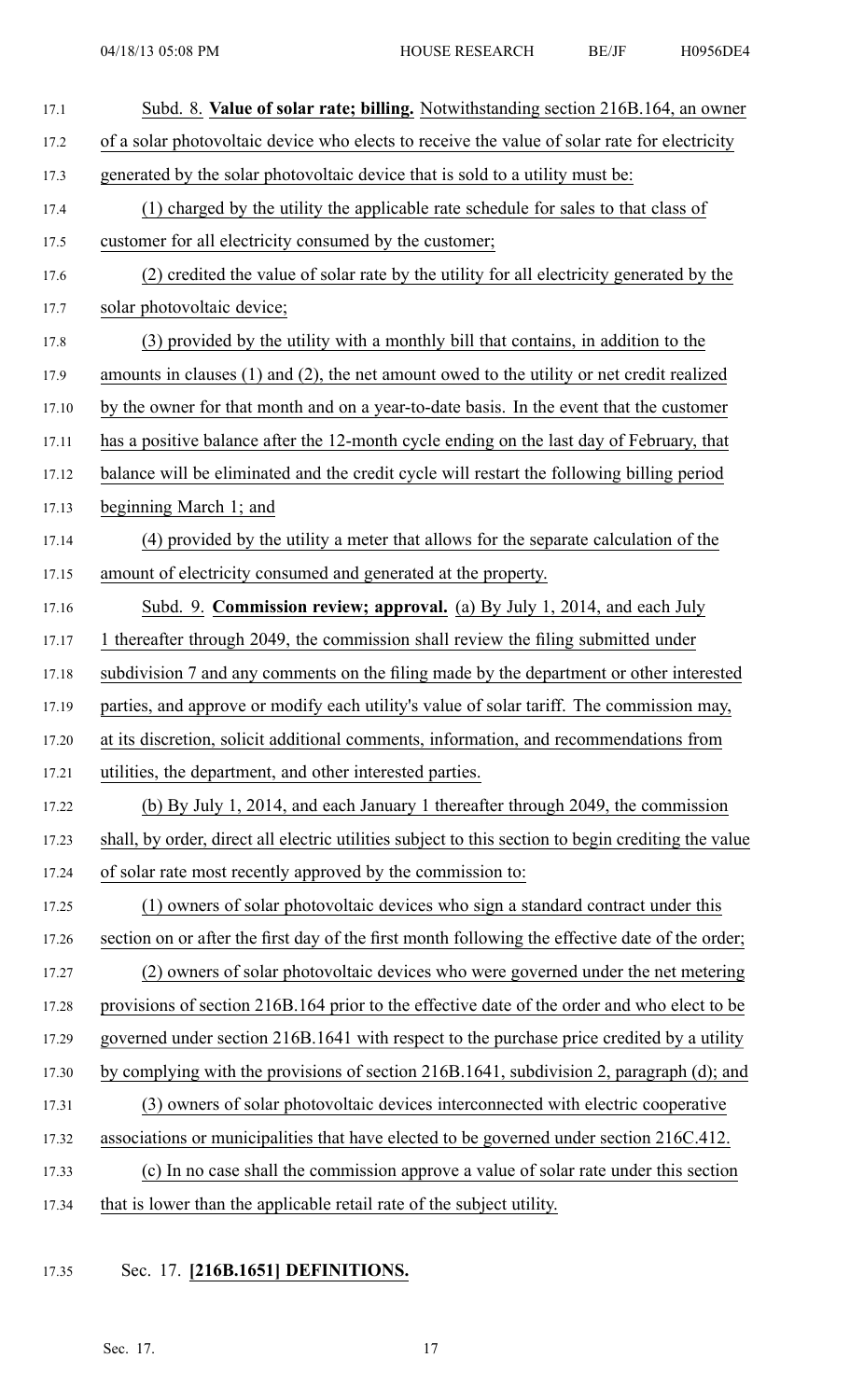| 18.1  | Subdivision 1. Scope. For the purposes of sections 216B.1651 to 216B.1654, the               |
|-------|----------------------------------------------------------------------------------------------|
| 18.2  | following definitions have the meanings given.                                               |
| 18.3  | Subd. 2. Community solar generating facility. "Community solar generating                    |
| 18.4  | facility" means a facility:                                                                  |
| 18.5  | (1) that generates electricity by means of a solar photovoltaic device that has a            |
| 18.6  | capacity of less than two megawatts direct current nameplate;                                |
| 18.7  | (2) that is interconnected with a utility's distribution system under the jurisdiction       |
| 18.8  | of the commission;                                                                           |
| 18.9  | (3) that is located in the electric service area of the utility with which it is             |
| 18.10 | interconnected;                                                                              |
| 18.11 | (4) whose subscribers purchase, under long-term contract with the community solar            |
| 18.12 | generating facility, the right to consume the electricity generated from a specified portion |
| 18.13 | of the facility's generating capacity;                                                       |
| 18.14 | (5) that is not owned by a utility; and                                                      |
| 18.15 | (6) that has at least two subscribers.                                                       |
| 18.16 | Subd. 3. Facility manager. "Facility manager" means an entity that manages a                 |
| 18.17 | community solar generating facility for the benefit of subscribers and may, in addition,     |
| 18.18 | develop, construct, own, or operate the community solar generating facility. A facility      |
| 18.19 | manager may not be a utility, but may be:                                                    |
| 18.20 | (1) a person whose sole purpose is to beneficially own and operate a community               |
| 18.21 | solar generating facility;                                                                   |
| 18.22 | (2) a Minnesota nonprofit corporation organized under chapter 317A;                          |
| 18.23 | (3) a Minnesota cooperative association organized under chapter 308A or 308B;                |
| 18.24 | (4) a Minnesota political subdivision or local government including, but not limited         |
| 18.25 | to, a county, statutory or home rule charter city, town, school district, public or private  |
| 18.26 | higher education institution, or any other local or regional governmental organization such  |
| 18.27 | as a board, commission, or association; or                                                   |
| 18.28 | $(5)$ a tribal council.                                                                      |
| 18.29 | Subd. 4. Renewable energy credit. "Renewable energy credit" has the meaning                  |
| 18.30 | given in section 216B.1691, subdivision 1, paragraph (d).                                    |
| 18.31 | Subd. 5. Solar photovoltaic device. "Solar photovoltaic device" has the meaning              |
| 18.32 | given in section 216C.06, subdivision 16.                                                    |
| 18.33 | Subd. 6. Subscriber. "Subscriber" means a retail customer of a utility who owns              |
| 18.34 | one or more subscriptions of a community solar generating facility interconnected with       |
| 18.35 | that utility. A facility manager may be a subscriber.                                        |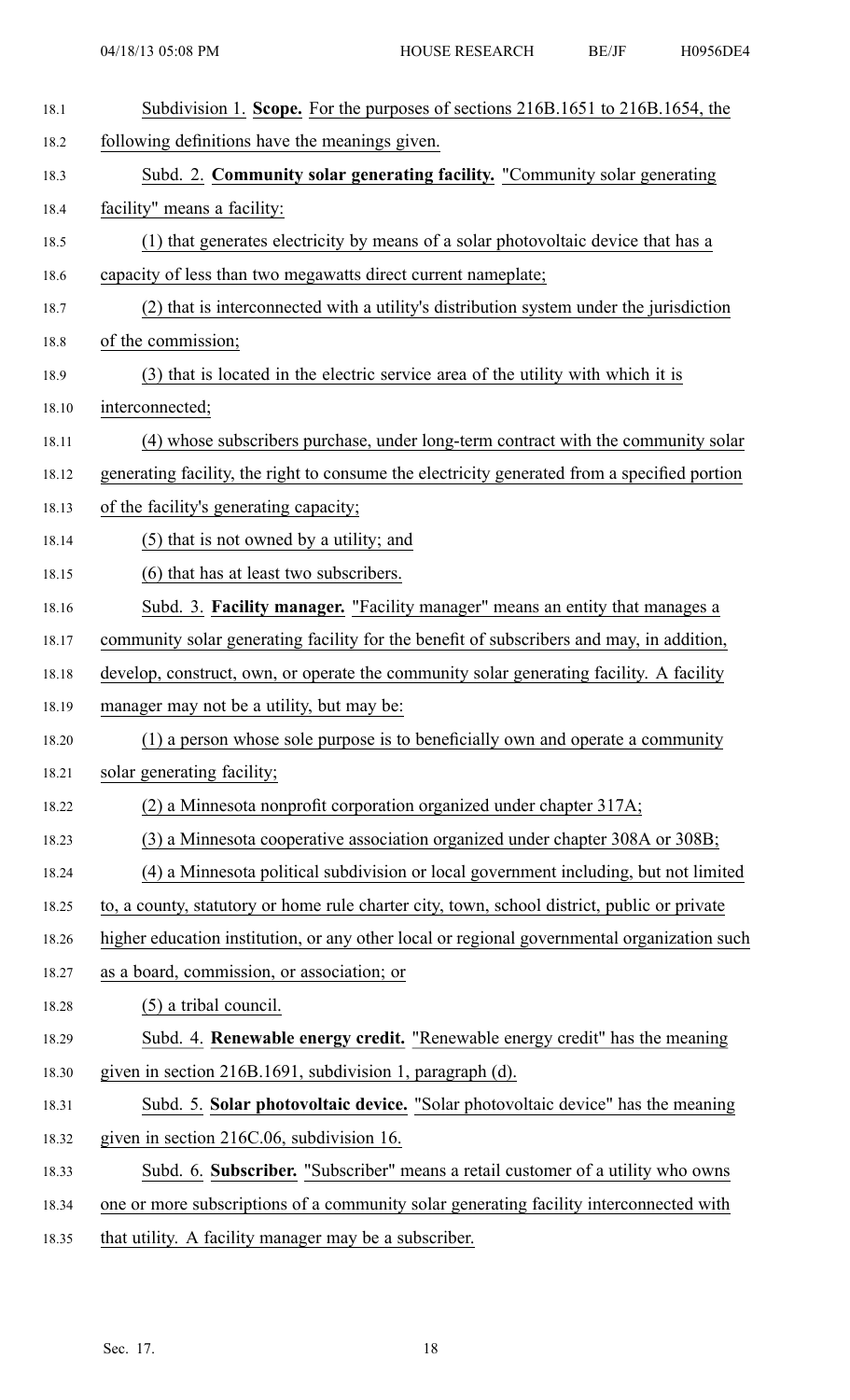| 19.1  | Subd. 7. Subscription. "Subscription" means a contract between a subscriber and a               |
|-------|-------------------------------------------------------------------------------------------------|
| 19.2  | community solar generating facility that has a term of no less than 20 years and that           |
| 19.3  | provides to the subscriber a portion of the generation of the community solar generating        |
| 19.4  | facility and a corresponding proportion of the electricity generated by the community           |
| 19.5  | solar generating facility.                                                                      |
| 19.6  | Subd. 8. Utility. "Utility" means a public utility or a cooperative association or              |
| 19.7  | municipality that has elected to be governed under section 216C.412.                            |
|       |                                                                                                 |
| 19.8  | Sec. 18. [216B.1652] SUBSCRIPTIONS.                                                             |
| 19.9  | Subdivision 1. Presale of subscriptions. A community solar generating facility                  |
| 19.10 | may not commence construction of the facility until contracts have been executed for            |
| 19.11 | subscriptions, excluding the subscription of the facility manager, that represent at least 80   |
| 19.12 | percent of the proposed nameplate capacity of the community solar generating facility.          |
| 19.13 | Subd. 2. Size. (a) A subscription must be a portion of the community solar generating           |
| 19.14 | facility's nameplate capacity sized so as to produce no more than 120 percent of the annual     |
| 19.15 | average amount of electricity consumed over the previous three years at the site where the      |
| 19.16 | subscriber's meter is located. If the site is newly constructed, the subscription must be sized |
| 19.17 | based on 120 percent of the average annual amount of electricity consumed by a facility of      |
| 19.18 | similar size and type in the utility's service area, as determined by the facility manager.     |
| 19.19 | (b) A subscriber may not own one or more subscriptions whose total capacity                     |
| 19.20 | exceeds the maximum capacity allowed for a qualifying facility subject to section               |
| 19.21 | $216B.164$ , subdivision 3.                                                                     |
| 19.22 | (c) A facility manager may not own subscriptions whose total capacity exceeds the               |
| 19.23 | maximum subscription size allowed under paragraph (a) plus ten percent of the remaining         |
| 19.24 | available nameplate capacity in the community solar generating facility, subject to the         |
| 19.25 | limit in paragraph (b).                                                                         |
| 19.26 | (d) The maximum subscription size for a subscriber consuming electricity generated              |
| 19.27 | from an eligible energy technology, as defined in section 216B.1691, subdivision 1, at any      |
| 19.28 | time during the term of the subscriber's subscription, is the maximum subscription size         |
| 19.29 | allowed under paragraph (a) minus the nameplate capacity of the eligible energy technology      |
| 19.30 | device providing electricity to the subscriber, subject to the limit in paragraph (b).          |
| 19.31 | Subd. 3. Certification. Prior to the sale of a subscription, a facility manager                 |
| 19.32 | must provide certification to the subscriber signed by the facility manager under penalty       |
| 19.33 | of perjury:                                                                                     |
| 19.34 | (1) identifying the rate of insolation at the community solar generating facility;              |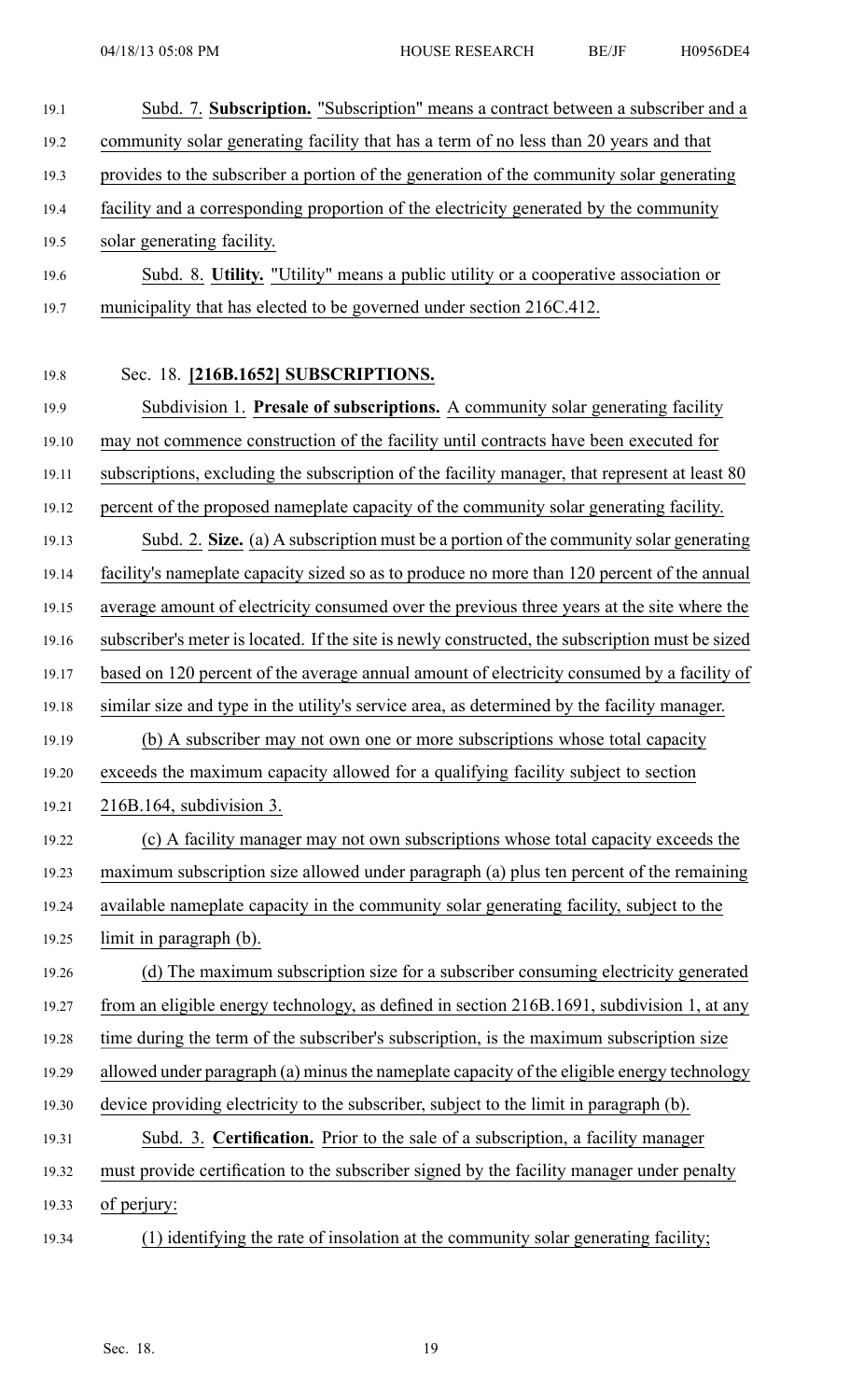| 20.1  | (2) certifying that the solar photovoltaic devices employed by the community solar           |
|-------|----------------------------------------------------------------------------------------------|
| 20.2  | generating facility to generate electricity have an electrical energy degradation rate of no |
| 20.3  | more than 0.5 percent annually; and                                                          |
| 20.4  | (3) certifying that the community solar generating facility is in full compliance with       |
| 20.5  | all applicable federal and state utility, securities, and tax laws.                          |
| 20.6  | Subd. 4. On-site subscriber. A subscriber who owns the property on which                     |
| 20.7  | a community solar generating facility is located has no more rights with respect to          |
| 20.8  | subscription size or price than any other subscriber.                                        |
| 20.9  | Subd. 5. Subscription prices. The price for a subscription to a community solar              |
| 20.10 | generating facility is not subject to regulation by the commission and is negotiated         |
| 20.11 | between the prospective subscriber and the facility manager.                                 |
| 20.12 | Subd. 6. Subscription transfer. A subscriber that terminates the contract between            |
| 20.13 | the subscriber and the community solar generating facility must transfer the subscription    |
| 20.14 | to a person eligible to be a subscriber or to the facility manager at a price negotiated     |
| 20.15 | by both parties.                                                                             |
| 20.16 | Subd. 7. New subscribers. Within 30 days of the execution of a contract between the          |
| 20.17 | community solar generating facility and a new subscriber, the facility manager shall submit  |
| 20.18 | the following information to the utility serving the community solar generating facility:    |
| 20.19 | (1) the new subscriber's name, address, number of meters, and utility customer               |
| 20.20 | account; and                                                                                 |
| 20.21 | (2) the share of the community solar generating facility's nameplate capacity owned          |
| 20.22 | by the new subscriber.                                                                       |
| 20.23 | Subd. 8. Meter change. A subscriber that moves to a different property served by             |
| 20.24 | the community solar generating facility from the property at which the subscriber resided    |
| 20.25 | at the time the contract between the subscriber and the community solar generating facility  |
| 20.26 | was executed, or that changes the number of meters attached to the subscriber's account,     |
| 20.27 | must notify the facility manager within 30 days of the change.                               |
| 20.28 | Subd. 9. Renewable energy credits. (a) Notwithstanding any other law, a                      |
| 20.29 | subscriber owns the renewable energy credits associated with the electricity allocated to    |
| 20.30 | the subscriber's subscription. A utility or facility manager may purchase renewable energy   |
| 20.31 | credits under a contract with a subscriber.                                                  |
| 20.32 | (b) Renewable energy credits may not be assigned to a utility as a condition of entering     |
| 20.33 | into a contract or an interconnection agreement with a community solar generating facility.  |
| 20.34 | Subd. 10. Disputes. The dispute resolution provisions available under section                |
| 20.35 | 216B.164 shall be used to resolve disputes between a facility manager and the utility        |
| 20.36 | serving the community solar generating facility.                                             |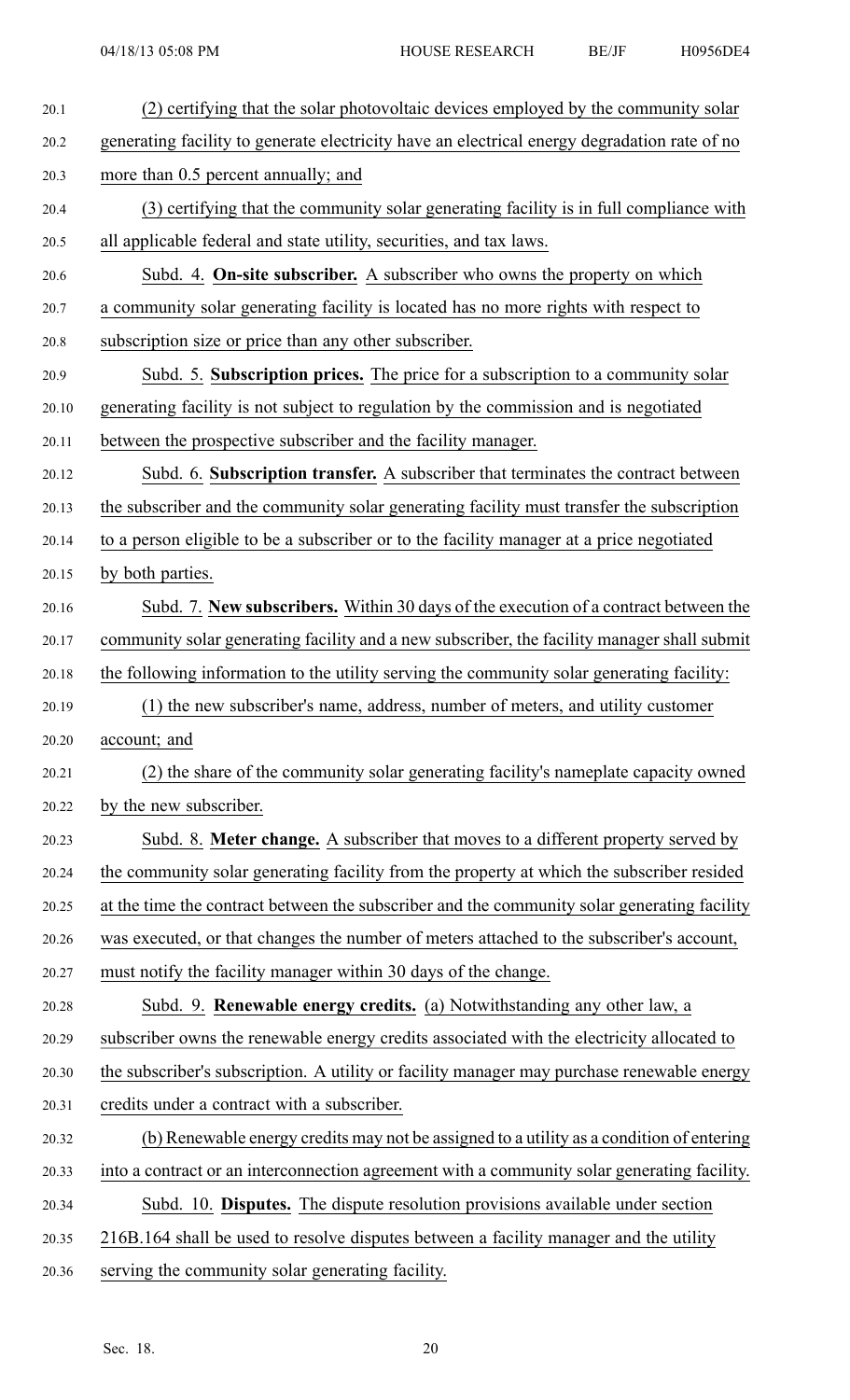| 21.1  | Sec. 19. [216B.1653] DISPOSITION OF ELECTRICITY GENERATED.                                     |
|-------|------------------------------------------------------------------------------------------------|
| 21.2  | Subdivision 1. Allocation. (a) The total amount of electricity available for allocation        |
| 21.3  | to all subscribers of a community solar generating facility shall be determined by a           |
| 21.4  | production meter installed by the utility.                                                     |
| 21.5  | (b) The total amount of electricity available to a subscriber shall be the total amount        |
| 21.6  | of electricity available for allocation to all subscribers of a community solar generating     |
| 21.7  | facility prorated by a subscriber's subscription size in relation to the nameplate capacity of |
| 21.8  | the community solar generating facility.                                                       |
| 21.9  | (c) A subscriber may not resell electricity governed by the subscriber's contract              |
| 21.10 | with a community solar generating facility.                                                    |
| 21.11 | (d) All electricity generated by a community solar generating facility that is not             |
| 21.12 | allocated to or consumed by subscribers must be sold to the utility interconnected with        |
| 21.13 | the community solar generating facility.                                                       |
| 21.14 | Subd. 2. Utility purchases. The utility to which the community solar generating                |
| 21.15 | facility is interconnected shall purchase all electricity generated by the community solar     |
| 21.16 | generating facility that is not consumed by subscribers. The price paid to the community       |
| 21.17 | solar generating facility by the utility is governed by section 216B.164 or any law that       |
| 21.18 | governs the price a utility must pay to purchase electricity from a solar photovoltaic device. |
| 21.19 | Subd. 3. Interconnection. The commission shall establish uniform fees for the                  |
| 21.20 | interconnection of a community solar generating facility with a utility.                       |
| 21.21 | Subd. 4. Nonutility status. Notwithstanding section 216B.02, a community solar                 |
| 21.22 | generating facility is not a public utility.                                                   |
|       |                                                                                                |
| 21.23 | Sec. 20. [216B.1654] BILLING.                                                                  |
| 21.24 | Subdivision 1. Billing procedure. A subscriber to a community solar generating                 |
| 21.25 | facility must be:                                                                              |
| 21.26 | (1) charged by the utility interconnected with the community solar generating                  |
| 21.27 | facility the utility's applicable rate schedule for sales to that class of customer for all    |
| 21.28 | electricity consumed by the subscriber;                                                        |
| 21.29 | (2) paid by the utility the maximum rate allowable under section 216B.164, or                  |
| 21.30 | any other law that may govern the price a utility must pay to purchase electricity from        |
| 21.31 | a solar photovoltaic device, for a portion of all electricity the utility purchases from       |
| 21.32 | the community solar generating facility that is equal to the ratio of the subscriber's         |
| 21.33 | subscription to the nameplate capacity of the community solar generating facility;             |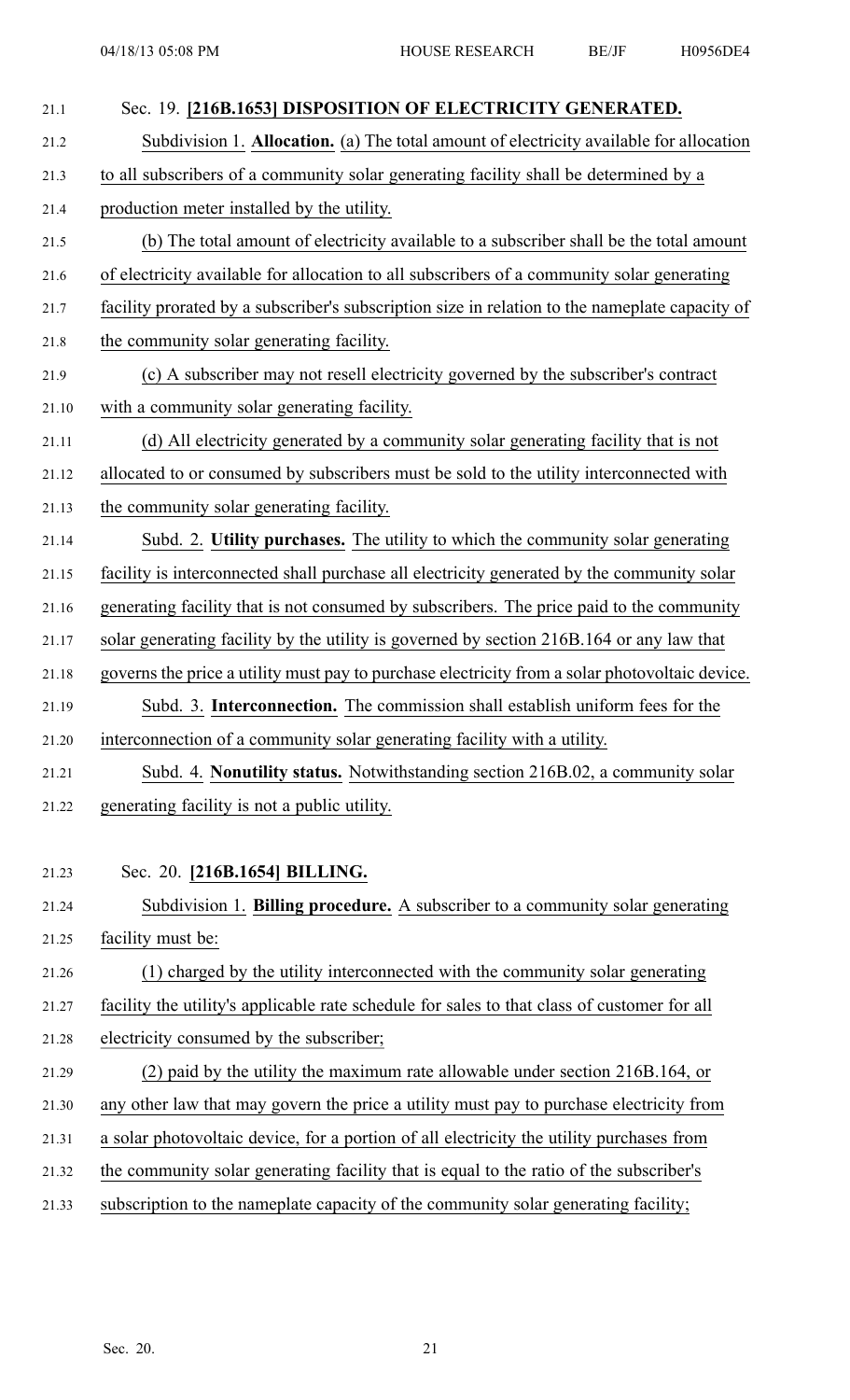- 22.1 (3) provided by the utility with <sup>a</sup> monthly bill that contains, in addition to the 22.2 amounts in clauses (1) and (2), the net amount owed to the utility or net credit realized by 22.3 the owner for that month and on <sup>a</sup> year-to-date basis; and 22.4 (4) provided by the utility with <sup>a</sup> meter that allows for the separate calculation of the 22.5 amount of electricity consumed and generated at the property. 22.6 Subd. 2. **Billing system.** The Department of Commerce shall, by January 1, 2014, 22.7 establish <sup>a</sup> uniform administrative system to credit the utility accounts of subscribers to <sup>a</sup>
- 22.8 community solar generating facility. In determining the uniform administrative system, the 22.9 commission shall solicit comments and recommendations from utilities, ratepayers, and 22.10 other interested parties, and shall review commercially available administrative systems
- 22.11 and administrative systems used in jurisdictions where entities similar to community
- 22.12 solar generating facilities are operating.

22.13 Subd. 3. **Commission proceeding; rate adjustment.** By September 1, 2014, the

22.14 commission shall initiate <sup>a</sup> proceeding to examine whether the rate paid by <sup>a</sup> utility to

22.15 purchase energy from <sup>a</sup> community solar generating facility under section 216B.1653,

22.16 subdivision 2, should be adjusted to reflect the actual fixed costs incurred by <sup>a</sup> utility to

22.17 provide service to <sup>a</sup> community solar generating facility.

22.18 Sec. 21. Minnesota Statutes 2012, section 216B.1691, subdivision 1, is amended to read: 22.19 Subdivision 1. **Definitions.** (a) Unless otherwise specified in law, "eligible energy 22.20 technology" means an energy technology that generates electricity from the following 22.21 renewable energy sources:

22.22 (1) solar;

22.23 (2) wind;

22.24 (3) hydroelectric with <sup>a</sup> capacity of less than 100 megawatts;

22.25 (4) hydrogen, provided that after January 1, 2010, the hydrogen must be generated 22.26 from the resources listed in this paragraph; or

22.27 (5) biomass, which includes, without limitation, landfill gas; an anaerobic digester 22.28 system; the predominantly organic components of wastewater effluent, sludge, or related 22.29 by-products from publicly owned treatment works, but not including incineration of 22.30 wastewater sludge to produce electricity; and an energy recovery facility used to capture 22.31 the heat value of mixed municipal solid waste or refuse-derived fuel from mixed municipal 22.32 solid waste as <sup>a</sup> primary fuel.

22.33 (b) "Electric utility" means <sup>a</sup> public utility providing electric service, <sup>a</sup> generation 22.34 and transmission cooperative electric association, <sup>a</sup> municipal power agency, or <sup>a</sup> power 22.35 district.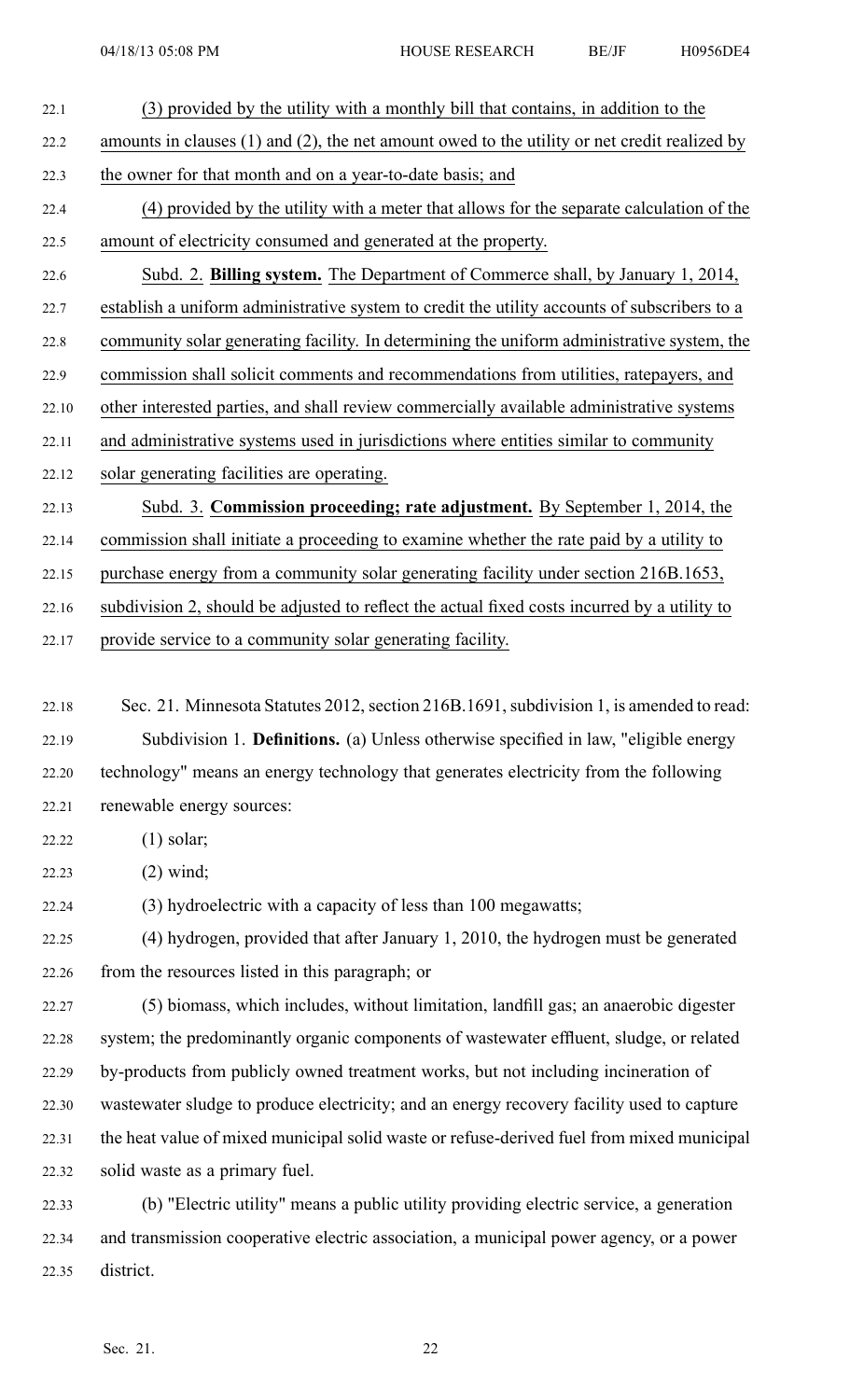23.1 (c) "Total retail electric sales" means the kilowatt-hours of electricity sold in <sup>a</sup> year 23.2 by an electric utility to retail customers of the electric utility or to <sup>a</sup> distribution utility 23.3 for distribution to the retail customers of the distribution utility. "Total retail electric 23.4 sales" does not include the sale of hydroelectricity supplied by <sup>a</sup> federal power marketing 23.5 administration or other federal agency, regardless of whether the sales are directly to <sup>a</sup> 23.6 distribution utility or are made to <sup>a</sup> generation and transmission utility and pooled for 23.7 further allocation to <sup>a</sup> distribution utility.

23.8 (d) "Renewable energy credit" means <sup>a</sup> certificate of proof, issued through the 23.9 accounting system approved by the commission under subdivision 4, attesting that one 23.10 unit of electricity was generated and delivered by an eligible energy technology, and 23.11 including all renewable and environmental attributes associated with the production of 23.12 electricity from the eligible energy technology.

23.13 Sec. 22. Minnesota Statutes 2012, section 216B.1691, subdivision 2a, is amended to 23.14 read:

23.15 Subd. 2a. **Eligible energy technology standard.** (a) Except as provided in 23.16 paragraph (b), each electric utility shall generate or procure sufficient electricity generated 23.17 by an eligible energy technology to provide its retail customers in Minnesota, or the 23.18 retail customers of <sup>a</sup> distribution utility to which the electric utility provides wholesale 23.19 electric service, so that at least the following standard percentages of the electric utility's 23.20 total retail electric sales to retail customers in Minnesota are generated by eligible energy 23.21 technologies by the end of the year indicated:

| 23.22 | (1) | 2012 | 12 percent  |
|-------|-----|------|-------------|
| 23.23 | (2) | 2016 | 17 percent  |
| 23.24 | (3) | 2020 | 20 percent  |
| 23.25 | (4) | 2025 | 25 percent. |

23.26 (b) An electric utility that owned <sup>a</sup> nuclear generating facility as of January 1, 2007, 23.27 must meet the requirements of this paragraph rather than paragraph (a). An electric utility 23.28 subject to this paragraph must generate or procure sufficient electricity generated by 23.29 an eligible energy technology to provide its retail customers in Minnesota or the retail 23.30 customer of <sup>a</sup> distribution utility to which the electric utility provides wholesale electric 23.31 service so that at least the following percentages of the electric utility's total retail electric 23.32 sales to retail customers in Minnesota are generated by eligible energy technologies by the 23.33 end of the year indicated:

| 23.34 | (1) | 2010 | 15 percent |
|-------|-----|------|------------|
| 23.35 | (2) | 2012 | 18 percent |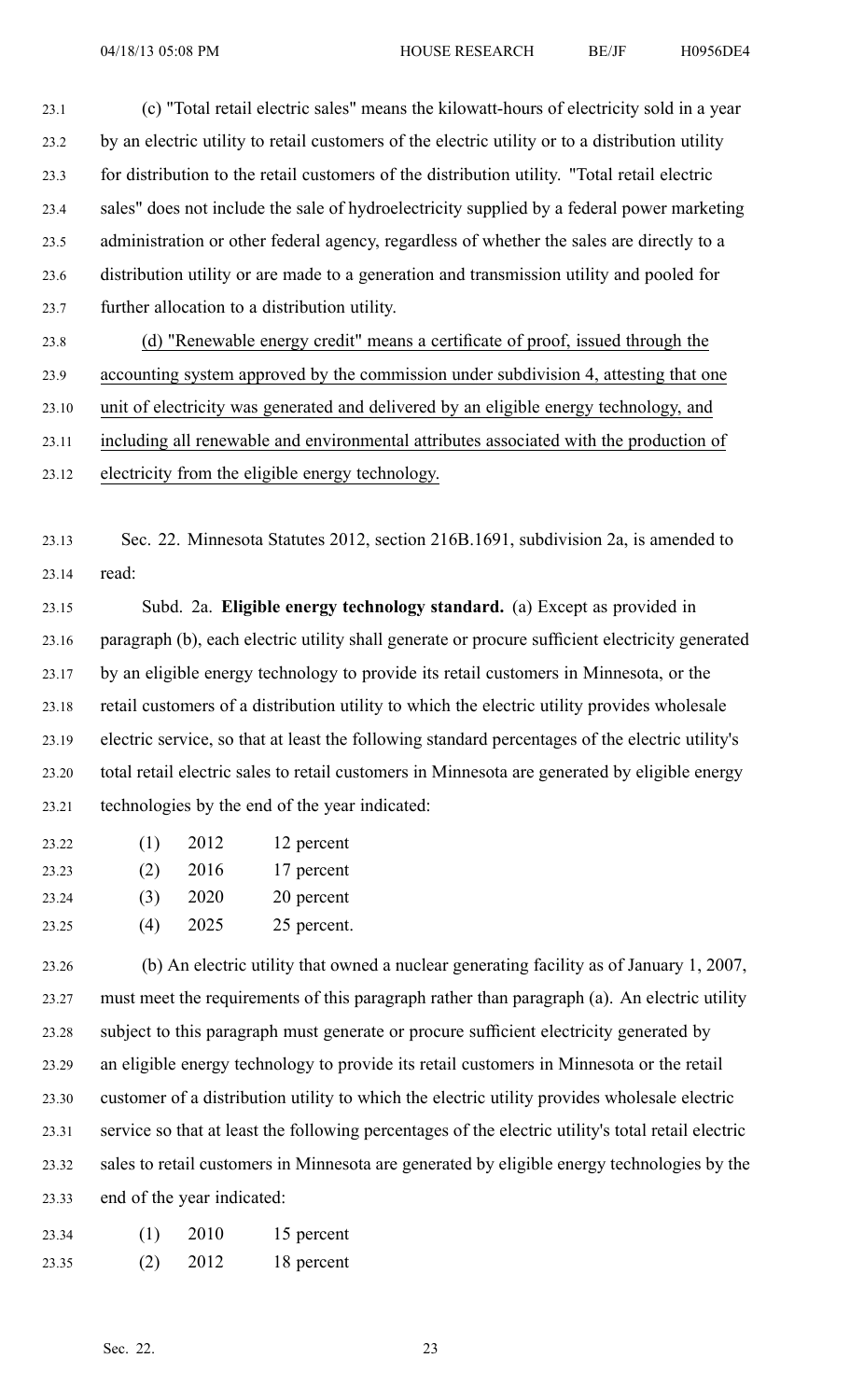04/18/13 05:08 PM HOUSE RESEARCH BE/JF H0956DE4

| 24.1 | (3) | 2016 | 25 percent  |
|------|-----|------|-------------|
| 24.2 | (4) | 2020 | 30 percent. |

24.3 Of the 30 percen<sup>t</sup> in 2020, at least 25 percen<sup>t</sup> must be generated by solar energy 24.4 or wind energy conversion systems and the remaining five percen<sup>t</sup> by other eligible 24.5 energy technology. Of the 25 percen<sup>t</sup> that must be generated by wind or solar, no more 24.6 than one percen<sup>t</sup> may be solar generated and the remaining 24 percen<sup>t</sup> or greater must 24.7 be wind generated.

24.8 (c) By the end of 2030, each public utility shall generate or procure sufficient 24.9 electricity generated by an eligible energy technology to provide at least 40 percen<sup>t</sup> of the 24.10 public utility's total retail electric sales to retail customers in Minnesota.

24.11 **EFFECTIVE DATE.** This section is effective the day following final enactment.

24.12 Sec. 23. Minnesota Statutes 2012, section 216B.1691, subdivision 2e, is amended to 24.13 read:

24.14 Subd. 2e. **Rate impact of standard compliance; report.** Each electric utility must 24.15 submit to the commission and the legislative committees with primary jurisdiction over 24.16 energy policy <sup>a</sup> repor<sup>t</sup> containing an estimation of the rate impact of activities of the 24.17 electric utility necessary to comply with this section. In consultation with the Department 24.18 of Commerce, the commission shall determine <sup>a</sup> uniform reporting system to ensure that 24.19 individual utility reports are consistent and comparable, and shall, by order, require each 24.20 electric utility subject to this section to use that reporting system. The rate impact estimate 24.21 must be for wholesale rates and, if the electric utility makes retail sales, the estimate 24.22 shall also be for the impact on the electric utility's retail rates. Those activities include, 24.23 without limitation, energy purchases, generation facility acquisition and construction, and 24.24 transmission improvements. An initial repor<sup>t</sup> must be submitted within 150 days of May 24.25 28, 2011. After the initial report, <sup>a</sup> repor<sup>t</sup> must be updated and submitted as par<sup>t</sup> of each 24.26 integrated resource plan or plan modification filed by the electric utility under section 24.27 216B.2422. The reporting obligation of an electric utility under this subdivision expires 24.28 December 31, 2025, for an electric utility subject to subdivision 2a, paragraph (a), and 24.29 December 31, 2020, for an electric utility subject to subdivision 2a, paragraph (b).

24.30 Sec. 24. Minnesota Statutes 2012, section 216B.1691, is amended by adding <sup>a</sup> 24.31 subdivision to read:

24.32 Subd. 2f. **Solar energy standard.** (a) In addition to the requirements of subdivision 24.33 2a, each public utility shall generate or procure sufficient electricity generated by solar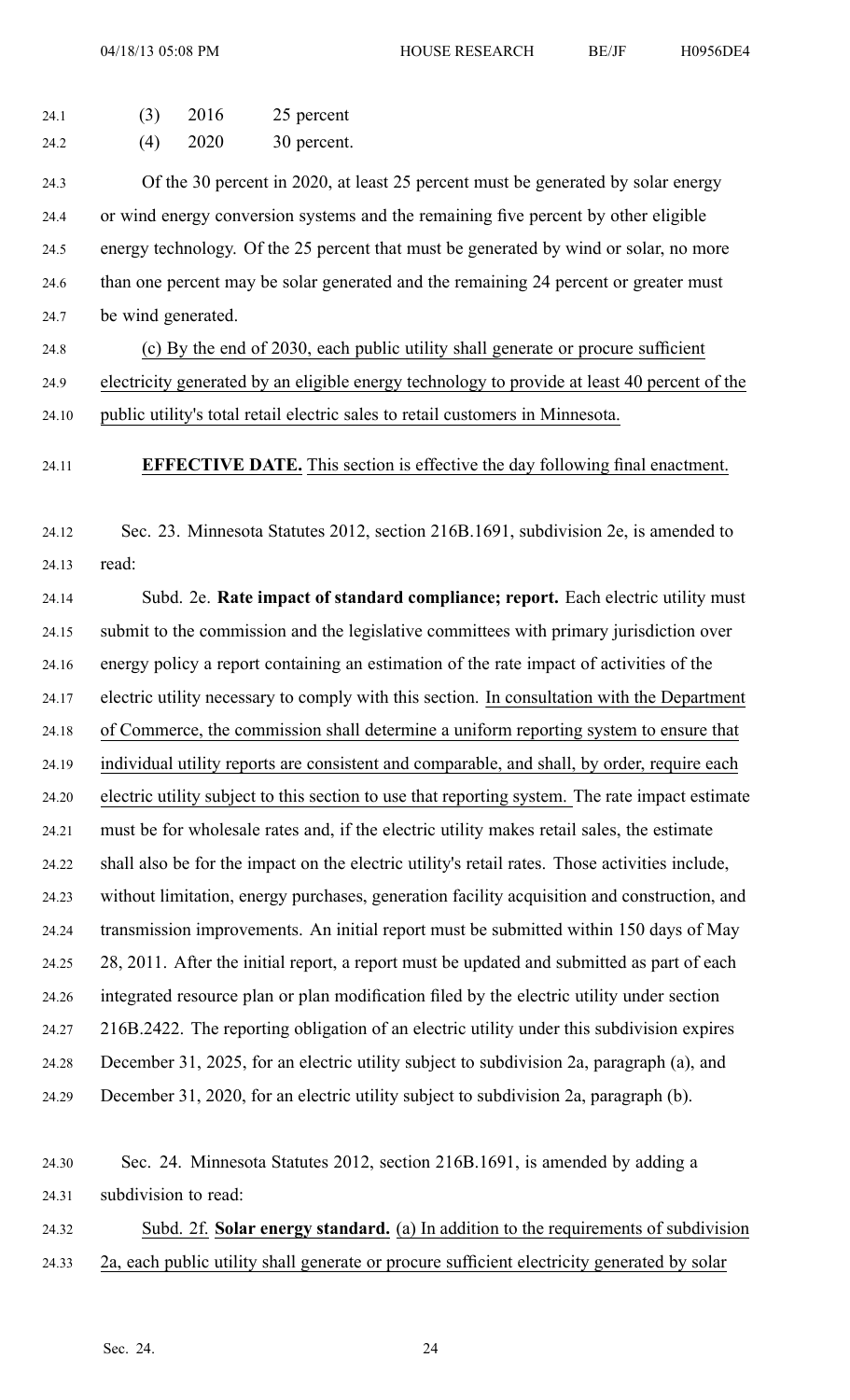| 25.1  |                  |      | energy to serve its retail electricity customers in Minnesota so that at least the following  |
|-------|------------------|------|-----------------------------------------------------------------------------------------------|
| 25.2  |                  |      | standard percentages of the utility's total retail electric sales to retail customers in      |
| 25.3  |                  |      | Minnesota are generated by solar energy by the end of the year indicated:                     |
| 25.4  | (1)              | 2016 | $0.5$ percent                                                                                 |
| 25.5  | (2)              | 2020 | 2.0 percent                                                                                   |
| 25.6  | $\left(3\right)$ | 2025 | 4.0 percent                                                                                   |
| 25.7  |                  |      | (b) The solar energy standard established in this subdivision is subject to all the           |
| 25.8  |                  |      | provisions of this section governing a utility's standard obligation under subdivision 2a.    |
| 25.9  |                  |      | (c) It is an energy goal of the state of Minnesota that by 2030, ten percent of the           |
| 25.10 |                  |      | retail electric sales in Minnesota be generated by solar energy.                              |
| 25.11 |                  |      |                                                                                               |
|       |                  |      |                                                                                               |
| 25.12 |                  |      | Sec. 25. Minnesota Statutes 2012, section 216B.1692, subdivision 1, is amended to read:       |
| 25.13 |                  |      | Subdivision 1. <b>Qualifying projects.</b> (a) Projects that may be approved for the          |
| 25.14 |                  |      | emissions reduction-rate rider allowed in this section must:                                  |
| 25.15 |                  |      | (1) be installed on existing large electric generating power plants, as defined in            |
| 25.16 |                  |      | section 216B.2421, subdivision 2, clause (1), that are located in the state and that are      |
| 25.17 |                  |      | currently not subject to emissions limitations for new power plants under the federal Clean   |
| 25.18 |                  |      | Air Act, United States Code, title 42, section 7401 et seq.;                                  |
| 25.19 |                  |      | (2) not increase the capacity of the existing electric generating power plant more            |
| 25.20 |                  |      | than ten percent or more than 100 megawatts, whichever is greater; and                        |
| 25.21 |                  |      | (3) result in the existing plant either:                                                      |
| 25.22 |                  |      | (i) complying with applicable new source review standards under the federal Clean             |
| 25.23 | Air Act; or      |      |                                                                                               |
| 25.24 |                  |      | (ii) emitting air contaminants at levels substantially lower than allowed for new             |
| 25.25 |                  |      | facilities by the applicable new source performance standards under the federal Clean         |
| 25.26 | Air Act; or      |      |                                                                                               |
| 25.27 |                  |      | (iii) reducing emissions from current levels at a unit to the lowest cost-effective level     |
| 25.28 |                  |      | when, due to the age or condition of the generating unit, the public utility demonstrates     |
| 25.29 |                  |      | that it would not be cost-effective to reduce emissions to the levels in item (i) or (ii).    |
| 25.30 |                  |      | (b) Notwithstanding paragraph (a), a project may be approved for the emission                 |
| 25.31 |                  |      | reduction rate rider allowed in this section if the project is to be installed on existing    |
| 25.32 |                  |      | large electric generating power plants, as defined in section 216B.2421, subdivision 2,       |
| 25.33 |                  |      | clause (1), that are located outside the state and are needed to comply with state or federal |
| 25.34 |                  |      | air quality standards, but only if the project has received an advance determination of       |
| 25.35 |                  |      | prudence from the commission under section 216B.1695.                                         |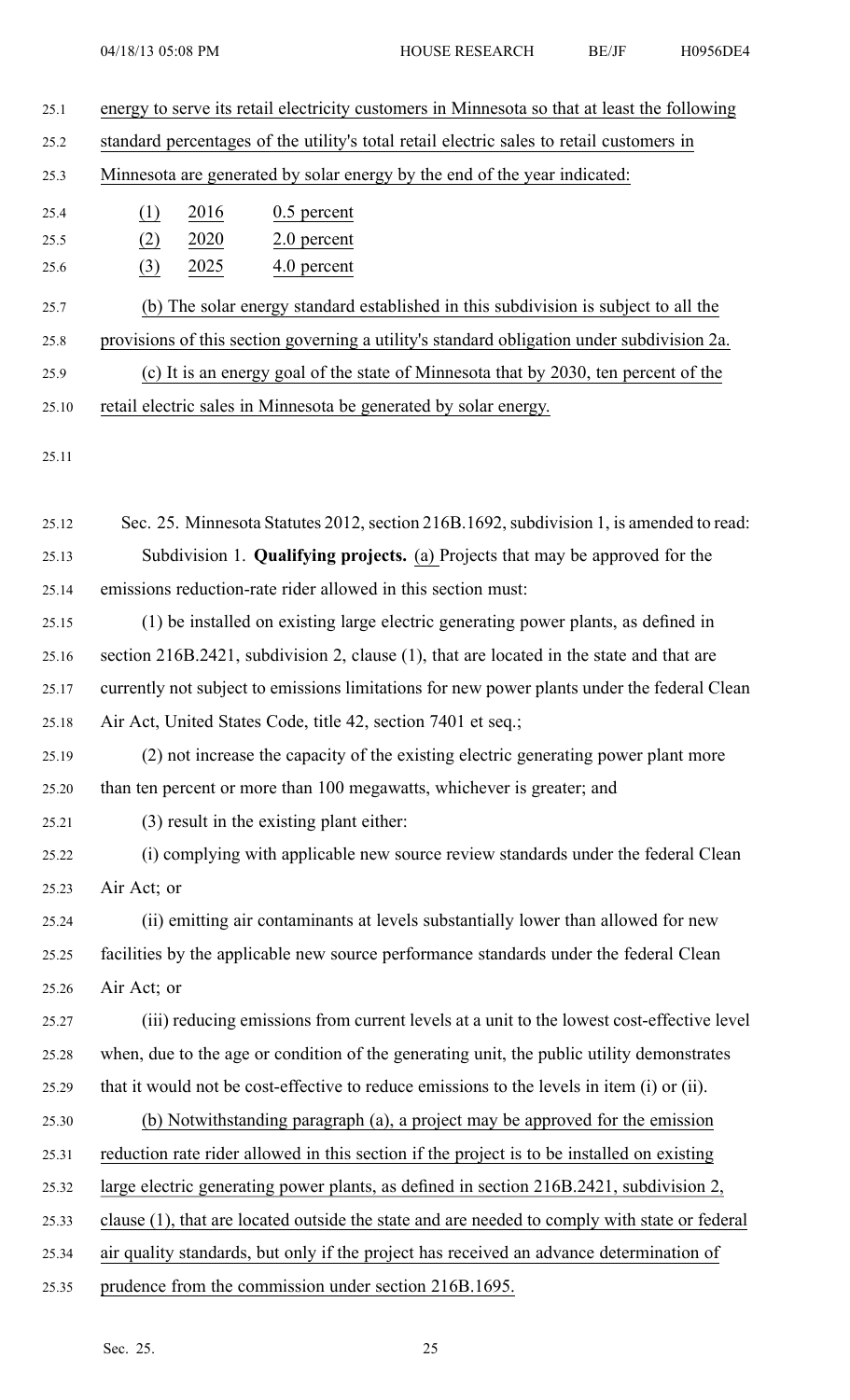- 26.1 Sec. 26. Minnesota Statutes 2012, section 216B.1692, is amended by adding <sup>a</sup> 26.2 subdivision to read: 26.3 Subd. 1a. **Exemption.** Subdivisions 2, 4, and 5, paragraph (c), clause (1), do not 26.4 apply to projects qualifying under subdivision 1, paragraph (b).
- 26.5 Sec. 27. Minnesota Statutes 2012, section 216B.1692, subdivision 8, is amended to read: 26.6 Subd. 8. **Sunset.** This section is effective until December 31, 2015 2020, and 26.7 applies to plans, projects, and riders approved before that date and modifications made to 26.8 them after that date.

26.9 Sec. 28. Minnesota Statutes 2012, section 216B.1695, subdivision 5, is amended to read: 26.10 Subd. 5. **Cost recovery.** The utility may begin recovery of costs that have been 26.11 incurred by the utility in connection with implementation of the project in the next rate 26.12 case following an advance determination of prudence or in <sup>a</sup> rider approved under section 26.13 216B.1692. The commission shall review the costs incurred by the utility for the project. 26.14 The utility must show that the project costs are reasonable and necessary, and demonstrate 26.15 its efforts to ensure the lowest reasonable project costs. Notwithstanding the commission's 26.16 prior determination of prudence, it may accept, modify, or reject any of the project costs. 26.17 The commission may determine whether to require an allowance for funds used during 26.18 construction offset.

26.19 Sec. 29. Minnesota Statutes 2012, section 216B.1695, is amended by adding <sup>a</sup> 26.20 subdivision to read:

26.21 Subd. 5a. **Rate of return.** The return on investment in the rider shall be at the level 26.22 approved by the commission in the public utility's most recently completed general rate 26.23 case, unless the commission determines that a different rate of return is in the public interest.

26.24 Sec. 30. Minnesota Statutes 2012, section 216B.23, subdivision 1a, is amended to read: 26.25 Subd. 1a. **Authority to issue refund.** (a) On determining that <sup>a</sup> public utility has 26.26 charged <sup>a</sup> rate in violation of this chapter, <sup>a</sup> commission rule, or <sup>a</sup> commission order, the 26.27 commission, after conducting <sup>a</sup> proceeding, may require the public utility to refund to its 26.28 customers, in <sup>a</sup> manner approved by the commission, any revenues the commission finds 26.29 were collected as <sup>a</sup> result of the unlawful conduct. Any refund authorized by this section 26.30 is permitted in addition to any remedies authorized by section 216B.16 or any other law 26.31 governing rates. Exercising authority under this section does not preclude the commission 26.32 from pursuing penalties under sections 216B.57 to 216B.61 for the same conduct.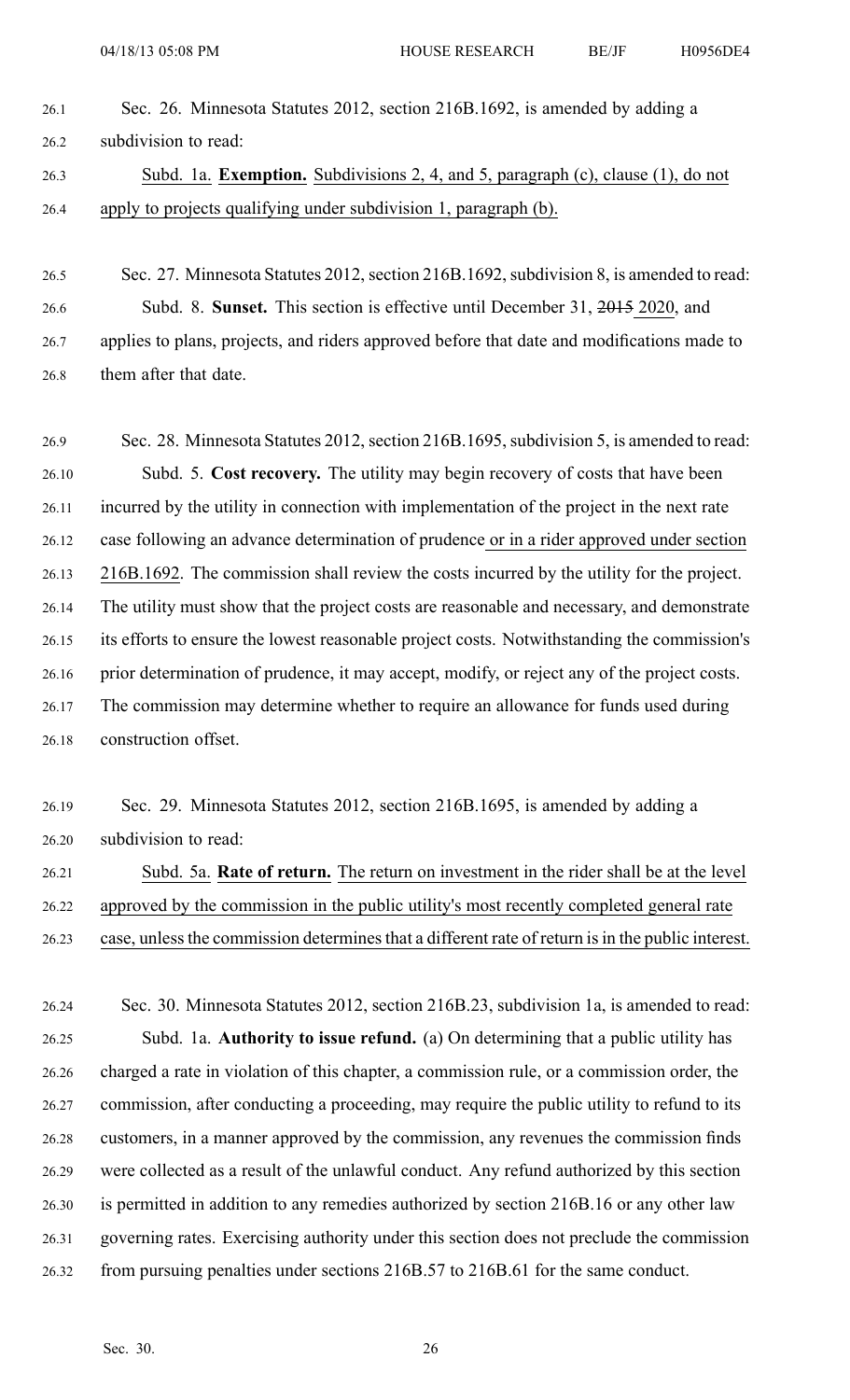27.1 (b) This section must not be construed as allowing:

27.2 (1) retroactive ratemaking;

- 27.3 (2) refunds based on claims that prior or current approved rates have been unjust, 27.4 unreasonable, unreasonably preferential, discriminatory, insufficient, inequitable, or 27.5 inconsistent in application to <sup>a</sup> class of customers; or
- 27.6 (3) refunds based on claims that approved rates have not encouraged energy 27.7 conservation or renewable energy use, or have not furthered the goals of section 216B.164, 27.8 216B.241, or 216C.05, or 216C.412.
- 27.9 (c) A refund under this subdivision does not apply to revenues collected more than 27.10 six years before the date of the notice of the commission proceeding required under this 27.11 subdivision.
- 27.12 Sec. 31. Minnesota Statutes 2012, section 216B.241, subdivision 1e, is amended to read: 27.13 Subd. 1e. **Applied research and development grants.** (a) The commissioner 27.14 may, by order, approve and make grants for applied research and development projects 27.15 of general applicability that identify new technologies or strategies to maximize energy 27.16 savings, improve the effectiveness of energy conservation programs, or document 27.17 the carbon dioxide reductions from energy conservation programs. When approving 27.18 projects, the commissioner shall consider proposals and comments from utilities and 27.19 other interested parties. The commissioner may assess up to \$3,600,000 annually for the 27.20 purposes of this subdivision. The assessments must be deposited in the state treasury 27.21 and credited to the energy and conservation account created under subdivision 2a. An 27.22 assessment made under this subdivision is not subject to the cap on assessments provided 27.23 by section 216B.62, or any other law.
- 27.24 (b) The commissioner, as par<sup>t</sup> of the assessment authorized under paragraph (a), 27.25 shall annually assess and gran<sup>t</sup> up to \$500,000 for the purpose of subdivision 9.

27.26 (c) The commissioner, as par<sup>t</sup> of the assessment authorized under paragraph (a), 27.27 shall annually assess \$500,000 per fiscal year for <sup>a</sup> gran<sup>t</sup> to the partnership created in 27.28 section 216C.385, subdivision 2. The gran<sup>t</sup> must be used to exercise the powers and 27.29 perform the duties specified in section 216C.385, subdivision 3.

- 27.30 (d) By February 15, 2014, and each February 15 thereafter, the commissioner shall 27.31 repor<sup>t</sup> to the chairs and ranking minority members of the committees of the legislature 27.32 with primary jurisdiction over energy policy and energy finance on the assessments made 27.33 under this subdivision for the previous calendar year and the use of the assessment. The 27.34 repor<sup>t</sup> must clearly describe the activities supported by the assessment and the parties
- 27.35 that engaged in those activities.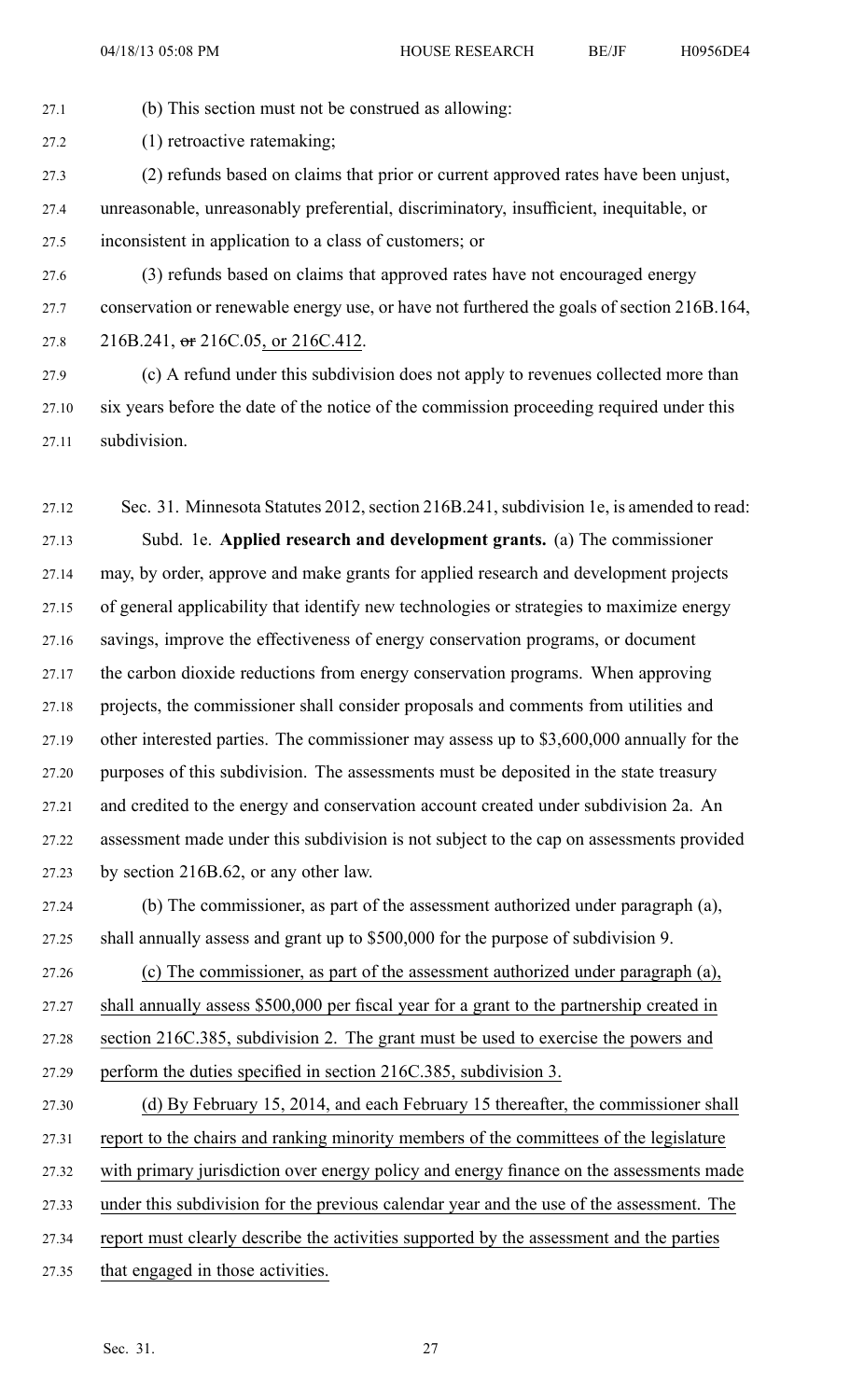04/18/13 05:08 PM HOUSE RESEARCH BE/JF H0956DE4

28.1 Sec. 32. Minnesota Statutes 2012, section 216B.241, subdivision 5c, is amended to read:

28.2 Subd. 5c. **Large solar electric generating plant.** (a) For the purpose of this 28.3 subdivision:

- 28.4 (1) "project" means <sup>a</sup> solar electric generation project consisting of arrays of solar 28.5 photovoltaic cells with <sup>a</sup> capacity of up to two megawatts located on the site of <sup>a</sup> closed 28.6 landfill in Olmsted County owned by the Minnesota Pollution Control Agency; and
- 28.7 (2) "cooperative electric association" means <sup>a</sup> generation and transmission 28.8 cooperative electric association that has <sup>a</sup> member distribution cooperative association to 28.9 which it provides wholesale electric service in whose service territory <sup>a</sup> project is located.
- 28.10 (b) A cooperative electric association may elect to count all of its purchases of 28.11 electric energy from <sup>a</sup> project toward only one of the following:
- 28.12 (1) its energy-savings goal under subdivision 1c; or
- 28.13 (2) its energy objective or solar energy standard under section 216B.1691,

28.14 subdivision 2f.

28.15 (c) A cooperative electric association may include in its conservation plan purchases 28.16 of electric energy from <sup>a</sup> project. The cost-effectiveness of project purchases may be 28.17 determined by <sup>a</sup> different standard than for other energy conservation improvements 28.18 under this section if the commissioner determines that doing so is in the public interest 28.19 in order to encourage solar energy. The kilowatt hours of solar energy purchased by <sup>a</sup> 28.20 cooperative electric association from <sup>a</sup> project may count for up to 33 percen<sup>t</sup> of its one 28.21 percen<sup>t</sup> savings goal under subdivision 1c or up to 22 percen<sup>t</sup> of its 1.5 percen<sup>t</sup> savings 28.22 goal under that subdivision. Expenditures made by <sup>a</sup> cooperative association for the 28.23 purchase of energy from <sup>a</sup> project may not be used to meet the revenue expenditure 28.24 requirements of subdivisions 1a and 1b.

- 28.25 Sec. 33. Minnesota Statutes 2012, section 216B.2411, subdivision 3, is amended to read: 28.26 Subd. 3. **Other provisions.** (a) Electricity generated by <sup>a</sup> facility constructed with 28.27 funds provided under this section and using an eligible renewable energy source may be 28.28 counted toward the renewable energy objectives in section 216B.1691, subject to the 28.29 provisions of that section, excep<sup>t</sup> as provided in paragraph (c).
- 28.30 (b) Two or more entities may pool resources under this section to provide assistance 28.31 jointly to proposed eligible renewable energy projects. The entities shall negotiate and 28.32 agree among themselves for allocation of benefits associated with <sup>a</sup> project, such as the 28.33 ability to count energy generated by <sup>a</sup> project toward <sup>a</sup> utility's renewable energy objectives 28.34 under section 216B.1691, excep<sup>t</sup> as provided in paragraph (c). The entities shall provide <sup>a</sup>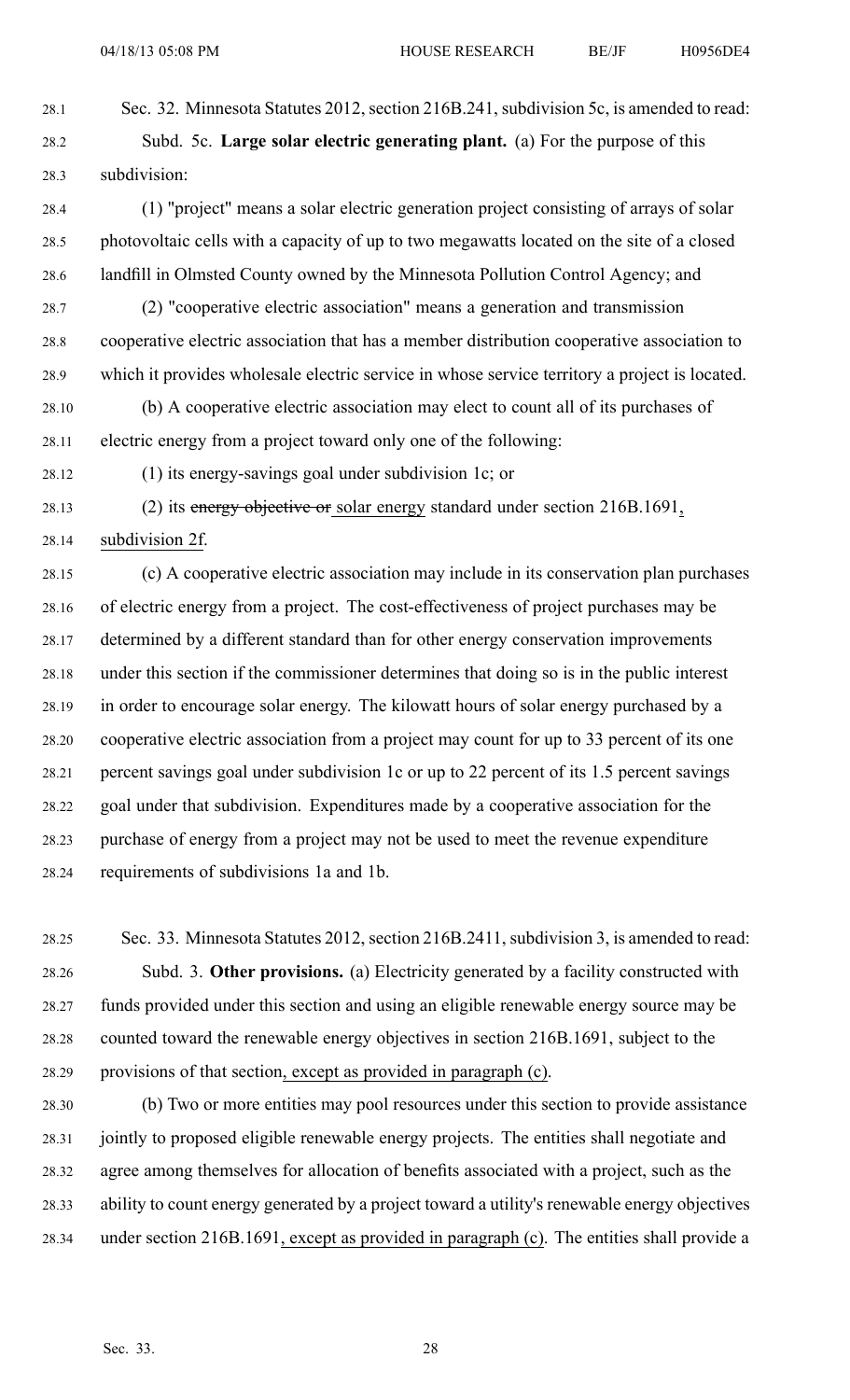29.1 summary of the allocation of benefits to the commissioner. A utility may spend funds under 29.2 this section for projects in Minnesota that are outside the service territory of the utility. 29.3 (c) Electricity generated by <sup>a</sup> solar photovoltaic device constructed with funds 29.4 provided under this section may be counted toward <sup>a</sup> public utility's solar energy standard 29.5 under section 216B.1691, subdivision 2f.

29.6 Sec. 34. Minnesota Statutes 2012, section 216B.40, is amended to read:

### 29.7 **216B.40 EXCLUSIVE SERVICE RIGHT; SERVICE EXTENSION.**

29.8 Except as provided in sections 216B.42 and 216B.421, each electric utility shall 29.9 have the exclusive right to provide electric service by electric line at retail to each and 29.10 every presen<sup>t</sup> and future customer in its assigned service area and no electric utility shall 29.11 render or extend electric service at retail within the assigned service area of another 29.12 electric utility unless the electric utility consents thereto in writing; provided that any 29.13 electric utility may extend its facilities through the assigned service area of another 29.14 electric utility if the extension is necessary to facilitate the electric utility connecting its 29.15 facilities or customers within its own assigned service area.

29.16

# 29.17 Sec. 35. **[216C.411] SOLAR ENERGY PRODUCTION INCENTIVE ACCOUNT.** 29.18 Subdivision 1. **Account established; account management.** A solar energy 29.19 production incentive account is established as <sup>a</sup> separate account in the special revenue 29.20 fund in the state treasury. The commissioner of commerce shall credit to the account the 29.21 amounts assessed and collected under this section and appropriations and transfers to 29.22 the account. Earnings, such as interest, dividends, and any other earnings arising from 29.23 account assets, must be credited to the account. Funds remaining in the account at the 29.24 end of <sup>a</sup> fiscal year are not canceled to the general fund but remain in the account. The 29.25 commissioner of commerce shall manage the account. 29.26 Subd. 2. **Purpose.** The purpose of the account is to pay the solar energy production 29.27 incentive to owners of qualified solar photovoltaic devices located in the electric service 29.28 territory of <sup>a</sup> cooperative association or municipal electric utility that has elected to 29.29 be governed under section 216C.412, and the Department of Commerce's actual and 29.30 reasonable costs to administer this section and section 216C.412. 29.31 Subd. 3. **Administrative procedure.** By April 1, 2014, the commissioner of 29.32 commerce shall develop an administrative procedure that transfers funds from the account 29.33 to pay the solar energy production incentive to owners of solar photovoltaic devices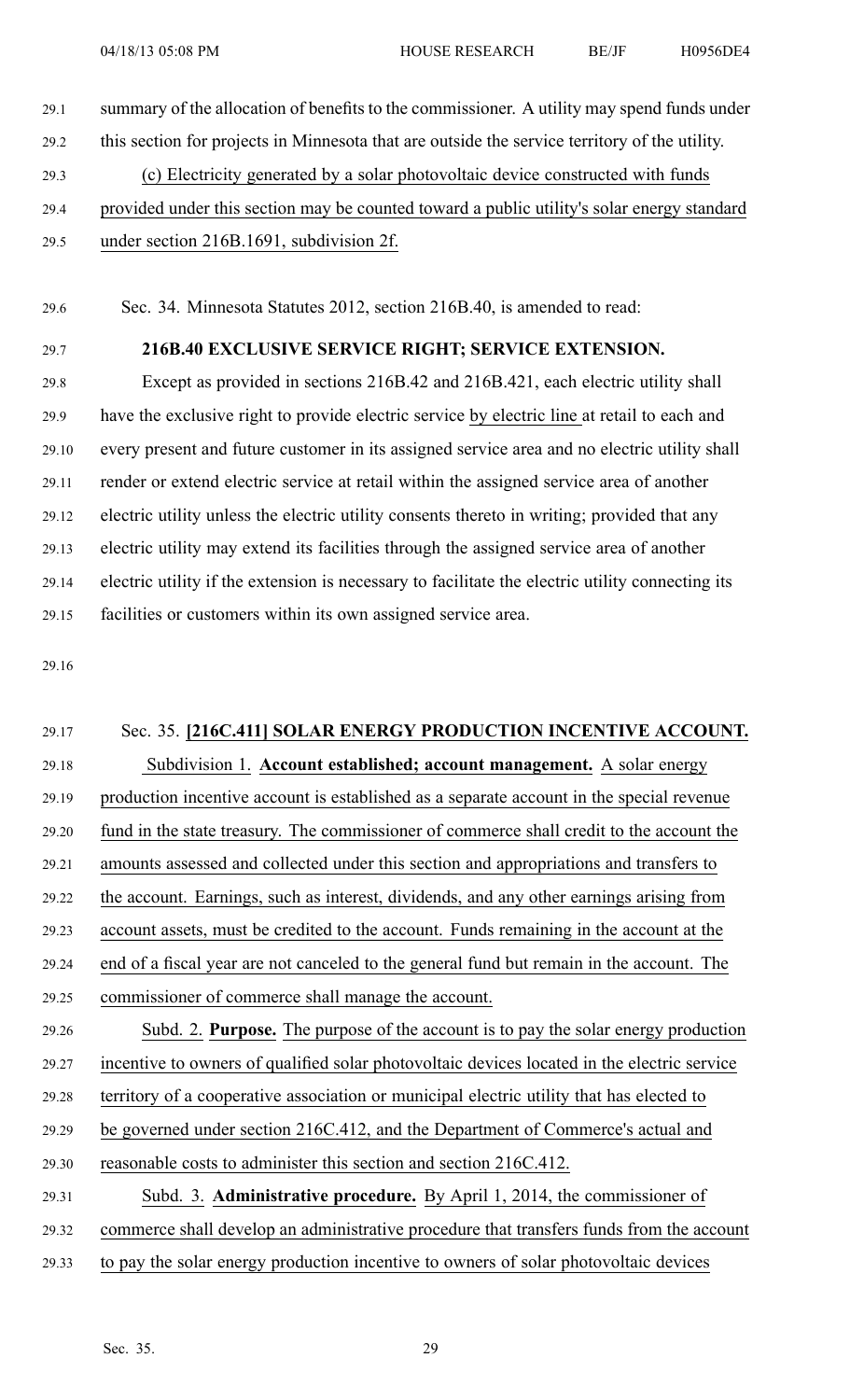| 30.1  | located in the electric service territory of a cooperative association or municipality that has |
|-------|-------------------------------------------------------------------------------------------------|
| 30.2  | elected to be governed under section 216C.412.                                                  |
| 30.3  | Subd. 4. <b>Transfer.</b> The public utility that contributes to the account established        |
| 30.4  | under section 116C.779 shall transfer from that account up to \$5,000,000 annually to the       |
| 30.5  | commissioner of commerce for deposit in the account established in subdivision 1 for the        |
| 30.6  | purpose of paying the solar energy production incentive to owners of solar photovoltaic         |
| 30.7  | devices located in the electric service territory of a cooperative association or municipal     |
| 30.8  | electric utility that has elected to be governed under section 216C.412. The commissioner       |
| 30.9  | of commerce shall request funds to be transferred by the public utility only to the extent      |
| 30.10 | necessary to fully fund the annual aggregate solar production incentives paid to owners         |
| 30.11 | of solar photovoltaic devices that are interconnected with cooperative associations or          |
| 30.12 | municipal electric utilities that have elected to be governed under section 216C.412.           |
|       |                                                                                                 |
| 30.13 | Sec. 36. [216C.412] SOLAR ENERGY PRODUCTION INCENTIVE.                                          |
| 30.14 | Subdivision 1. Applicability. (a) A public utility providing retail electric service to         |
| 30.15 | Minnesota customers is subject to the provisions of this section.                               |
| 30.16 | (b) A cooperative association or a municipal electric utility providing retail electric         |
| 30.17 | service to Minnesota customers may elect to be subject to the provisions of this section.       |
| 30.18 | The election shall be approved by resolution of the board of directors of the association or    |
| 30.19 | the governing body of the municipal electric utility, a copy of which must be provided to       |
| 30.20 | the commissioner of commerce. The election is effective 30 days after the election by           |
| 30.21 | the board of directors or governing body.                                                       |
| 30.22 | Subd. 2. <b>Incentive payment.</b> (a) Incentive payments may be made under this                |
| 30.23 | section only to an owner of a solar photovoltaic device who has:                                |
| 30.24 | (1) submitted to the utility to which the solar photovoltaic device is interconnected,          |
| 30.25 | on a form prescribed by the utility, an application to receive the incentive; and               |
| 30.26 | (2) received from the utility in writing a determination that the solar photovoltaic            |
| 30.27 | device qualifies for the incentive.                                                             |
| 30.28 | (b) A utility shall make incentive payments under this section on a first-come,                 |
| 30.29 | first-served basis. A utility is not required to make aggregate incentive payments under        |
| 30.30 | this section in any one calendar year that exceed 1.33 percent of the utility's gross           |
| 30.31 | operating revenues from retail sales of electric service provided to Minnesota customers        |
| 30.32 | during the previous calendar year.                                                              |
| 30.33 | (c) A cooperative association or a municipal electric utility that elects to be subject         |
| 30.34 | to the provisions of this section may elect to have the Department of Commerce pay              |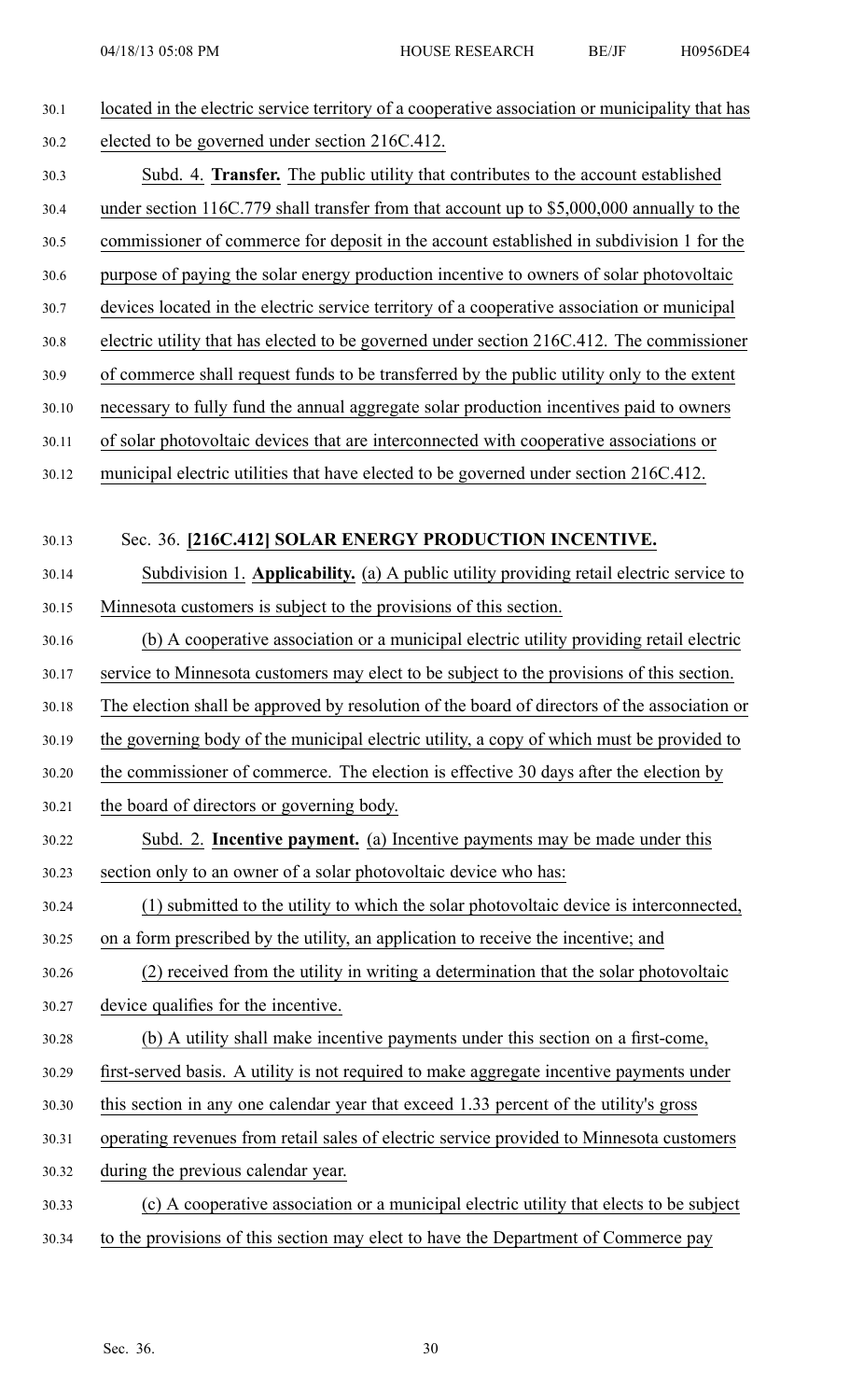| 31.1           | the incentive to owners of solar photovoltaic devices from the account established in          |                              |  |
|----------------|------------------------------------------------------------------------------------------------|------------------------------|--|
| 31.2           | section 216C.411.                                                                              |                              |  |
| 31.3           | (d) A utility that owns a solar photovoltaic device is not eligible to receive incentive       |                              |  |
| 31.4           | payments under this section.                                                                   |                              |  |
| 31.5           | (e) A solar photovoltaic device whose capacity exceeds two megawatts is ineligible             |                              |  |
| 31.6           | to receive incentive payments under this section.                                              |                              |  |
| 31.7           | Subd. 3. Eligibility window; payment duration. (a) Payments may be made under                  |                              |  |
| 31.8           | this section only for electricity generated from a solar photovoltaic device that first begins |                              |  |
| 31.9           | generating electricity after January 1, 2014, through December 31, 2049.                       |                              |  |
| 31.10          | (b) Payment of the incentive begins and runs consecutively from the date the solar             |                              |  |
| 31.11          | photovoltaic device begins generating electricity.                                             |                              |  |
| 31.12          | (c) A utility paying an incentive under this section must enter into a contract with           |                              |  |
| 31.13          | an owner of a solar photovoltaic system under which the utility agrees to make incentive       |                              |  |
| 31.14          | payments for a period of 20 years.                                                             |                              |  |
| 31.15          | (d) No payment may be made under this section for electricity generated after                  |                              |  |
| 31.16          | December 31, 2049.                                                                             |                              |  |
| 31.17          | Subd. 4. Amount of payment. (a) An incentive payment is based on the number of                 |                              |  |
| 31.18          | kilowatt hours of electricity generated. The per-kilowatt-hour amount of the payment for       |                              |  |
| 31.19          | each category of qualified solar photovoltaic device listed below is equal to the applicable   |                              |  |
| 31.20          | reference price specified in this subdivision minus:                                           |                              |  |
| 31.21          | (1) the value of solar rate approved by the commissioner under section 216B.1641,              |                              |  |
| 31.22          | for owners of solar photovoltaic devices that have elected to have the utility's purchase      |                              |  |
| 31.23          | price for electricity governed by that section; or                                             |                              |  |
| 31.24          | (2) the rate a utility pays an owner of a solar photovoltaic device for excess electricity     |                              |  |
| 31.25          | generation under section 216B.164, for owners of solar photovoltaic devices that have          |                              |  |
| 31.26          | elected to have the utility's purchase price for electricity governed by that section.         |                              |  |
| 31.27          | Nameplate Capacity                                                                             | Reference Price              |  |
| 31.28          | Residential                                                                                    | 20.4 cents per kilowatt-hour |  |
| 31.29          | Nonresidential:                                                                                |                              |  |
| 31.30          | Under 25 kilowatts                                                                             | 18.1 cents per kilowatt-hour |  |
| 31.31          | Rooftop, 25 kilowatts to 2<br>megawatts                                                        | 15.9 cents per kilowatt-hour |  |
| 31.32<br>31.33 | Ground-mounted, 25 kilowatts to                                                                |                              |  |
| 31.34          | 2 megawatts                                                                                    | 13.6 cents per kilowatt-hour |  |
| 31.35          | (b) By January 1, 2015, and every January 1 thereafter through 2049, the                       |                              |  |
| 31.36          | commissioner shall make a determination as to whether the reference price needs to be          |                              |  |
| 31.37          | adjusted in order to achieve the solar energy standard established in section 216B.1691,       |                              |  |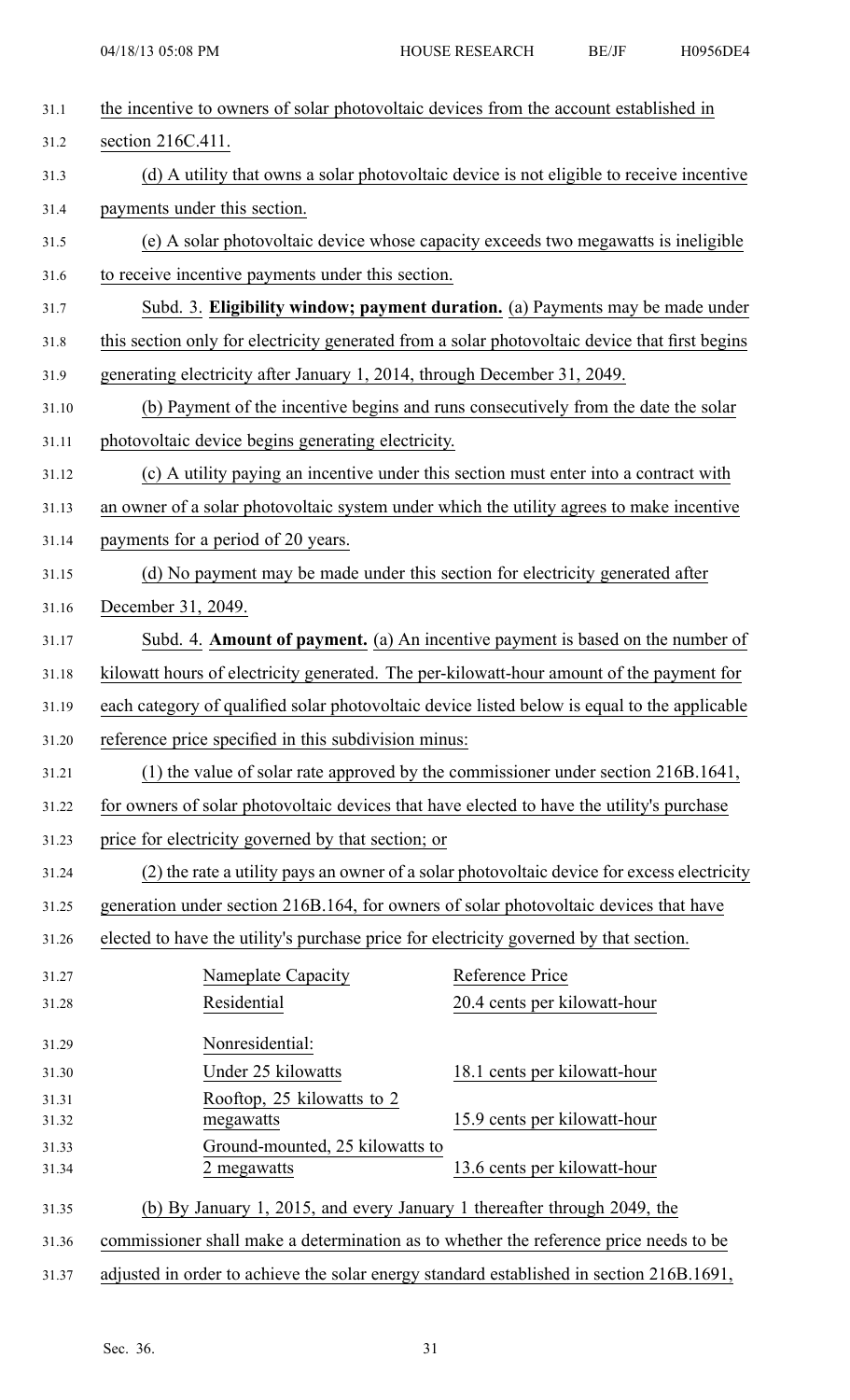| 32.1  | subdivision 2f, at the lowest level of incentive payments. In making the determination, the  |
|-------|----------------------------------------------------------------------------------------------|
| 32.2  | commissioner shall solicit comments and recommendations from utilities, ratepayers, and      |
| 32.3  | other interested parties regarding the calculation of the reference price. After considering |
| 32.4  | the comments and recommendations, the commissioner may adjust the reference price.           |
| 32.5  | (c) For the purposes of this subdivision, "reference price" means the lowest                 |
| 32.6  | per-kilowatt price for electricity generated by a qualified solar photovoltaic system the    |
| 32.7  | commissioner determines is sufficient to provide an economic incentive that will result      |
| 32.8  | in the development of aggregate capacity in this state to meet the solar energy standard     |
| 32.9  | established in section 216B.1691, subdivision 2f.                                            |
| 32.10 | Subd. 5. Dispute resolution. Disputes between an owner of a solar photovoltaic               |
| 32.11 | device and a utility paying an incentive under this section shall be resolved by the         |
| 32.12 | commissioner of commerce.                                                                    |
| 32.13 | Subd. 6. Appropriation. An amount sufficient to pay the solar energy production              |
| 32.14 | incentive under this section is annually appropriated from the account established under     |
| 32.15 | section 216C.411 to the commissioner of commerce for the purposes of this section.           |
|       |                                                                                              |
| 32.16 | Sec. 37. [216C.413] DEFINITIONS.                                                             |
| 32.17 | For the purposes of sections 216C.411 to 216C.417, the following terms have the              |
| 32.18 | meanings given.                                                                              |
| 32.19 | (a) "Made in Minnesota" means the manufacture in this state of solar photovoltaic            |
| 32.20 | modules:                                                                                     |
| 32.21 | (1) at a manufacturing facility located in Minnesota that is registered and authorized       |
| 32.22 | to manufacture and apply the UL 1703 certification mark to solar photovoltaic modules by     |
| 32.23 | Underwriters Laboratory (UL), CSA International, Intertek, or an equivalent UL-approved      |
| 32.24 | independent certification agency;                                                            |
| 32.25 | (2) that bear UL 1703 certification marks from UL, CSA International, Intertek, or           |
| 32.26 | an equivalent UL-approved independent certification agency, which must be physically         |
| 32.27 | applied to the modules at a manufacturing facility described in clause (1); and              |
| 32.28 | (3) that are manufactured in Minnesota:                                                      |
| 32.29 | (i) by manufacturing processes that must include tabbing, stringing, and lamination;         |
| 32.30 | or                                                                                           |
| 32.31 | (ii) by interconnecting low-voltage direct current photovoltaic elements that produce        |
| 32.32 | the final useful photovoltaic output of the modules.                                         |
| 32.33 | A solar photovoltaic module that is manufactured by attaching microinverters, direct         |
| 32.34 | current optimizers, or other power electronics to a laminate or solar photovoltaic           |
| 32.35 | module that has received UL 1703 certification marks outside Minnesota from UL, CSA          |
|       |                                                                                              |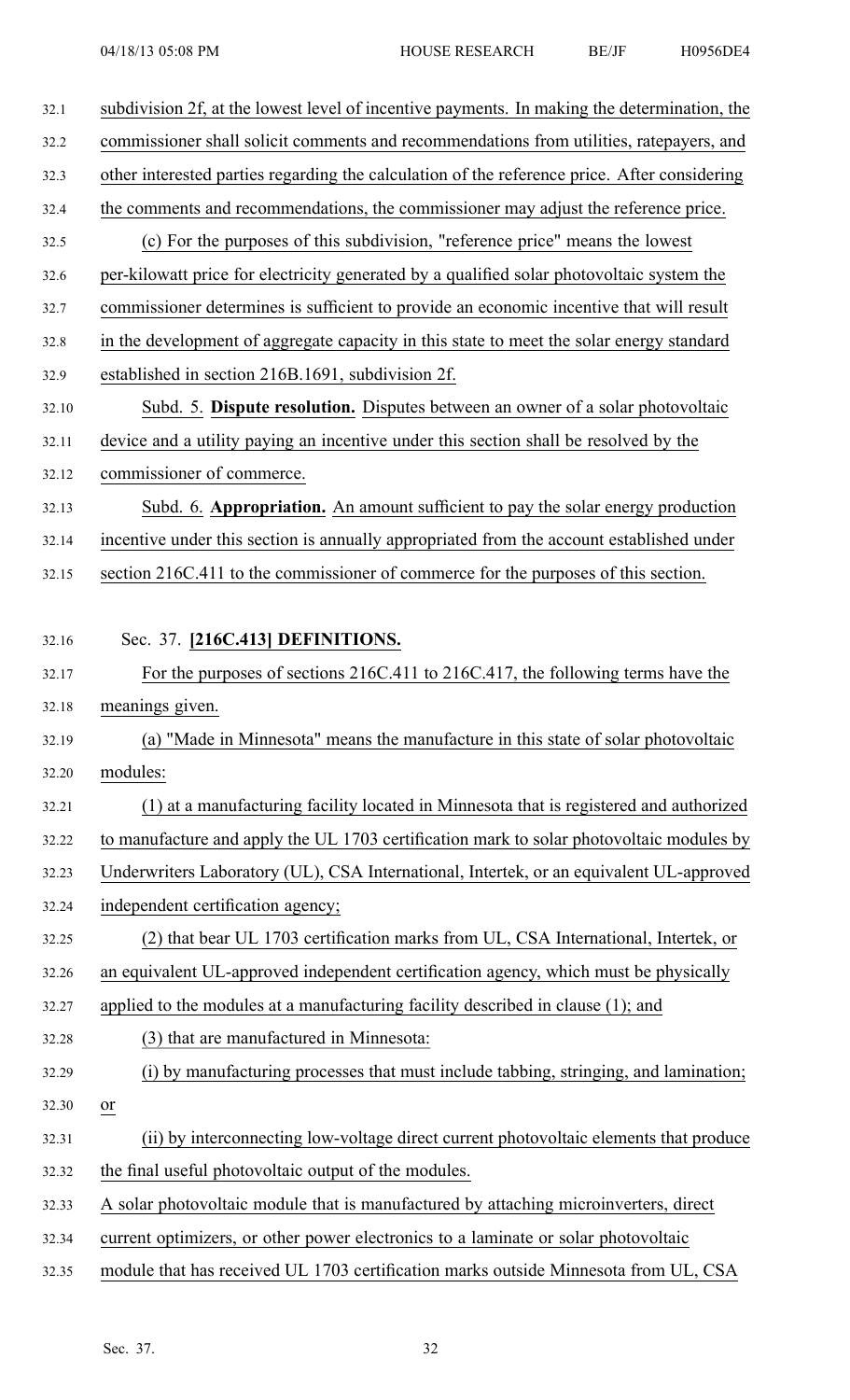33.1 International, Intertek, or an equivalent UL-approved independent certification agency is 33.2 not "Made in Minnesota" under this paragraph. 33.3 (b) "Solar photovoltaic module" has the meaning given in section 116C.7791, 33.4 subdivision 1, paragraph (e).

# 33.5 Sec. 38. **[216C.414] "MADE IN MINNESOTA" PRODUCTION INCENTIVE** 33.6 **ACCOUNT.**

33.7 Subdivision 1. **Account establishment; management.** A "Made in Minnesota" 33.8 production incentive account is established as <sup>a</sup> separate account in the special revenue 33.9 fund in the state treasury. The commissioner shall credit to the account the amounts 33.10 collected under this section and appropriations and transfers to the account. Earnings, such 33.11 as interest, dividends, and any other earnings arising from account assets, must be credited 33.12 to the account. Funds remaining in the account at the end of <sup>a</sup> fiscal year are not canceled 33.13 to the general fund but remain in the account. The commissioner shall manage the account. 33.14 Subd. 2. **Purpose.** The purpose of the account is to pay the "Made in Minnesota" 33.15 production incentive to owners of qualified solar photovoltaic devices, including related 33.16 administrative costs, under section 216C.413. 33.17 Subd. 3. **Transfer.** The public utility that contributes to the account established 33.18 under section 116C.779 shall transfer from that account up to \$5,000,000 annually to 33.19 the commissioner of commerce for deposit in the account established in subdivision 1 33.20 for the purpose of paying the "Made in Minnesota" production incentive to owners of 33.21 solar photovoltaic devices that qualify under section 216C.413. The commissioner of 33.22 commerce shall reques<sup>t</sup> funds to be transferred by the public utility only to the extent 33.23 necessary to fully fund the annual aggregate "Made in Minnesota" incentives paid to 33.24 owners of solar photovoltaic devices. 33.25 Subd. 4. **Appropriation.** An amount sufficient to pay the "Made in Minnesota" 33.26 production incentive under this section is annually appropriated from the account 33.27 established under this section to the commissioner of commerce for the purposes of this 33.28 section.

# 33.29 Sec. 39. **[216C.415] "MADE IN MINNESOTA" SOLAR ENERGY** 33.30 **PRODUCTION INCENTIVE; QUALIFICATION.**

33.31 Subdivision 1. **Application.** A manufacturer of solar photovoltaic modules seeking

- 33.32 to qualify those modules as eligible to receive the "Made in Minnesota" solar energy
- 33.33 production incentive must submit an application to the commissioner of commerce on <sup>a</sup>
- 33.34 form prescribed by the commissioner. The application must contain: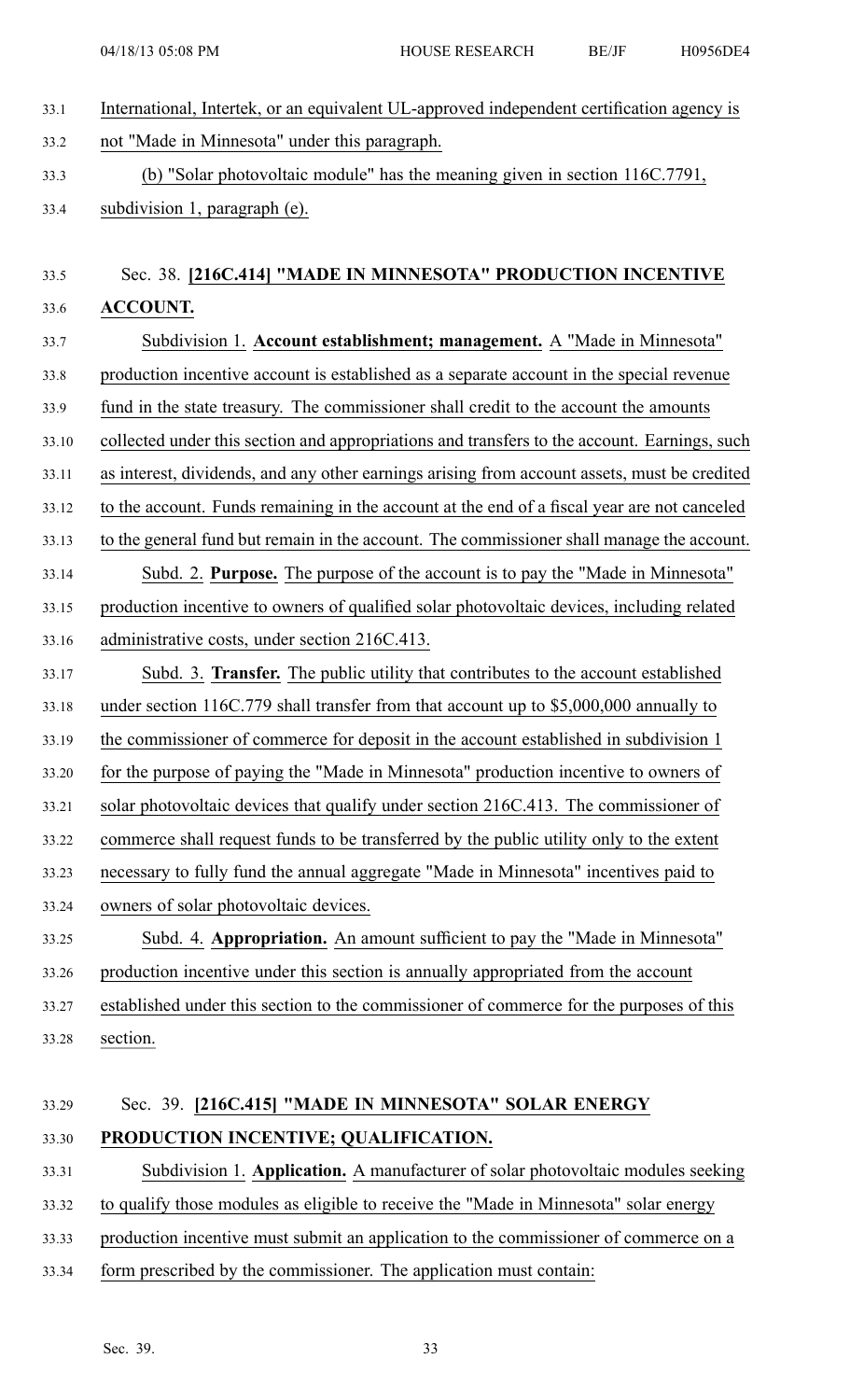| 34.1  | (1) a technical description of the solar photovoltaic module and the processes used        |
|-------|--------------------------------------------------------------------------------------------|
| 34.2  | to manufacture it, excluding proprietary details;                                          |
| 34.3  | (2) documentation that the solar photovoltaic module meets all the required                |
| 34.4  | applicable parts of the "Made in Minnesota" definition in section 216C.411, including      |
| 34.5  | evidence of the UL 1703 right to mark for all solar photovoltaic modules seeking to        |
| 34.6  | qualify as "Made in Minnesota";                                                            |
| 34.7  | (3) any additional nonproprietary information requested by the commissioner                |
| 34.8  | of commerce; and                                                                           |
| 34.9  | (4) certification signed by the chief executive officer of the manufacturing company       |
| 34.10 | attesting to the truthfulness of the contents of the application and supporting materials  |
| 34.11 | under penalty of perjury.                                                                  |
| 34.12 | Subd. 2. Certification. If the commissioner determines that a manufacturer's solar         |
| 34.13 | photovoltaic module meets the definition of "Made in Minnesota" in section 216C.411, the   |
| 34.14 | commissioner shall issue the manufacturer a "Made in Minnesota" certificate containing     |
| 34.15 | the name and model numbers of the certified solar photovoltaic modules and the date of     |
| 34.16 | certification. The commissioner must issue or deny the issuance of a certificate within 90 |
| 34.17 | days of receipt of a completed application. A copy of the certificate must be provided to  |
| 34.18 | each purchaser of the solar photovoltaic module.                                           |
| 34.19 | Subd. 3. Revocation of certification. The commissioner may revoke a certification          |
| 34.20 | of a module as "Made in Minnesota" if the commissioner finds that the module no longer     |
| 34.21 | meets the requirements to be certified. The revocation does not affect incentive payments  |
| 34.22 | awarded prior to the revocation.                                                           |
|       |                                                                                            |
| 34.23 | Sec. 40. [216C.416] "MADE IN MINNESOTA" SOLAR ENERGY                                       |
| 34.24 | PRODUCTION INCENTIVE.                                                                      |
| 34.25 | Subdivision 1. Setting incentive. Within 90 days of a module being certified as            |
| 34.26 | "Made in Minnesota," the commissioner of commerce shall set a solar energy production      |
| 34.27 | incentive amount for that solar photovoltaic module for the purpose of the incentive       |
| 34.28 | payment under section 216C.415. The incentive is a performance-based financial             |
| 34.29 | incentive expressed as a per kilowatt-hour amount. The amount shall be used for incentive  |
| 34.30 | applications approved in the year to which the incentive amount is applicable for the      |
| 34.31 | ten-year duration of the incentive payments. An incentive amount must be calculated for    |
| 34.32 | each module for each calendar year, through 2023.                                          |
| 34.33 | Subd. 2. Criteria for determining incentive amount. (a) The commissioner shall             |
| 34.34 | set the incentive payment amount by determining the average amount of incentive payment    |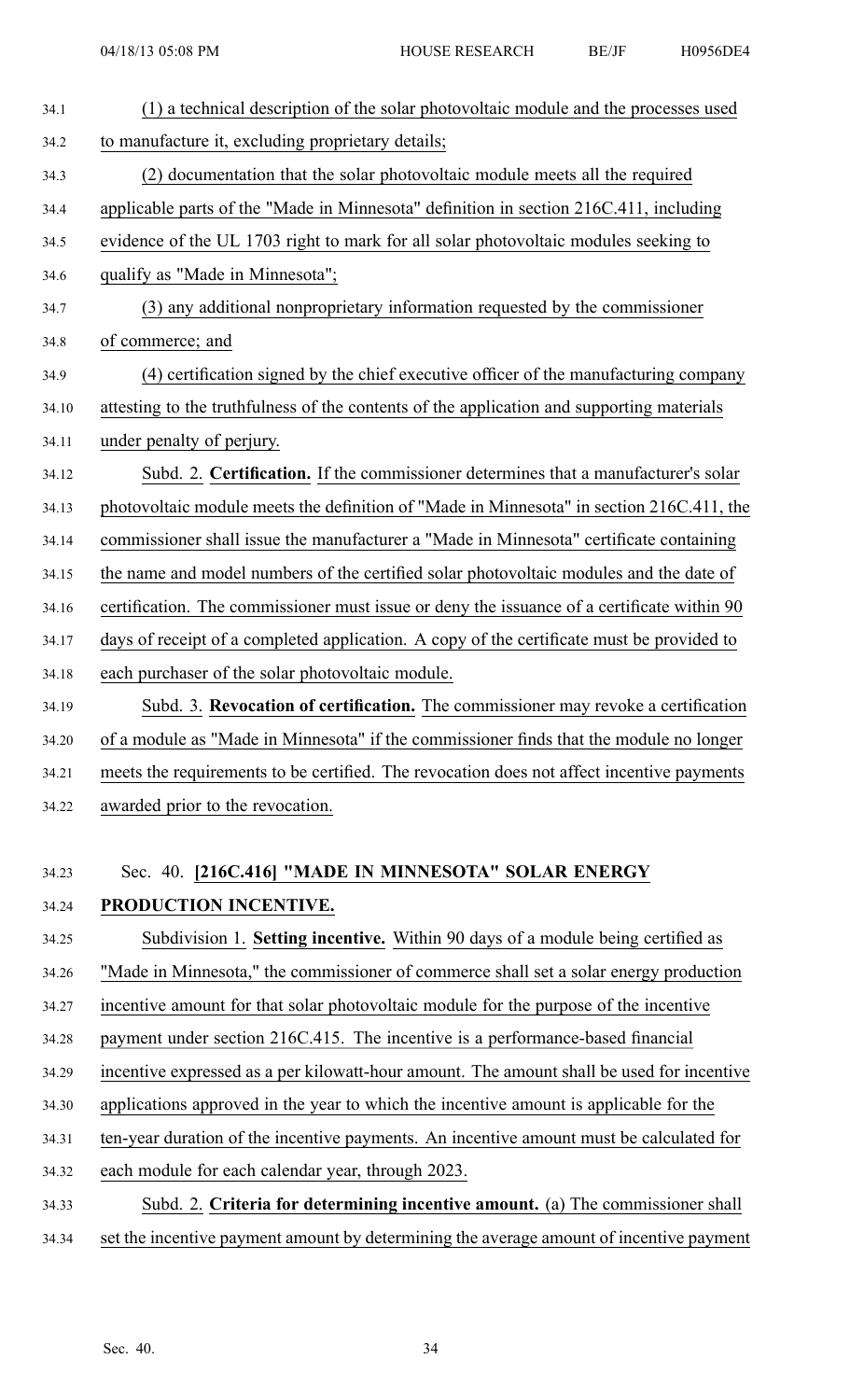| 35.1  | required to allow an average owner of installed solar photovoltaic modules a reasonable      |
|-------|----------------------------------------------------------------------------------------------|
| 35.2  | return on their investment. In setting the incentive amount the commissioner shall consider: |
| 35.3  | (1) an estimate of the installed cost per kilowatt-direct current, based on the cost data    |
| 35.4  | supplied by the manufacturer in the application submitted under section 216C.413, and an     |
| 35.5  | estimate of the average installation cost based on a representative sample of Minnesota      |
| 35.6  | solar photovoltaic installed projects;                                                       |
| 35.7  | (2) the average insolation rate in Minnesota;                                                |
| 35.8  | (3) an estimate of the decline in the generation efficiency of the solar photovoltaic        |
| 35.9  | modules over time;                                                                           |
| 35.10 | (4) the rate paid by utilities to owners of solar photovoltaic modules under section         |
| 35.11 | $216B.164$ or other law;                                                                     |
| 35.12 | (5) applicable federal tax incentives for installing solar photovoltaic modules; and         |
| 35.13 | (6) the estimated levelized cost per kilowatt-hour generated.                                |
| 35.14 | (b) The commissioner shall annually, for incentive applications received in a year,          |
| 35.15 | revise each incentive amount based on the factors in paragraph (a), clauses $(1)$ to $(6)$ , |
| 35.16 | general market conditions, and the availability of other incentives. In no case shall the    |
| 35.17 | "Made in Minnesota" incentive amount result in the "Made in Minnesota" incentives paid       |
| 35.18 | exceeding 40 percent, net of average applicable taxes on the ten-year incentive payments,    |
| 35.19 | of the average historic installation cost per kilowatt. The commissioner may exceed the 40   |
| 35.20 | percent cap if the commissioner determines it is necessary to fully expend funds available   |
| 35.21 | for incentive payments in a particular year.                                                 |
| 35.22 | Subd. 3. Metering of production. A utility or association must, at the expense of a          |
| 35.23 | customer, provide a meter to measure the production of a solar photovoltaic module           |
| 35.24 | system that is approved to receive incentive payments. The utility or association must       |
| 35.25 | furnish the commissioner with information sufficient for the commissioner to determine       |
| 35.26 | the incentive payment. The information must be provided on a calendar year basis by no       |
| 35.27 | later than March 1. The commissioner shall provide an association or utility with forms to   |
| 35.28 | use to provide the production information. A customer must attest to the accuracy of the     |
| 35.29 | production information.                                                                      |
| 35.30 | Subd. 4. Payment due date. Payments must be made no later than July 1 following              |
| 35.31 | the year of production.                                                                      |
| 35.32 | Subd. 5. Renewable energy credits. Renewable energy credits associated with                  |
| 35.33 | energy provided to a utility or association for which an incentive payment is made belong    |
| 35.34 | to the utility or association.                                                               |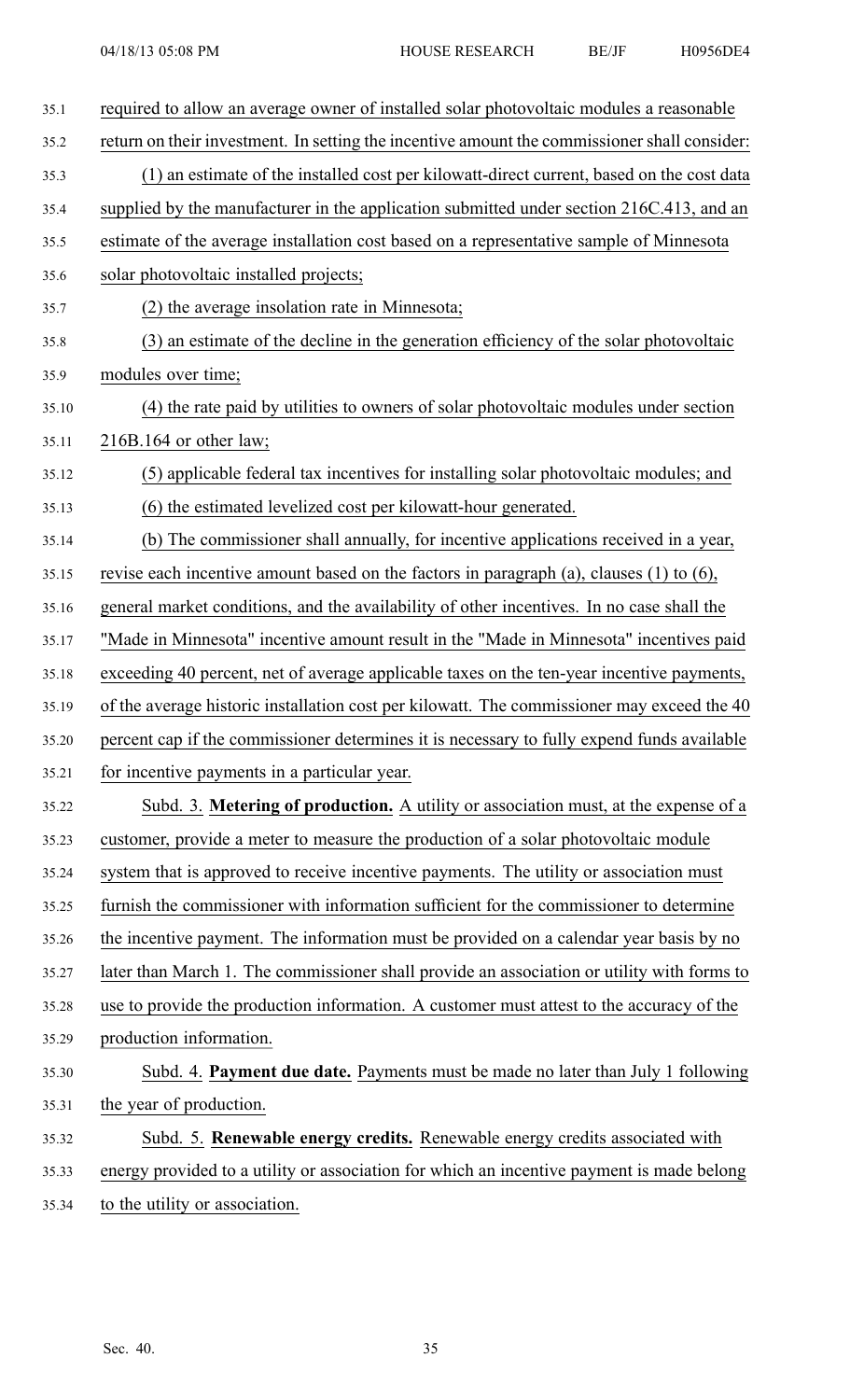| 36.1  | Sec. 41. [216C.417] "MADE IN MINNESOTA" SOLAR ENERGY                                         |
|-------|----------------------------------------------------------------------------------------------|
| 36.2  | PRODUCTION INCENTIVE; PAYMENT.                                                               |
| 36.3  | Subdivision 1. <b>Incentive payment.</b> Incentive payments may be made under this           |
| 36.4  | section only to an owner of grid-connected solar photovoltaic modules with a total           |
| 36.5  | nameplate capacity below 40-kilowatts direct current who:                                    |
| 36.6  | (1) has submitted to the commissioner, on a form established by the commissioner,            |
| 36.7  | an application to receive the incentive that has been approved by the commissioner;          |
| 36.8  | (2) has received a "Made in Minnesota" certificate under section 216C.413 for                |
| 36.9  | the module; and                                                                              |
| 36.10 | (3) has installed on residential or commercial property solar photovoltaic modules           |
| 36.11 | that are generating electricity and has received a "Made in Minnesota" certificate under     |
| 36.12 | section 216C.413.                                                                            |
| 36.13 | Subd. 2. Application process. Applications for an incentive payment must be                  |
| 36.14 | received by the commissioner between January 1 and February 28. The commissioner             |
| 36.15 | shall by a random method approve the number of applications the commissioner                 |
| 36.16 | reasonably determines will exhaust the funds available for payment for the ten-year period   |
| 36.17 | of incentive payments. Applications for residential and commercial installations shall be    |
| 36.18 | separately randomly approved. The random method adopted by the commissioner must             |
| 36.19 | allow for the commissioner to achieve statewide geographic distribution of the kilowatt      |
| 36.20 | hours of payment if there are sufficient applications to achieve that distribution.          |
| 36.21 | Subd. 3. Commissioner approval of incentive application. The commissioner                    |
| 36.22 | must approve an application for an incentive for an owner to be eligible for incentive       |
| 36.23 | payments. The commissioner must not approve an application in a calendar year if the         |
| 36.24 | commissioner determines there will not be sufficient funding available to pay an incentive   |
| 36.25 | to the applicant for any portion of the ten-year duration of payment. The commissioner       |
| 36.26 | shall annually establish a cap on the cumulative capacity for a program year based on        |
| 36.27 | funds available and historic average installation costs. Receipt of an incentive is not      |
| 36.28 | an entitlement and payment need only be made from available funds in the "Made in            |
| 36.29 | Minnesota" solar production incentive account.                                               |
| 36.30 | Subd. 4. Eligibility window; payment duration. (a) Payments may be made under                |
| 36.31 | this section only for electricity generated from new solar photovoltaic module installations |
| 36.32 | that are commissioned between January 1, 2014, and December 31, 2023.                        |
| 36.33 | (b) The payment eligibility window of the incentive begins and runs consecutively            |
| 36.34 | from the date the solar system is commissioned.                                              |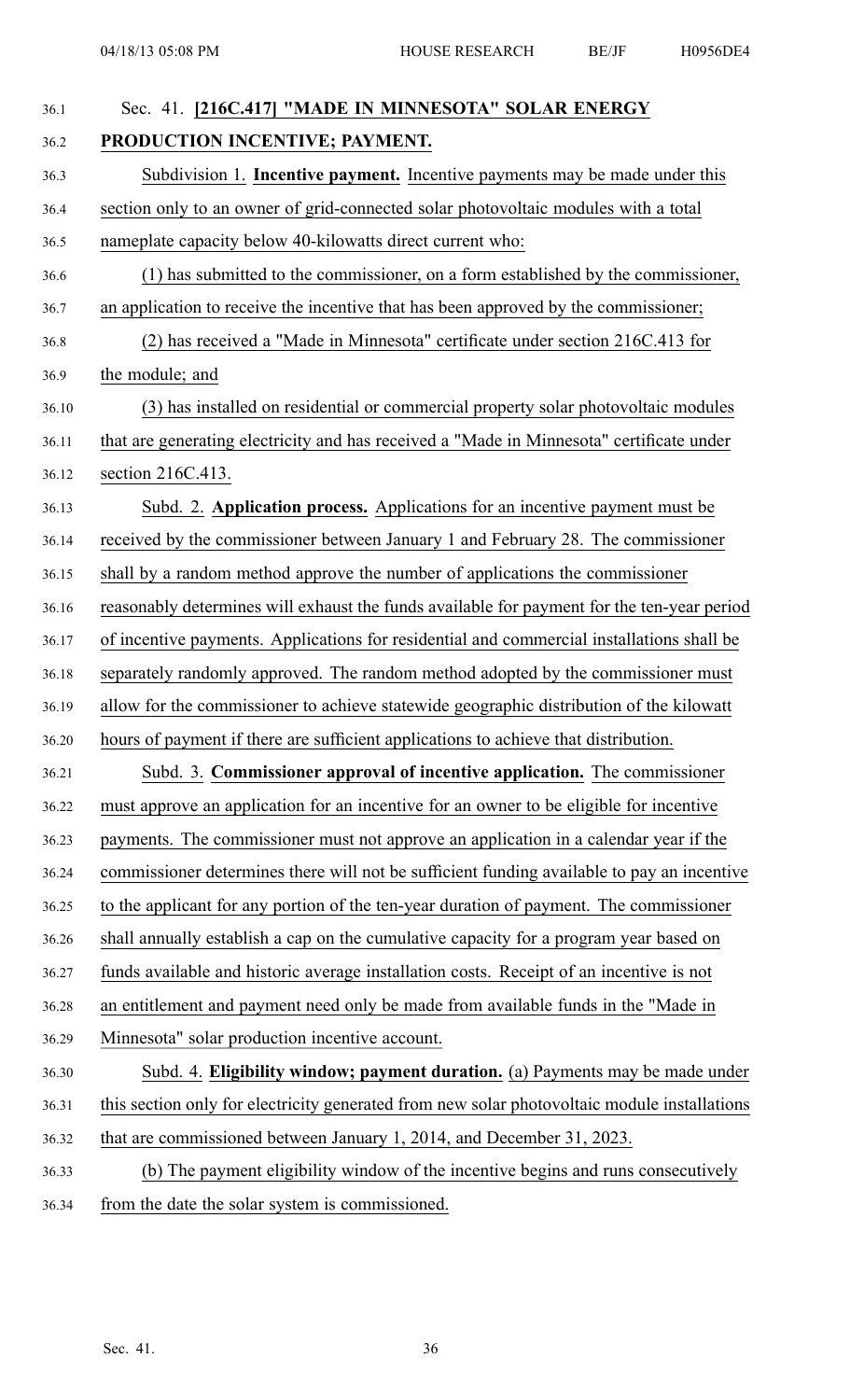| 37.1  | (c) An owner of solar photovoltaic modules may receive payments under this                   |
|-------|----------------------------------------------------------------------------------------------|
| 37.2  | section for a particular module for a period of ten years provided that sufficient funds are |
| 37.3  | available in the account.                                                                    |
| 37.4  | (d) No payment may be made under this section for electricity generated after                |
| 37.5  | December 31, 2033.                                                                           |
| 37.6  | (e) An owner of solar photovoltaic modules may not first begin to receive payments           |
| 37.7  | under this section after December 31, 2024.                                                  |
| 37.8  | Subd. 5. Allocation of payments. (a) If there are sufficient applications,                   |
| 37.9  | approximately 50 percent of the incentive payment shall be for owners of eligible solar      |
| 37.10 | photovoltaic modules installed on residential property, and approximately 50 percent shall   |
| 37.11 | be for owners of eligible solar photovoltaic modules installed on commercial property.       |
| 37.12 | (b) The commissioner shall endeavor to geographically distribute incentives paid             |
| 37.13 | under this section to owners of solar photovoltaic modules installed throughout the state.   |
| 37.14 | (c) For purposes of this subdivision:                                                        |
| 37.15 | (1) "residential property" means residential real estate that is occupied and used as a      |
| 37.16 | homestead by its owner or by a renter and includes "multifamily housing development"         |
| 37.17 | as defined in section 462C.02, subdivision 5, except that residential property on which      |
| 37.18 | solar photovoltaic modules (i) whose capacity exceeds 10 kilowatts is installed; or (ii)     |
| 37.19 | connected to a utility's distribution system and whose electricity is purchased by several   |
| 37.20 | residents, each of whom own a share of the electricity generated, shall be deemed            |
| 37.21 | commercial property; and                                                                     |
| 37.22 | (2) "commercial property" means real property on which is located a business,                |
| 37.23 | government, or nonprofit establishment.                                                      |
| 37.24 | Subd. 6. Limitation. An owner receiving an incentive payment under this section              |
| 37.25 | may not receive a rebate under section 116C.7791 for the same solar photovoltaic modules.    |
|       |                                                                                              |
| 37.26 | Sec. 42. Minnesota Statutes 2012, section 216C.436, subdivision 7, is amended to read:       |
| 37.27 | Subd. 7. Repayment. An implementing entity that finances an energy improvement               |
| 37.28 | under this section must:                                                                     |
| 37.29 | (1) secure payment with a lien against the benefited qualifying real property; and           |
| 37.30 | (2) collect repayments as a special assessment as provided for in section 429.101            |
| 37.31 | or by charter, provided that special assessments may be made payable in up to 20 equal       |
| 37.32 | annual installments.                                                                         |
| 37.33 | If the implementing entity is an authority, the local government that authorized             |
| 37.34 | the authority to act as implementing entity shall impose and collect special assessments     |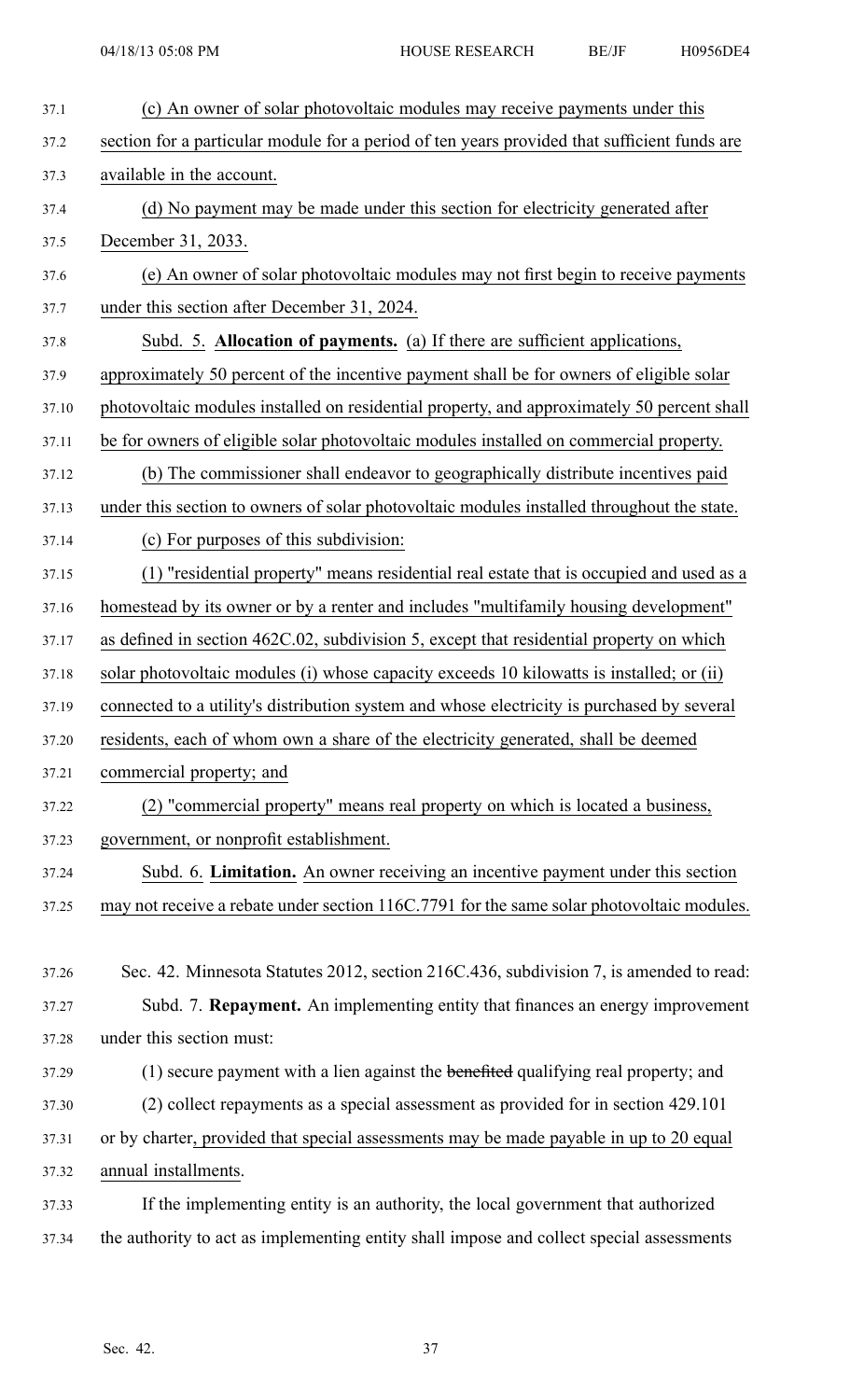38.1 necessary to pay debt service on bonds issued by the implementing entity under subdivision 38.2 8, and shall transfer all collections of the assessments upon receipt to the authority.

- 38.3 Sec. 43. Minnesota Statutes 2012, section 216C.436, subdivision 8, is amended to read: 38.4 Subd. 8. **Bond issuance; repayment.** (a) An implementing entity may issue 38.5 revenue bonds as provided in chapter 475 for the purposes of this section, provided the 38.6 revenue bond must not be payable more than 20 years from the date of issuance.
- 38.7 (b) The bonds must be payable as to both principal and interest solely from the 38.8 revenues from the assessments established in subdivision 7.
- 38.9 (c) No holder of bonds issued under this subdivision may compel any exercise of the 38.10 taxing power of the implementing entity that issued the bonds to pay principal or interest 38.11 on the bonds, and if the implementing entity is an authority, no holder of the bonds may 38.12 compel any exercise of the taxing power of the local government. Bonds issued under 38.13 this subdivision are not <sup>a</sup> debt or obligation of the issuer or any local governmen<sup>t</sup> that 38.14 issued them, nor is the paymen<sup>t</sup> of the bonds enforceable out of any money other than the 38.15 revenue pledged to the paymen<sup>t</sup> of the bonds.
- 38.16 Sec. 44. Laws 2005, chapter 97, article 10, section 3, is amended to read:
- 38.17 Sec. 3. **SUNSET.**
- 38.18 Sections 1 and 2 shall expire on June 30, 2015 2023.

# 38.19 Sec. 45. **STUDY OF POTENTIAL FOR SOLAR ENERGY INSTALLATIONS** 38.20 **ON PUBLIC BUILDINGS.**

- 38.21 (a) The commissioner of commerce shall contract with an independent consultant 38.22 selected through <sup>a</sup> reques<sup>t</sup> for proposal process to produce <sup>a</sup> repor<sup>t</sup> analyzing the potential 38.23 for electricity generation resulting from the installation of solar photovoltaic devices on 38.24 and adjacent to public buildings in this state. The study must:
- 38.25 (1) determine, for buildings identified under the process initiated in Laws 2001, 38.26 chapter 212, article 1, section 3, commonly referred to as the B3 program, the amount 38.27 of space available for the installation of solar photovoltaic devices and the maximum
- 38.28 solar electricity generation potential; and
- 38.29 (2) utilize existing data on energy efficiency potential developed under the B3
- 38.30 program and determine how investments in energy efficiency for these buildings could
- 38.31 be combined with solar photovoltaic systems to enhance <sup>a</sup> building's overall energy
- 38.32 efficiency. The analysis must include <sup>a</sup> schedule for installing solar photovoltaic systems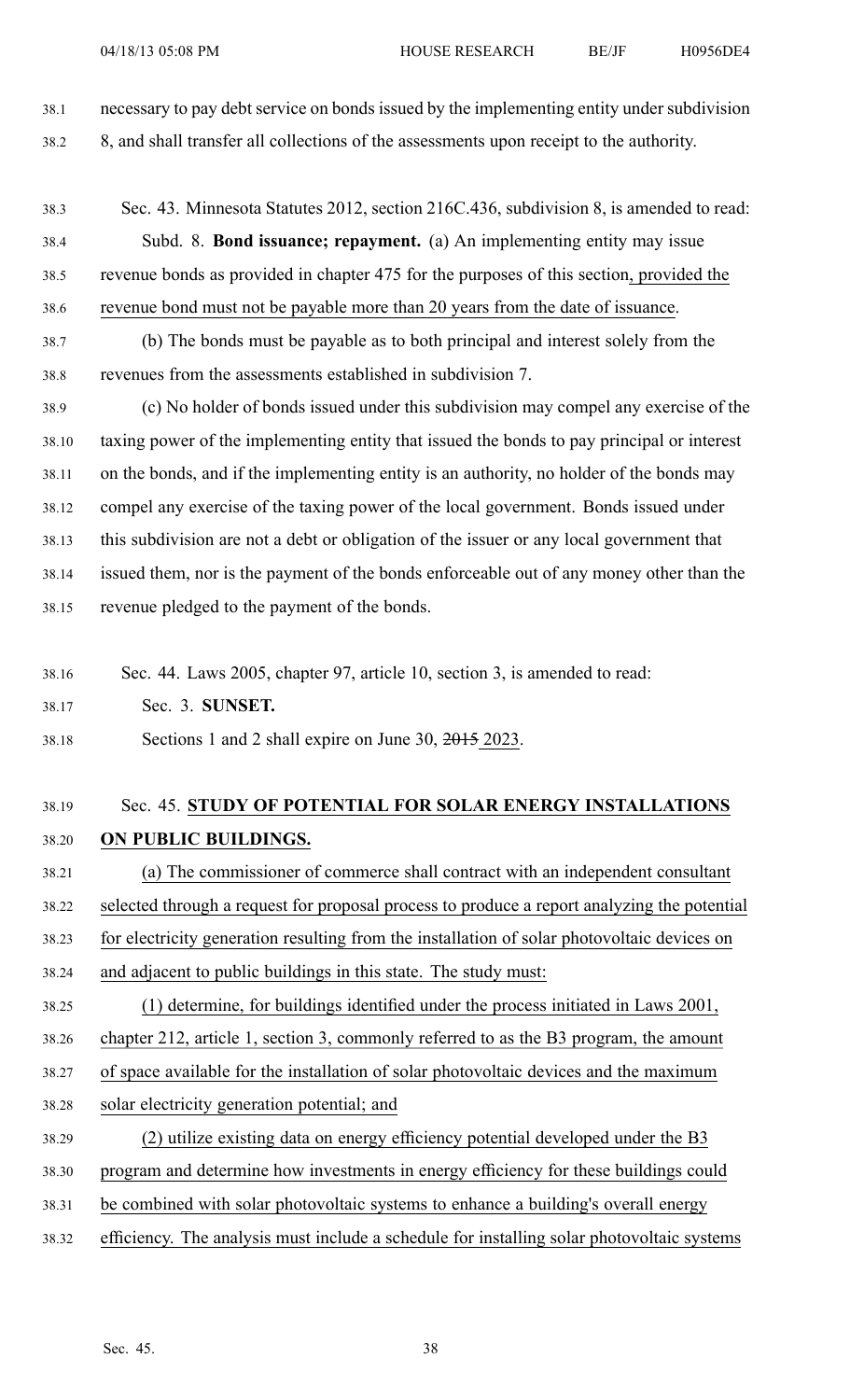39.1 on public buildings at <sup>a</sup> rate of four percen<sup>t</sup> of available space per year and must prioritize 39.2 installations that result in the largest benefits with the shortest payback periods. 39.3 (b) By January 1, 2014, the commissioner of commerce shall submit <sup>a</sup> copy of the 39.4 repor<sup>t</sup> to the chairs and ranking minority members of the legislative committees with 39.5 primary jurisdiction over energy policy and state governmen<sup>t</sup> finance. 39.6 Sec. 46. **TRANSMISSION FOR FUTURE RENEWABLE ENERGY STANDARD.** 39.7 The commission shall order all Minnesota electric utilities, as defined in Minnesota 39.8 Statutes, section 216B.1691, subdivision 1, paragraph (b), and all transmission companies, 39.9 as defined in Minnesota Statutes, section 216B.02, to study and develop plans for the 39.10 transmission network enhancements necessary to suppor<sup>t</sup> increasing the renewable energy 39.11 standard established in Minnesota Statutes, section 216B.1691, subdivision 2a, to 40 39.12 percen<sup>t</sup> by 2030, while maintaining system reliability. 39.13 The Minnesota electric utilities and transmission companies must complete the 39.14 study work under the direction of the commissioner of commerce. Prior to the start of the 39.15 study, the commissioner shall appoint <sup>a</sup> technical review committee consisting of up to 39.16 15 individuals with experience and expertise in electric transmission system engineering, 39.17 electric power systems operations, and renewable energy generation technology to review 39.18 the study's proposed methods and assumptions, ongoing work, and preliminary results. 39.19 As par<sup>t</sup> of the planning process, the Minnesota electric utilities and transmission 39.20 companies must incorporate and build upon the analyses that have previously been done 39.21 or that are in progress including but not limited to the 2006 Minnesota Wind Integration 39.22 Study and ongoing work to address geographically dispersed development plans, the 39.23 2007 Minnesota Transmission for Renewable Energy Standard Study, the 2008 and 2009 39.24 Statewide Studies of Dispersed Renewable Generation, the 2009 Minnesota RES Update, 39.25 Corridor, and Capacity Validation Studies, the 2010 Regional Generation Outlet Study, the 39.26 2011 Multi Value Project Portfolio Study, and recent and ongoing Midwest Independent 39.27 System Operator transmission expansion planning work. The utilities and transmission 39.28 companies shall collaborate with the Midwest Independent System Operator to optimize 39.29 and integrate, to the extent possible, Minnesota's transmission plans with other regional 39.30 considerations and to encourage the Midwest Independent System Operator to incorporate 39.31 Minnesota's planning work into its transmission expansion future planning. 39.32 The study must be completed and submitted to the Minnesota Public Utilities 39.33 Commission by December 1, 2013. The repor<sup>t</sup> shall include <sup>a</sup> description of the analyses 39.34 that have been conducted and the results, including: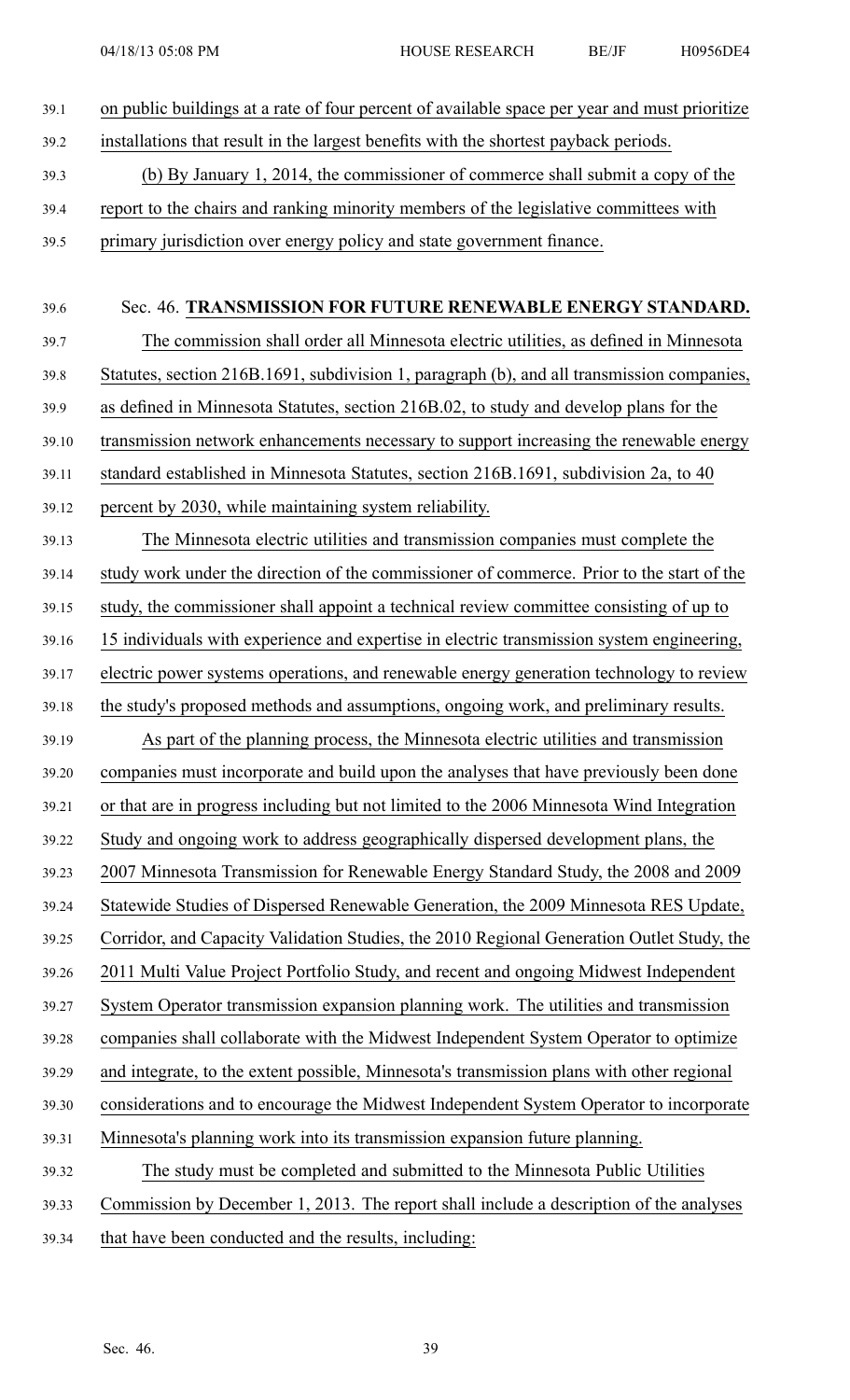- 40.1 (1) <sup>a</sup> conceptual plan for transmission necessary for generation interconnection and 40.2 delivery and for access to regional geographic diversity and regional supply and demand 40.3 side flexibility; and 40.4 (2) identification and development of potential solutions to any critical issues 40.5 encountered to suppor<sup>t</sup> increasing the renewable energy standard to 40 percen<sup>t</sup> by 2030 40.6 while maintaining system reliability, as well as potential impacts and barriers of increasing
- 40.7 the renewable energy standard to 45 percen<sup>t</sup> and 50 percent.

#### 40.8 Sec. 47. **SOLAR INTERCONNECTION STUDY.**

40.9 Each public utility, cooperative association, and municipal utility selling electricity 40.10 shall, by November 1, 2013, provide to the commissioner of commerce an assessment of the 40.11 capacity available on its electric distribution system for interconnecting solar photovoltaic 40.12 devices installed on or adjacent to nonresidential buildings in the utility's service area. For 40.13 each such potential interconnection point, the utility must calculate the maximum capacity 40.14 of solar photovoltaic devices that could be installed on or adjacent to nearby nonresidential 40.15 buildings, the amount of available capacity that could be installed without upgrading the

- 40.16 utility's distribution system, and the cost of the upgrade necessary to accommodate the
- 40.17 installation of the maximum capacity and lesser amounts. The assessment must be in map
- 40.18 format, must be updated annually, and must be made available to the public.

#### 40.19 Sec. 48. **VALUE OF ON-SITE ENERGY STORAGE STUDY.**

40.20 (a) The commissioner of commerce shall contract with an independent consultant 40.21 selected through <sup>a</sup> reques<sup>t</sup> for proposal process to produce <sup>a</sup> repor<sup>t</sup> analyzing the potential 40.22 costs and benefits of installing utility-managed, grid-connected energy storage devices in

- 40.23 residential and commercial buildings in this state. The study must:
- 40.24 (1) estimate the potential value of on-site energy storage devices as <sup>a</sup>
- 40.25 load-management tool to reduce costs for individual customers and for the utility, including
- 40.26 but not limited to reductions in energy, particularly peaking, costs, and capacity costs;
- 40.27 (2) examine the interaction of energy storage devices with on-site solar photovoltaic 40.28 devices; and
- 40.29 (3) analyze existing barriers to the installation of on-site energy storage devices by
- 40.30 utilities, and examine strategies and design potential economic incentives to overcome
- 40.31 those barriers.
- 40.32 (b) The commissioner of commerce shall assess an amount necessary under
- 40.33 Minnesota Statutes, section 216B.241, subdivision 1e, for the purpose of completing the
- 40.34 study described in this section.